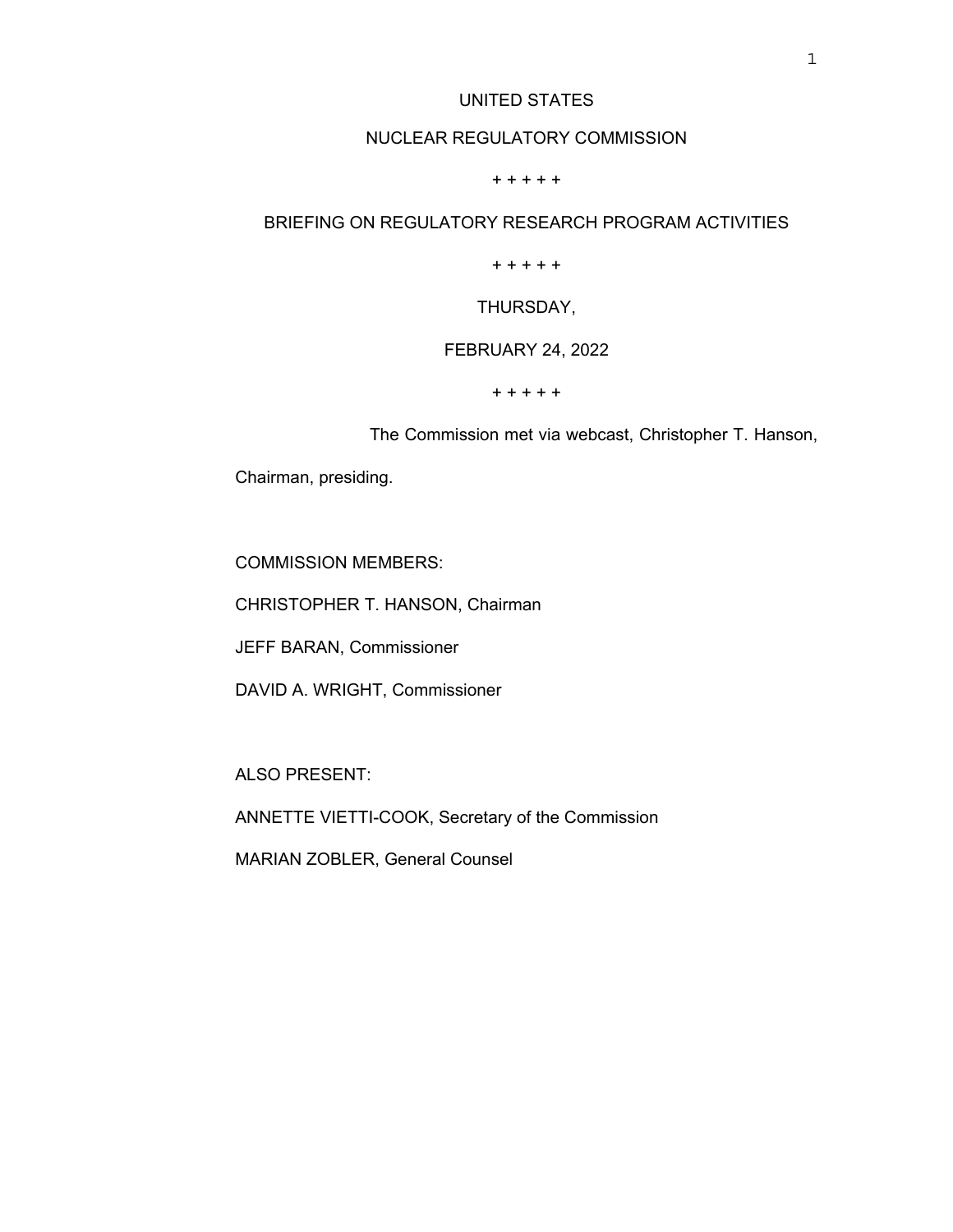NRC STAFF:

DANIEL DORMAN, Executive Director for Operations

RAY FURSTENAU, Director, Office of Nuclear Regulatory Research (RES)

THERESA LALAIN, Deputy Director for Division of Safety Analysis, RES

KENNETH ARMSTRONG, Chief, Code and Reactor Analysis Branch II, RES

NANCY HEBRON-ISREAL, Senior Grants Specialists, University Nuclear

Leadership Program, RES

ROBERT TREGONING, Senior Level Advisor, Division of Engineering, RES

|   | PROCEEDINGS                                    |
|---|------------------------------------------------|
| 2 | $10:02$ a.m.                                   |
|   | CHAIRMAN HANSON: Good morning, everyone, we'll |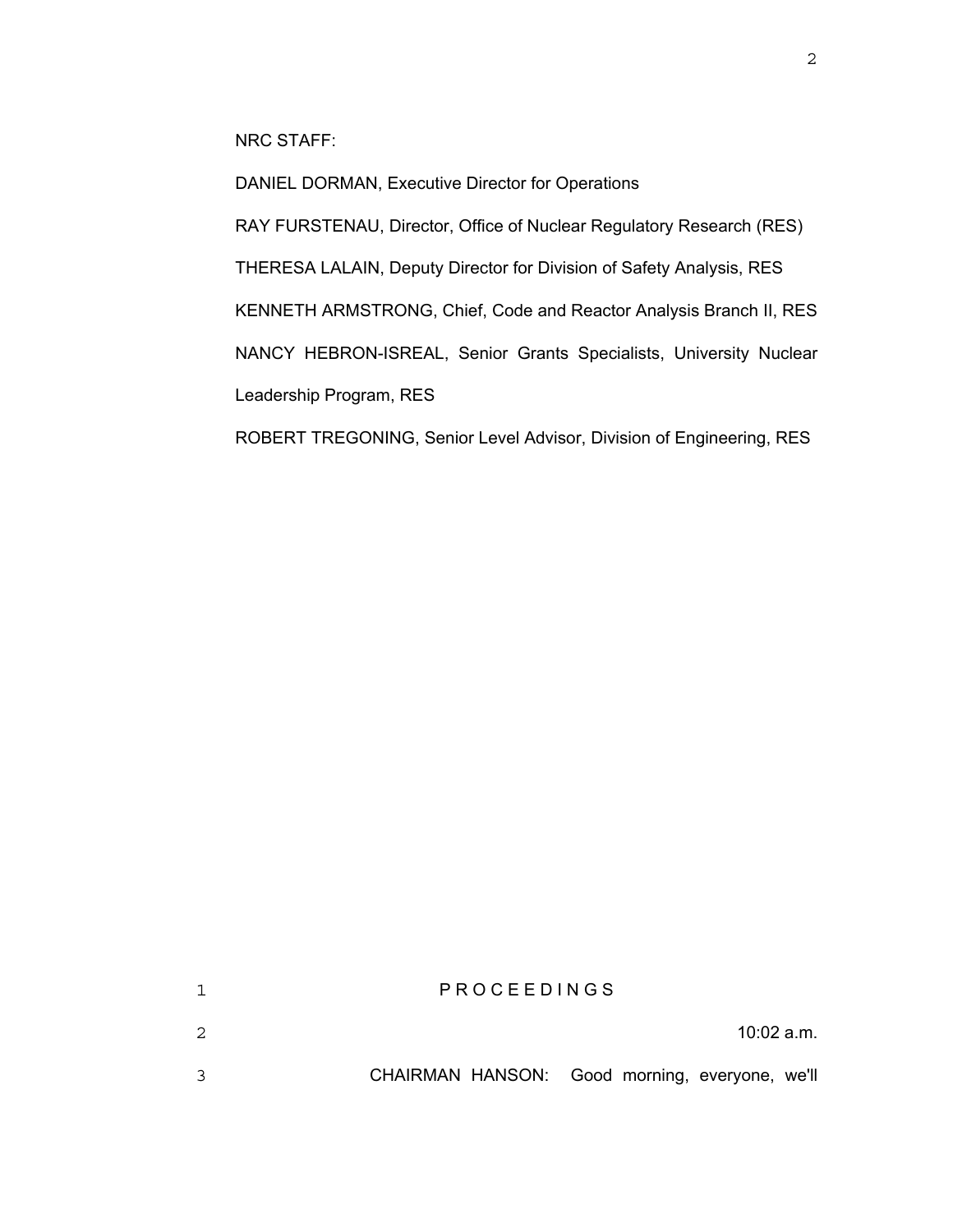now begin our briefing on regulatory research activities here at the NRC.

2 1 I think it's important to keep the public informed of the NRC's regulatory research activities that are essential for the Agency in its preparedness to evaluate novel nuclear technologies.

I've been impressed with our research program for some time.

We have a relatively modest budget and I think the way it collaborates with industry organizations such as EPRI as well as licensees directly, as well as the Department of Energy and the National Labs, in my view, does a remarkable job of leveraging the significant amounts of data out in the world as well as generating new data that directly benefit our regulatory activities here at the NRC. So, it's a real pleasure for me to have this meeting. It's been almost three years since we've heard from our research program and I'm excited about the presentations that we have before us this morning. But before we begin, I'll ask my colleagues if they have any remarks they'd like to make? Great, we're going to hear first from Dan Dorman and then onto our Director of Research Activities, Ray Furstenau.

We're going to hear from Terri Lalain and Ken Armstrong and Nancy Hebron-Isreal and finally from Rob Tregoning. And I look forward to it, and Dan, I'll hand it off to you.

MR. DORMAN: Thank you, Chairman, good morning Chairman Hanson, Commissioner Baran, Commissioner Wright.

The Staff are pleased to be here today to provide an update on the Agency's regulatory research activities, which provide essential support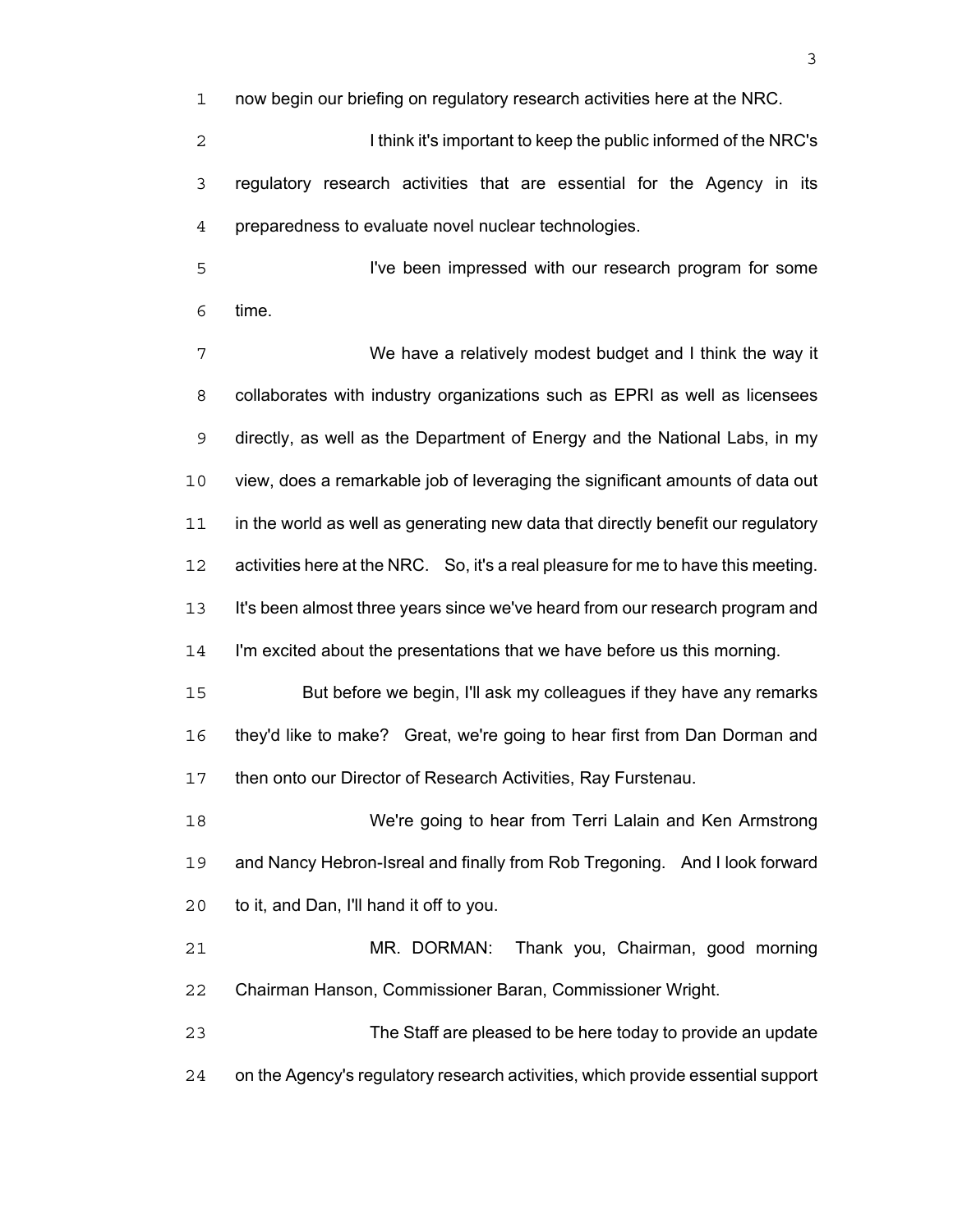to agency preparedness across our business lines from the reactor to the materials programs.

The office is uniquely positioned to deliver on our agency vision as a modern risk-informed regulator. We achieve mission excellence in a diverse, inclusive and innovative environment with a highly skilled, adaptable, and engaged workforce.

The Office of Nuclear Regulatory Research is a powerhouse of deep technical expertise and they apply their knowledge and analytical tools to support programs across the Agency.

They help fuel Agency innovation through research. Additionally, they lead many collaborative activities with both domestic and international partners to smartly leverage resources to essential agency 13 readiness for a variety of new nuclear technologies.

Next slide, please. I'd like to now follow up on the Chairman and introduce the panelists who will talk today about the Agency's research activities. First will be, as the Chairman indicated, Ray Furstenau, 17 the Director of the Office of Nuclear Regulatory Research.

18 Ray will provide an overview of the Agency's research activities, program, and external engagement that plays a key role in supporting NRC's safety and security missions.

After Ray, Terri Lalain, the Deputy Director in the Division of Systems Analysis will talk about how the research program technical activities achieve results that support mission readiness and efforts that are underway to foster innovation.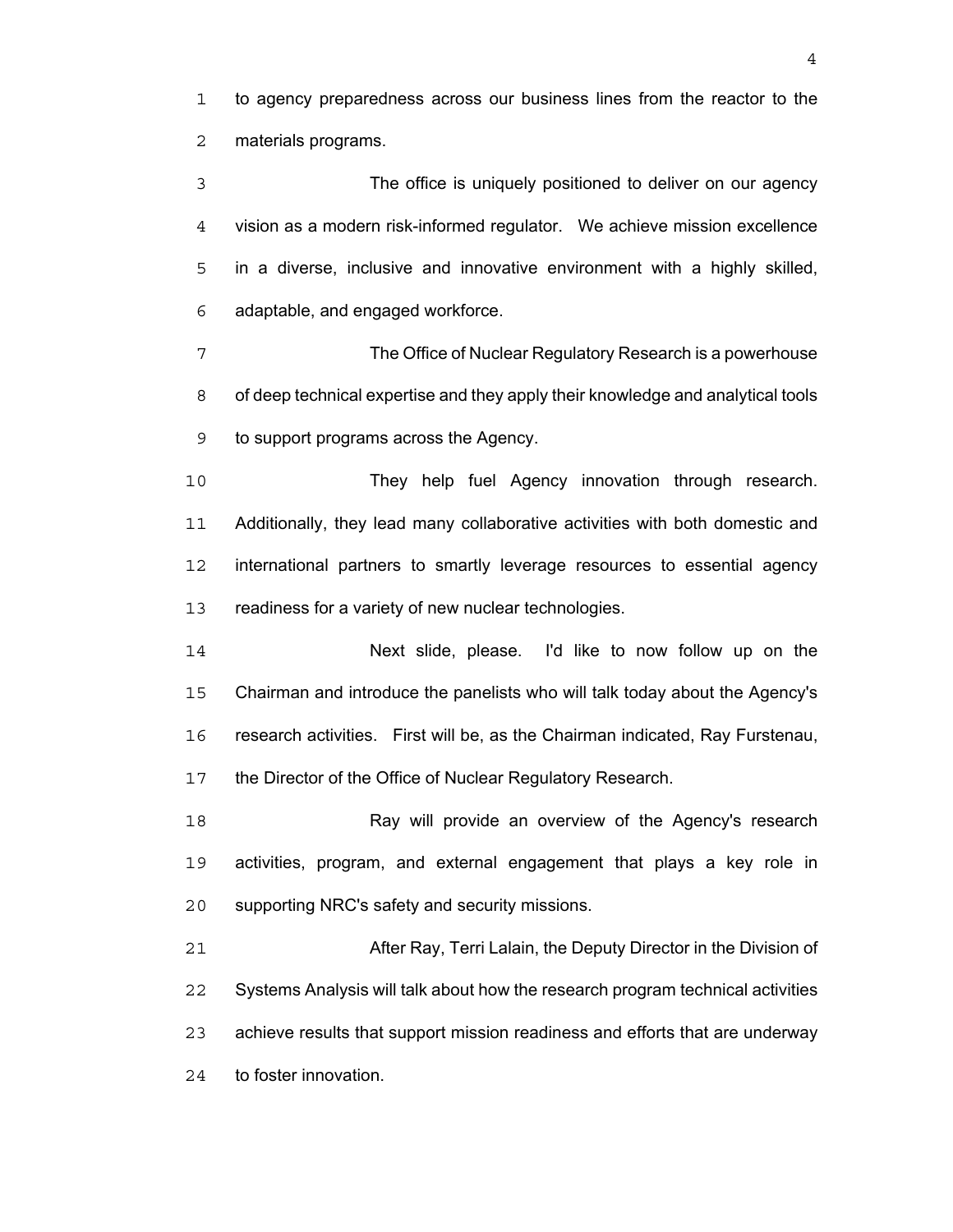Kenneth Armstrong is a Branch Chief in Research for the Code and Reactors Analysis Branch and Ken has led Research's reviews of our scientific computer codes and has developed with peers a code investment plan to support Agency budgeting and planning to ensure readiness of state of the practice codes to support advanced nuclear technologies.

Then Nancy Hebron-Isreal, a senior grants specialist who leads the Agency's University Nuclear Leadership Program, will talk about the benefits this program provides in advancing our research program and developing support to nuclear talent and leadership.

Finally, Rob Tregoning, senior level advisor in Research for the Division of Engineering, will discuss the focused research program and how it supports agency readiness for emerging technologies.

Rob will also discuss how the research program supports and strengthens the Agency as it conducts its mission. This concludes my opening remarks so without further ado, I'd like to hand the presentation over to Ray Furstenau.

MR. FURSTENAU: Thank you, Dan, and good morning, Chairman and Commissioners, it's a real pleasure to be here today to talk about our research activities and how we are helping the Agency be ready for innovative nuclear technologies.

**It's hard to believe I've been with the NRC over three and a** half years now and I've been so fortunate in these past three and a half years to be able to lead such an extraordinary group of people in the Office of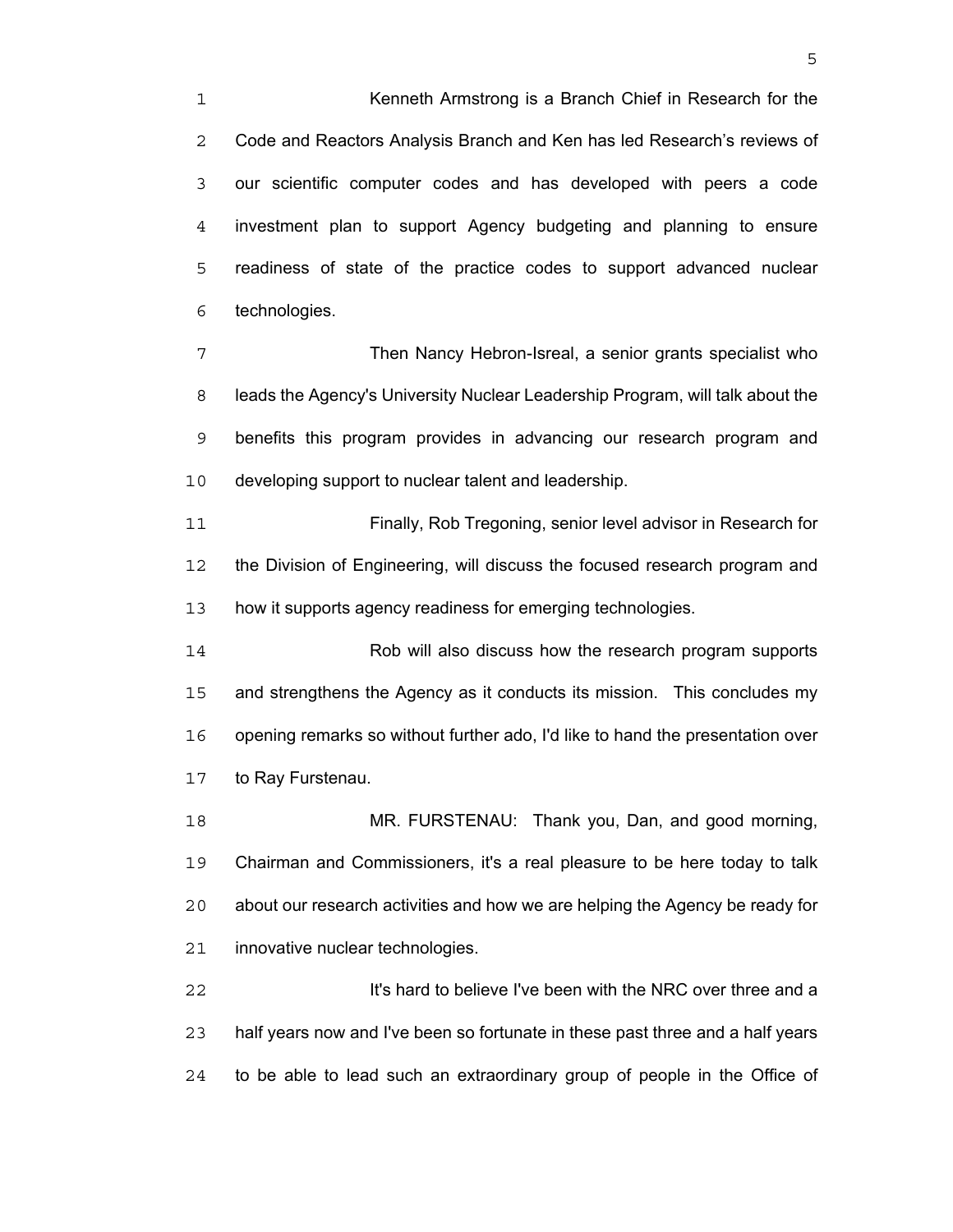Regulatory Research.

2 1 I think to best summarize the progress and direction of the Office of Research over these past few years, I'd like to quote from a December 13, 2021 ACRS biannual review report on our safety research program, quote, We, the ACRS, note that RES is evolving from what was a static reactive organization to a more dynamic, forward-looking one. Also from the summary of their biannual report, quote, RES

programs, position the Agency well for the changing environment, as illustrated by improving ongoing processes, prioritizing projects, finding new ways to develop and maintain core competencies and exploring ways to apply existing capabilities.

These activities are all signs of a healthy research organization and should support the Agency's broader efforts to transform itself into a modern risk-informed regulator.

Next slide, please.

I'd like to touch briefly on how we're maintaining and building our capabilities in the Office of Nuclear Regulatory Research. I'll touch a little bit on people, scientific computer codes and tools and partnerships.

Starting with people, you'll see on the left there a little montage of some of our recent hires in the Office of Research over the past 18 months or so, some external and some within the NRC.

I've been really most impressed by the competence and the credibility and dedication of our Staff to our nuclear safety and security missions.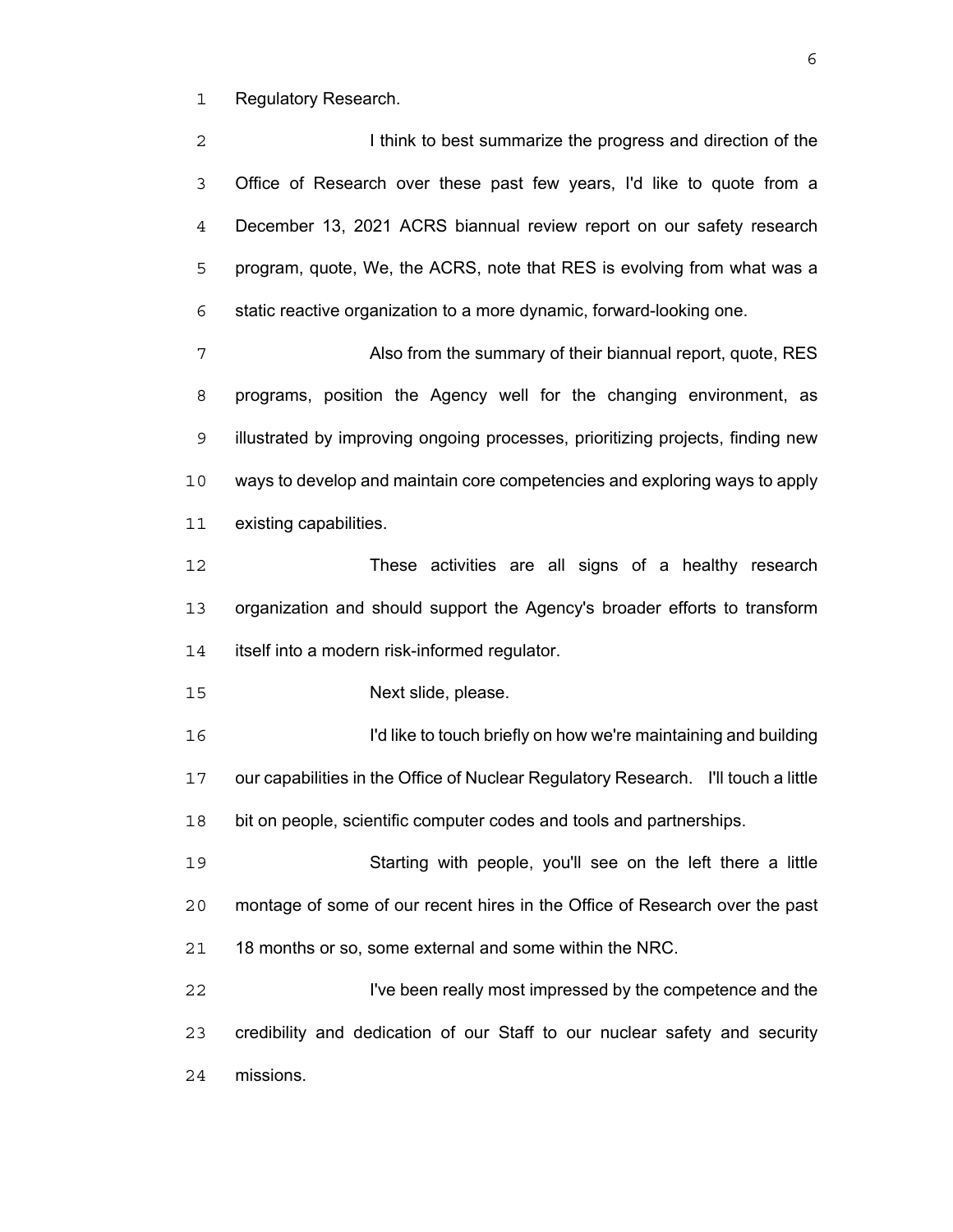As a support organization, I think it's important for Staff to be able to articulate the relevance and impact of our research activities to the Agency. That can be difficult sometimes but I think our Staff is doing a really good job of that.

We need to be adaptive in our office and ready for the application of advanced nuclear technologies to the current reactor fleet as well as to new and advanced reactors.

**I** wanted to note our full-time equivalent utilization last year was slightly over 100 percent and since we're engineers, I'll give you a more precise number. We had a 197.2 actual utilization versus 197 as our target. But I bring that number up because it's important that we maintain our FTE utilization numbers up in order to support or adequately support our business line partners. And the strategic workforce planning process I think has really helped us anticipate our workforce needs to be ready

for the future.

Regarding scientific computer codes and tools, a key element of our capabilities is a suite of validated modeling and simulation codes to perform our confirmatory analysis for a wide variety of safety applications, for example source-term calculations, thermal hydraulics, fuel performance, and accident analysis.

You'll hear more from Kenneth Armstrong later in the briefing about our computer code investment plan that will help us ensure our readiness to review emerging issues and new technologies.

And lastly, I'd like to touch on partnerships. The Office of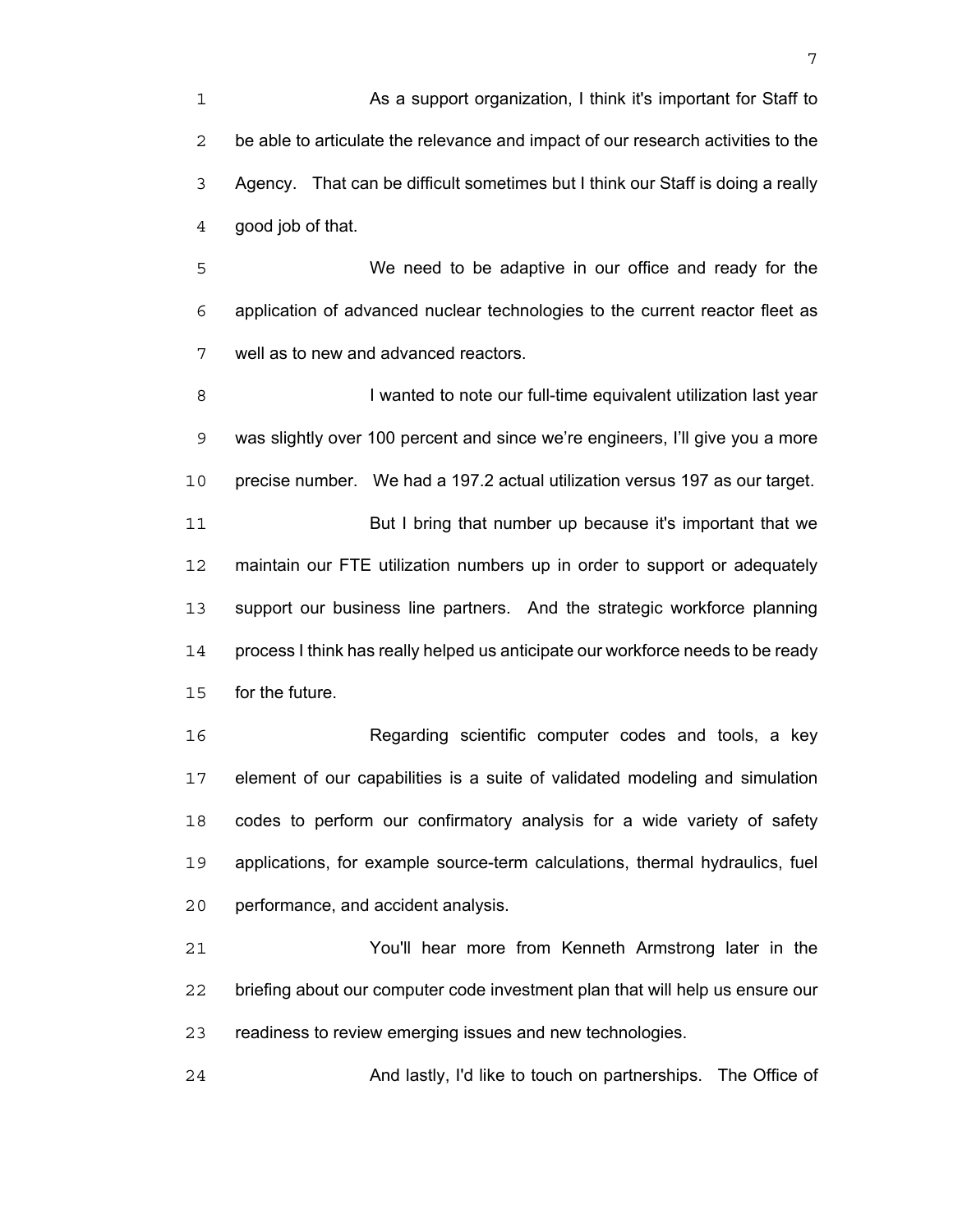Nuclear Regulatory Research relies heavily on strong partnerships within the Agency and externally.

Externally, we use those partnerships to leverage research and resources being supported by other organizations to address safety topics and anticipate future needs.

Briefly, I'll mention some examples, our partnerships with DOE for example. Our partnership expansion with DOE was enabled by the Nuclear Energy Innovation Capabilities Act of 2017, also known as NEICA.

An MOU was created out of that Act and it was signed by 10 the Chairman and the Deputy Secretary of Energy in 2019.

And then we had subsequent addenda to that MOU that provide for coordination between DOE and NRC for technical readiness and sharing of technical expertise on advanced reactor technologies and nuclear energy innovation, including through the DOE's National Reactor Innovation Center, also known as NRIC, that's located at the Idaho National Engineering Lab.

**In fact, we're taking advantage of the opportunity to observe** and learn about technologies developed through NRIC by having one of our Office of Research engineers assigned to a one-year detail to NRIC to learn about new and advanced construction techniques.

**Internationally with the Nuclear Energy Agency, we're** participating in joint projects using irradiation testing and post-irradiation examination facilities worldwide to gain knowledge and fill data gaps for new and existing materials and fuels.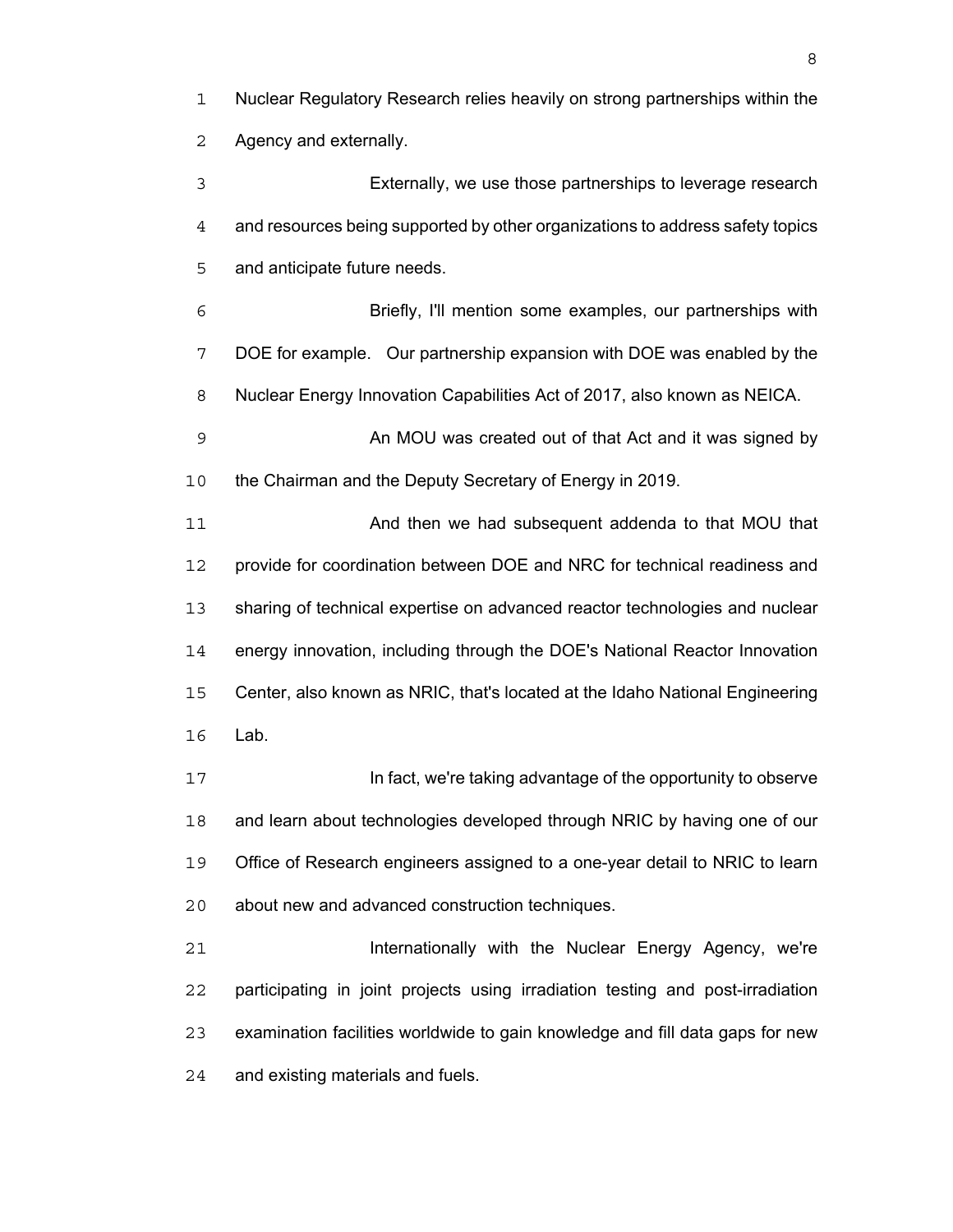The NEA recently established a Framework for Irradiation of Experiments, also known as FIDES, to help fill the gap left by the 2018 shutdown of the Halden test reactor in Norway. And I'm happy to be the Chairman of the governing board for FIDES.

We also partner with DOE on some of the joint projects coming out of the FIDES framework. We have a separate agreement with DOE on how we partner on FIDES to best benefit both agencies.

And with EPRI just recently in September of 2021, we renewed our MOU with the Electronic Power Research Institute for our cooperative nuclear safety research programs, which include six addenda that cover research areas such as advanced nuclear technologies, data science, management of materials and aging and degradation of long-term operations. The NRC and EPRI first established this cooperative research agreement in 1997 and I think it's really a good working relationship in sharing opportunities we have with EPRI. **And of course, internally we work closely with our partners** in NRR, NMSS, and NSIR to make sure we're performing timely research

that's relevant to the mission.

With that, I'll turn it over Terri Lalain to provide more details on our research activities.

Terri?

MS. LALAIN: Thank you, Ray. Good morning, Chairman Hansen and the Commissioners.

Today it is my have pleasure to walk you through our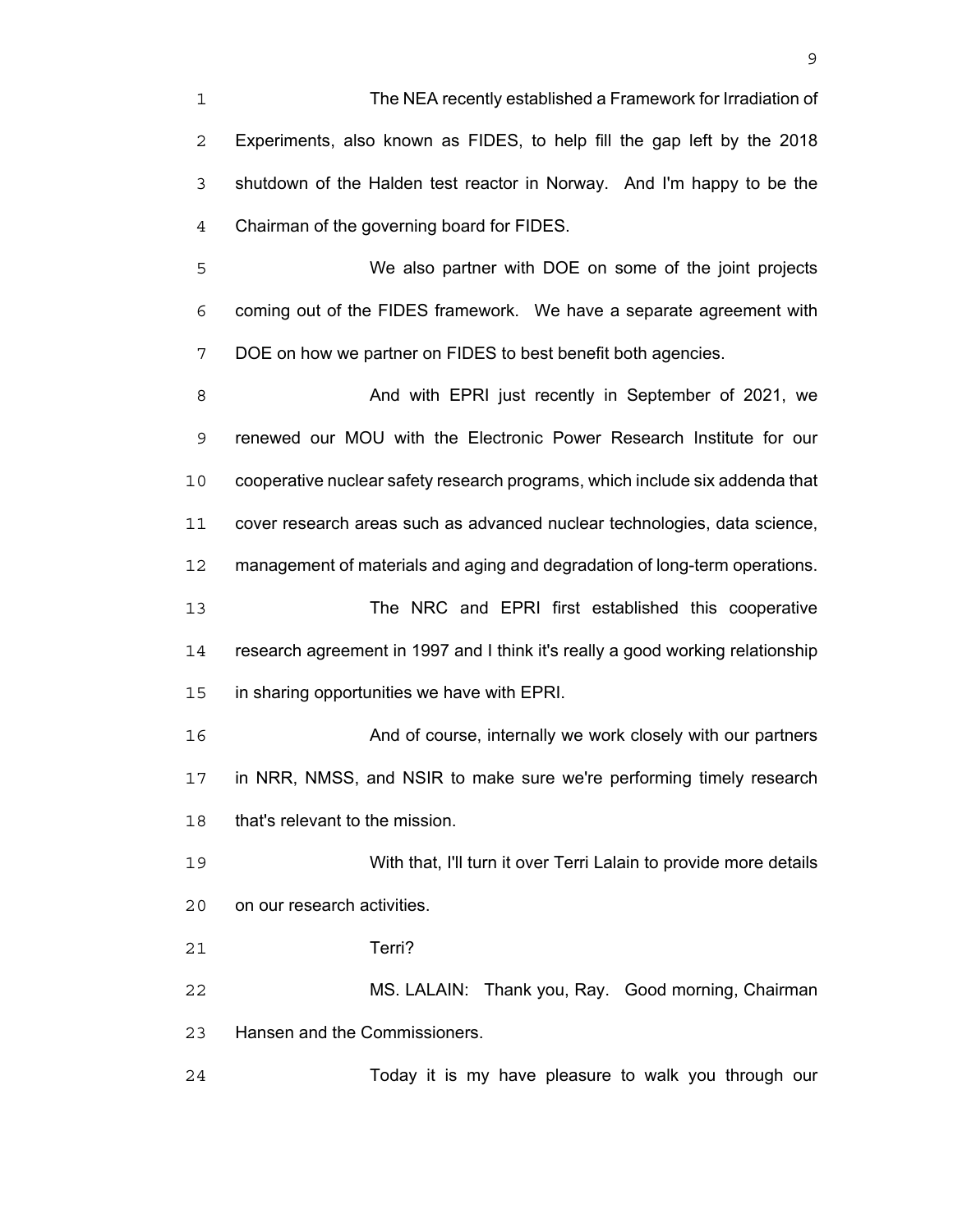research innovation activities and share how the NRC is leveraging my 18 years of experience with the Army in assessing new technologies being deployed in the field.

From 2018 to 2020, I participated in the NRC's Senior Executive Service Candidate Development Program where I shared best practices between the Army and the NRC.

Since joining Research last March, I've been using my Army experience enhancing NRC processes such as the code investment plan which you'll hear later today.

**I'm enjoying my time at the NRC and one thing I particularly** appreciate is the Agency's focus on its people, including how we make decisions, interact, innovate, and collaborate, and I look forward to the discussion today.

Next slide, please. The NRC Staff is committed to enabling nuclear innovation in the existing fleet through regulatory engagement and research cooperation.

We are supporting nuclear innovations in the areas of high burnup fuels, wireless technologies, and risk tools to better enable the adoption of these technologies in operating reactors.

We recently published a Research Information Letter to provide NRR with technical interpretations of fuel fragmentation, relocation, and dispersal, or FFRD, phenomena for high burnup fuel under LOCA conditions.

The RIL is one piece of information that can be used to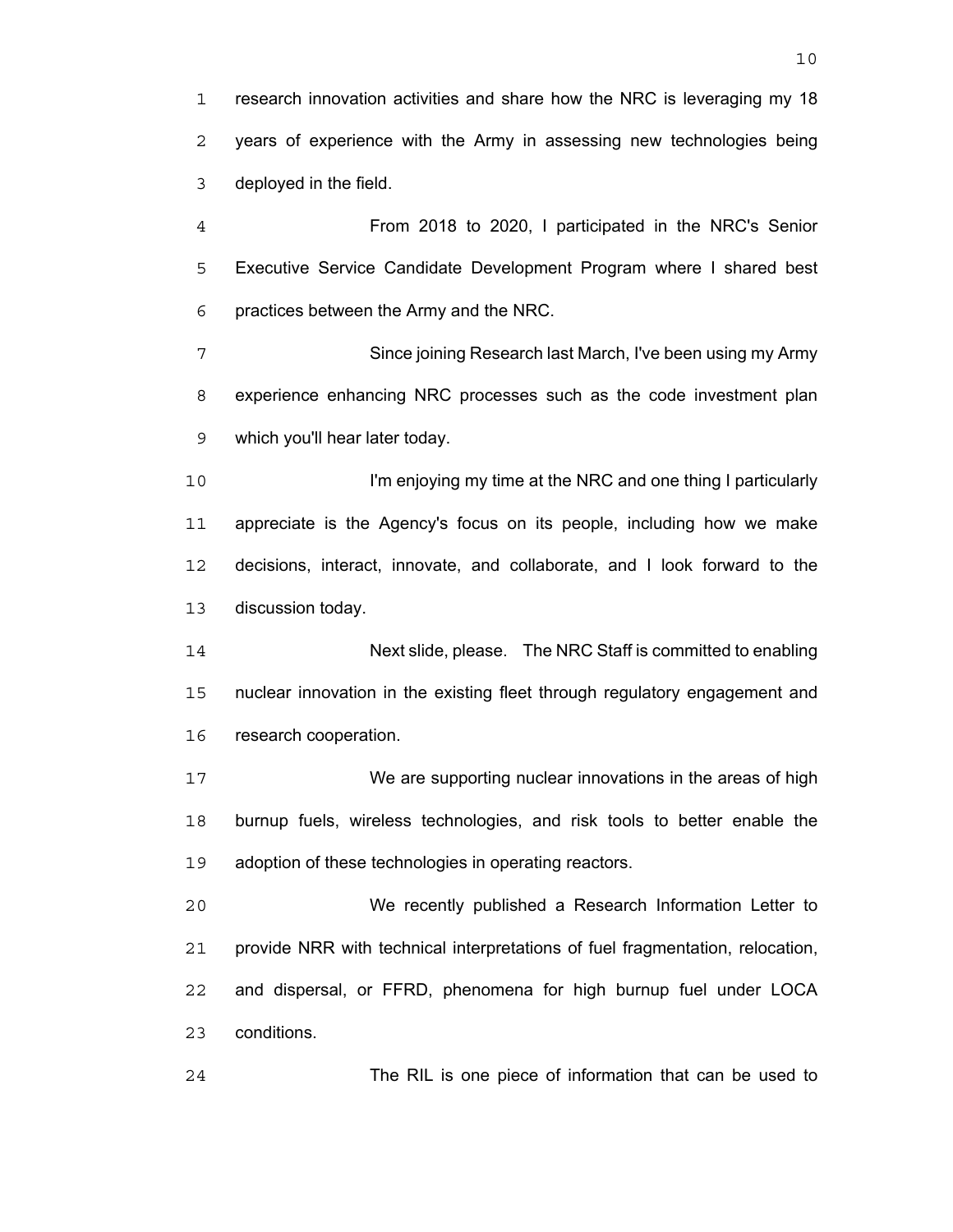evaluate the safety of FFRD. Research will work with NRR and follow the progress of risk-informed FFRD efforts through early interactions with vendors and licensees.

Our electronic engineers and cybersecurity specialists are performing several research efforts to enable the safe and secure use of advanced wireless communications.

With NSIR, we are collaboratively studying the secure use of wireless by leveraging insights from other organizations who have implemented this technology in safety-critical facilities.

With NRR, we are researching the potential safety hazards associated with the increase use of wireless communication technologies and 12 the considerations for enabling safe use at nuclear facilities.

Our engineers and cybersecurity specialists also participate in the external standards development organizations and intergovernmental working groups to maintain awareness of these developments.

The SPAR models are the Agency's independent risk assessment models used in several risk-informed regulatory programs. The SPAR-DASH project aims to make the SPAR model risk results easily accessible to the Staff for incorporating risk insights into their work.

SPAR-DASH uses complex data from SPAR models to develop simple dashboards for inspectors and technical reviewers to gain 22 quick risk insights to inform licensing and regulatory activities.

The research project team collaborated with Staff in NRR and the regional offices to capture their insights and leverage modern data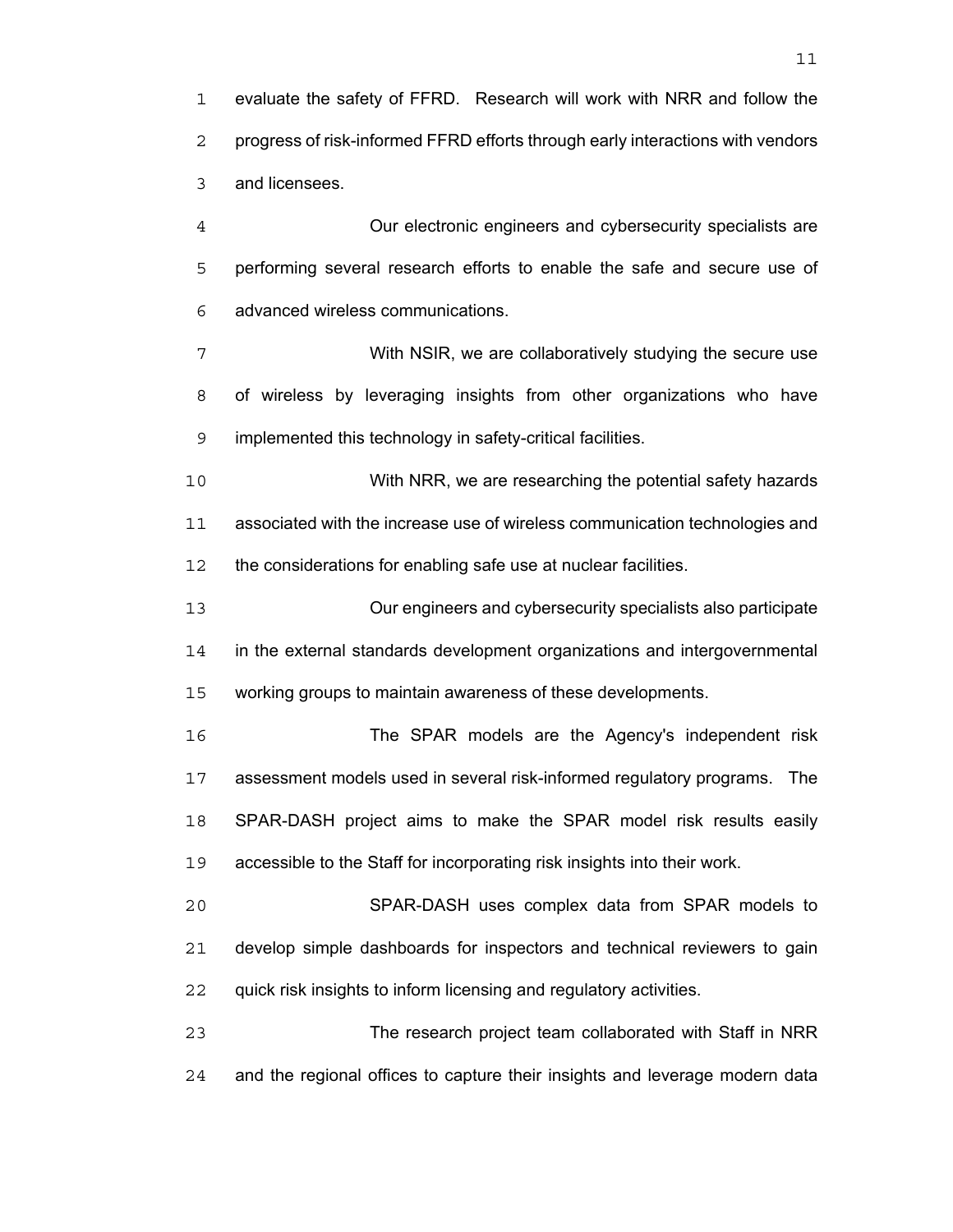science tools to automate extracting key risk results from the models and display them in a user-friendly dashboard.

The dashboard supports ranking important contributors to plant risk, prioritizing tasks and resources, and allows for quick assessment of potential degraded or off-normal plant conditions.

Next slide, please. Advanced reactor readiness is a priority for the NRC safety and security mission.

Our ongoing readiness efforts will require forward thinking and planning to use our risk-informed insights as we identify and resolve challenges associated with industry proposals to use new and emerging technologies.

A key element of our readiness strategy is the development of codes and analytic tools to support confirmatory analyses that may be used in advanced reactor licensing actions.

Our code investment plan, which you'll hear from Ken Armstrong today, is aiding us by long-range planning for the necessary investments to be ready to support the regulation of new and advanced technology.

Research is able to rapidly respond to NRR's request for assistance in non-LWR applications due to the successful execution of the 21 SCALE neutronics and MELCOR severe accident code readiness planning.

Research is leveraging the fluoride salt-cooled high temperature reactor reference model to significantly reduce the lead time in performing design-specific analyses to support NRR's review of the HERMES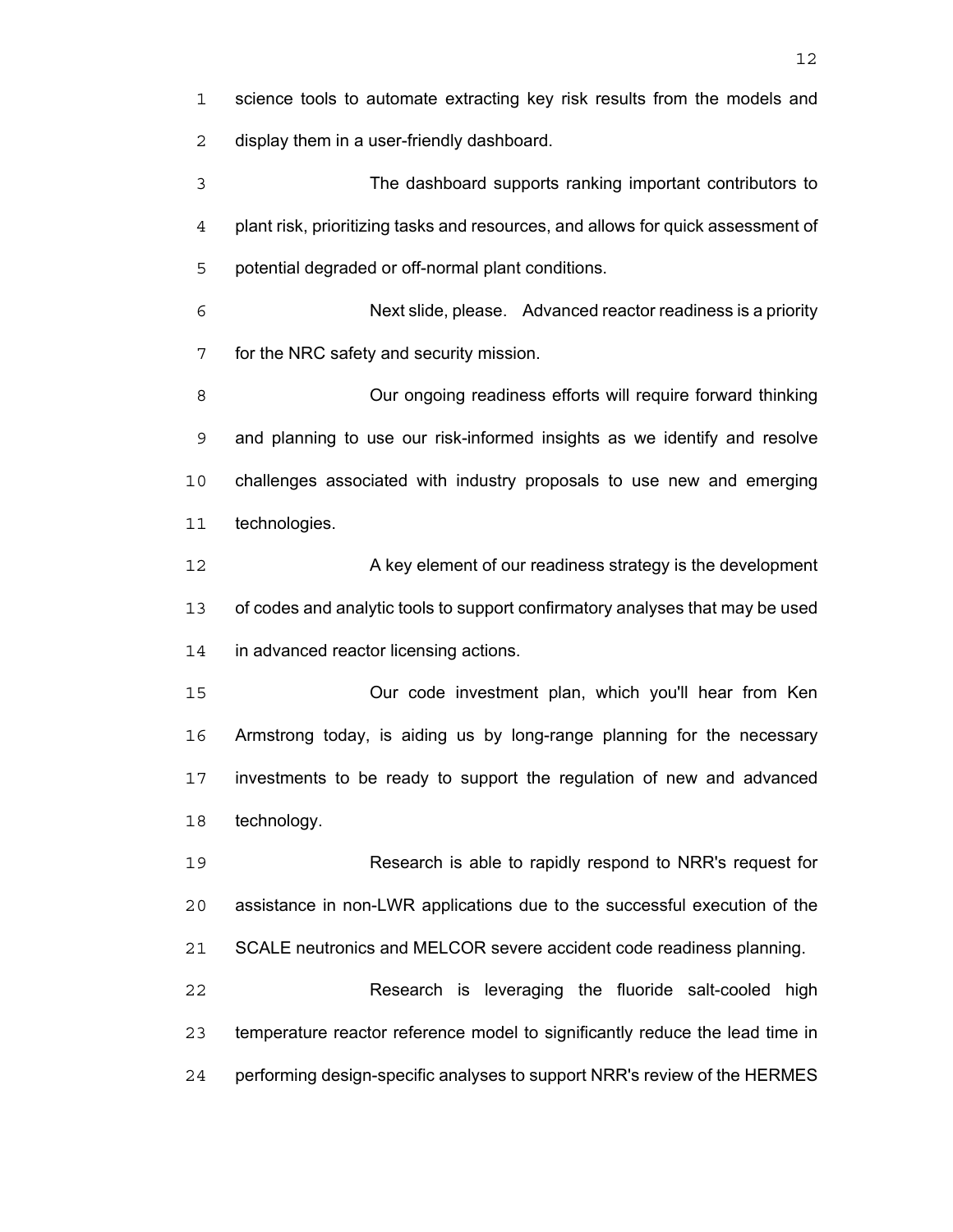construction permit to develop safety-focused request for additional information.

The NRC Staff is developing guidance to facilitate licensing reviews for advanced reactors in support of the Part 53 rulemaking including scalable human factors engineering reviews, flexible staffing approaches, and tailored operating licensing requirements.

Given the wide variety of advanced reactors designs and concepts of operations, the new guidance aims to be risk-informed, performance-based and technology-inclusive to enable more flexibility in how the NRC Staff performs reviews based on the safety significance of human actions.

The Staff has developed a new regulatory guide, 1.247, for determining the acceptability of PRAs used in non-LWR regulatory activities.

The guidance benefits the 20-plus years of experience the NRC has gained related to the implementation of Reg Guide 1.2, the analogous light-water reactor guidance document.

Research is preparing for the review of advanced non-LWR designs related to high-temperature materials, component performance, molten salt fuel cycle, and consensus standard improvements from both technology-inclusive and design-specific considerations.

Our Staff issued a significant number of reports on molten salt compatibility, high-temperature materials and component integrity, and graphite aging and degradation.

Staff completed Reg Guides to endorse ASME Section III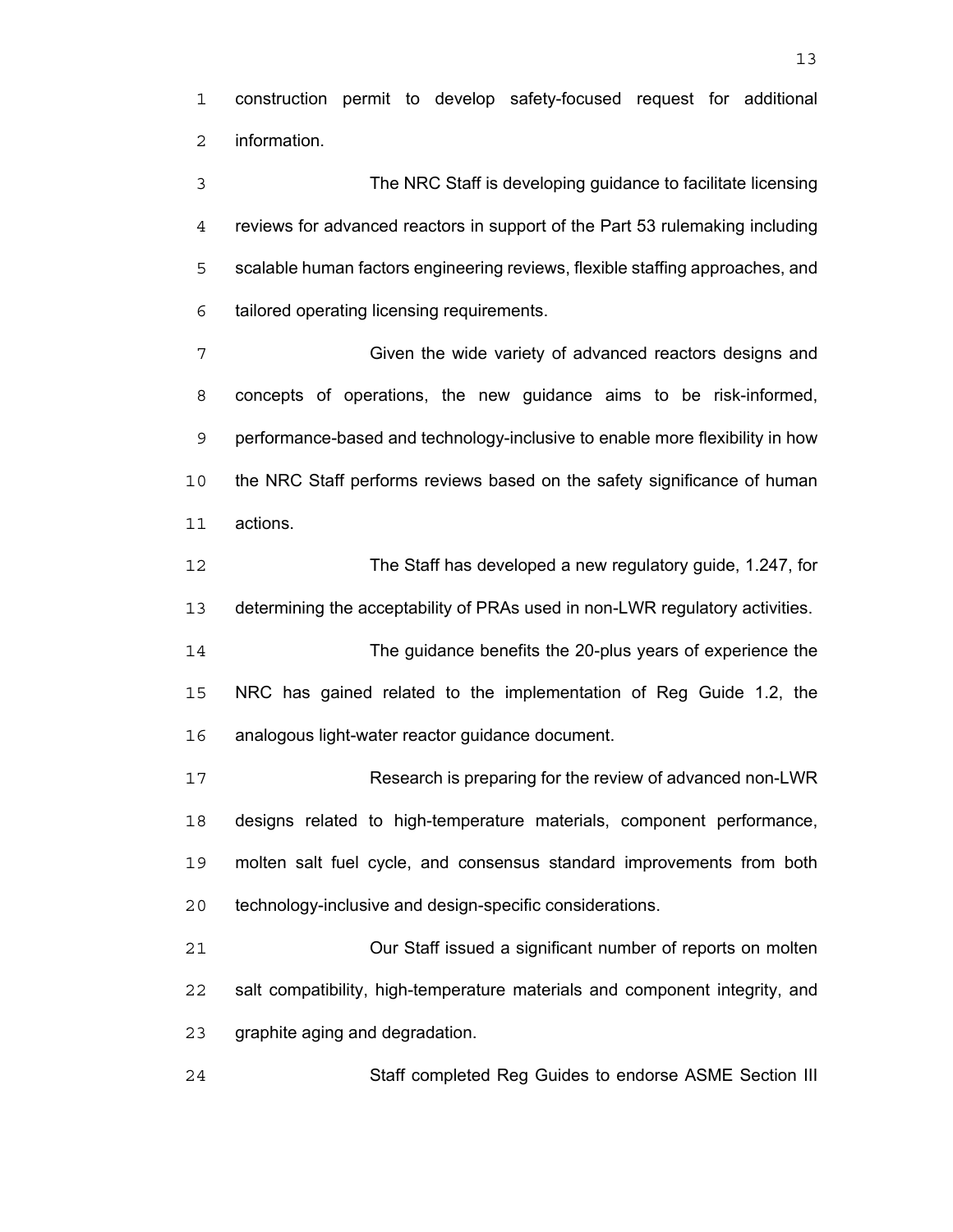Division 5 high-temperature materials, paving the way for Applicants to use code-qualified materials.

Staff is engaged with NMSS to address technical and regulatory considerations on the front and back end of the MSR fuel cycle and potential safety impacts to advanced fuel cycle facilities. Next slide, please. Research is well respected across the nation and worldwide in nuclear safety and security research. Our research activities are performed by professionals who are experts in their field and their work directly supports the NRC mission. **In addition, Research supports the program offices by** conducting in-depth confirmatory research on a breadth of safety and security

topics. Central to our mission, our priorities are retaining our core technical capabilities, maintaining our worldwide recognition, and developing skills in emerging areas.

We are committed to ensuring our people have the right training, skills and abilities to accomplish the important work in front of us. We use strategic workforce planning to better identify skill gaps and workload trends.

To recruit the workforce of tomorrow, we are leveraging the NRAN, intern, and co-op programs to meet our priorities and support the NRC needs. Given the competitive marketplace for talent, recruiting experienced staff continues to be a challenge.

To attract this talent, we are utilizing recruitment incentives to the maximum extent possible. We are also cultivating the talent of our highly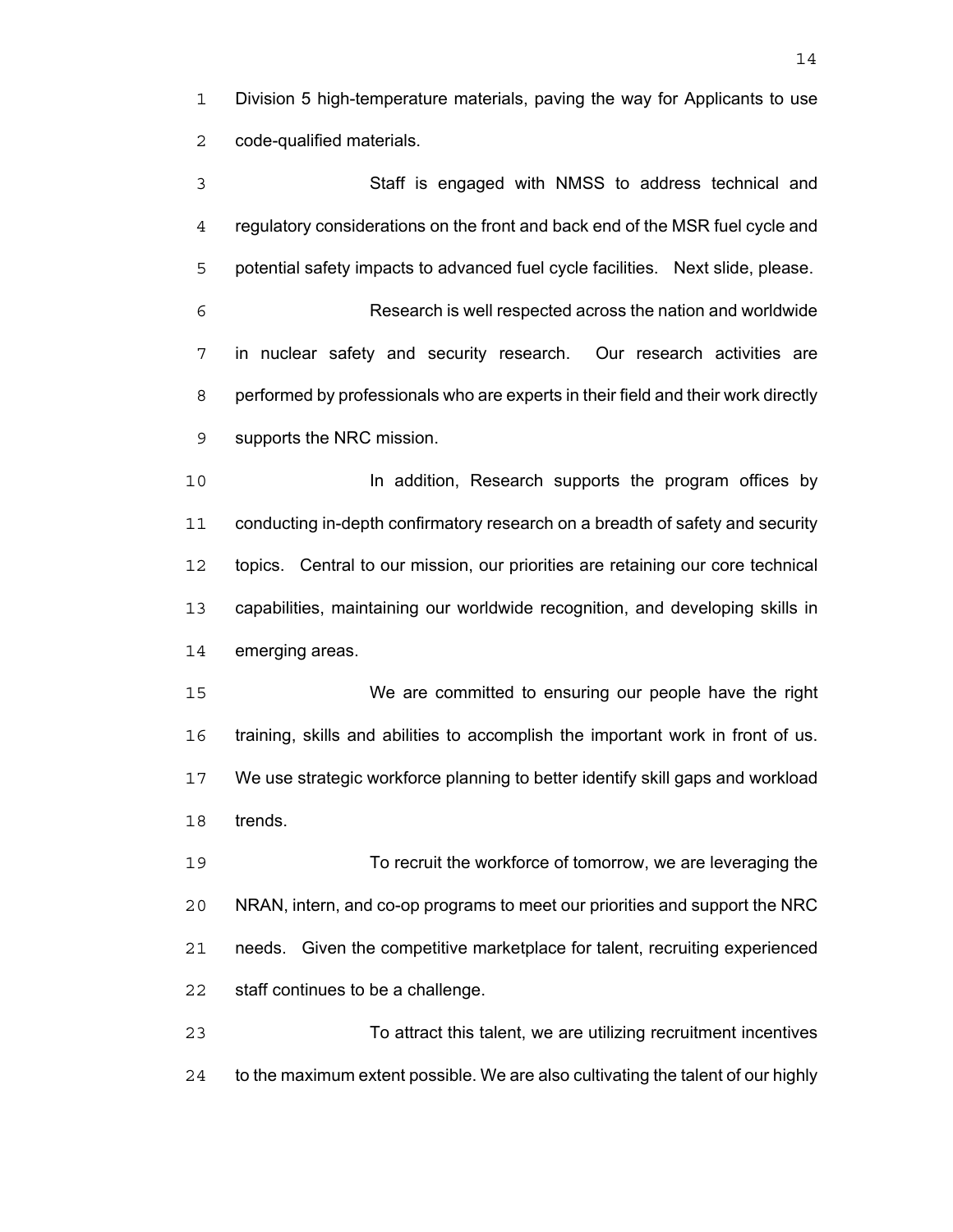skilled workforce by investing in comprehensive training and developmental opportunities.

Our primary product is knowledge. We are committed to establishing a self-sustaining knowledge management program which includes use of our wiki-type online encyclopedia called Nuclepedia. We also provide formal transfer training sessions to strengthen our Staff's skills across the Agency. Lastly, as shown by the testimonials on this slide, Research Staff are dedicated to offer critical expertise and perspectives on nuclear safety and security research across the nation and the world. Next slide, please. Strong partnerships across the Federal Government, industry, and international counterparts are essential for meeting our mission. External awareness through these engagements is critical to our readiness to support future licensing actions and ensure we share experience, knowledge, and collaborate where possible. The Halden Human Technology Organization Project has been conducting innovative research with cutting-edge simulation technologies. The research results support the NRC's review of innovations in the nuclear industry. For example, Halden's research of evaluating operator performance in digital control rooms focused on teamwork, workload, and procedure use.

This research provided technical basis for the NRC's review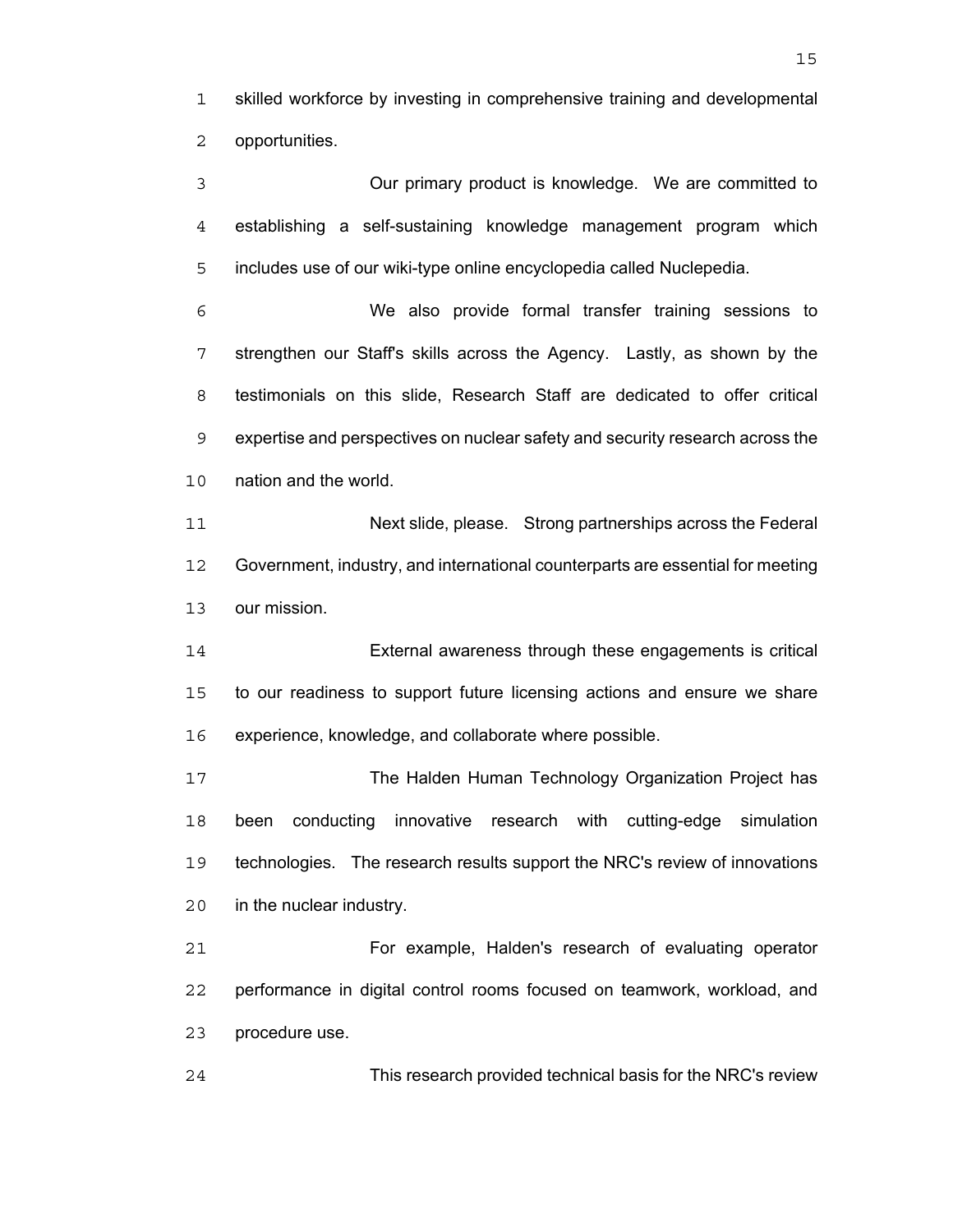of innovative control room staffing strategy in advanced reactor design.

Halden's future automation lab develops various innovative automation prototypes and studies how adaptive automation works with human operators as a cohesive team.

Advanced manufacturing technologies, AMTs, offer innovative opportunities to produce optimal reactor components for improved performance. Research supported an Agency-wide AMT action plan to address technical and regulatory preparedness, expand external stakeholder engagement and knowledge management.

The Staff issued several reports on the assessment of near-term technologies, generic technical information and technology-specific guidelines to be addressed in AMT submissions and workshops.

Staff formed partnerships with research organizations in the international community to continue to develop the expertise and capabilities to enable future applications of AMTs in the nuclear industry.

Artificial intelligence is one of the fastest-growing technologies globally and is the next frontier of technical adoption for the nuclear industry.

Research is leading the Agency's efforts to ensure AI regulatory readiness and utilization of AI tools in our business processes.

To increase awareness of AI's technical adoption in the nuclear industry, we held three public workshops during 2021, bringing together the nuclear community through the current and future state of AI. Finally, the NRC is not alone when it comes to overseeing the safe and secure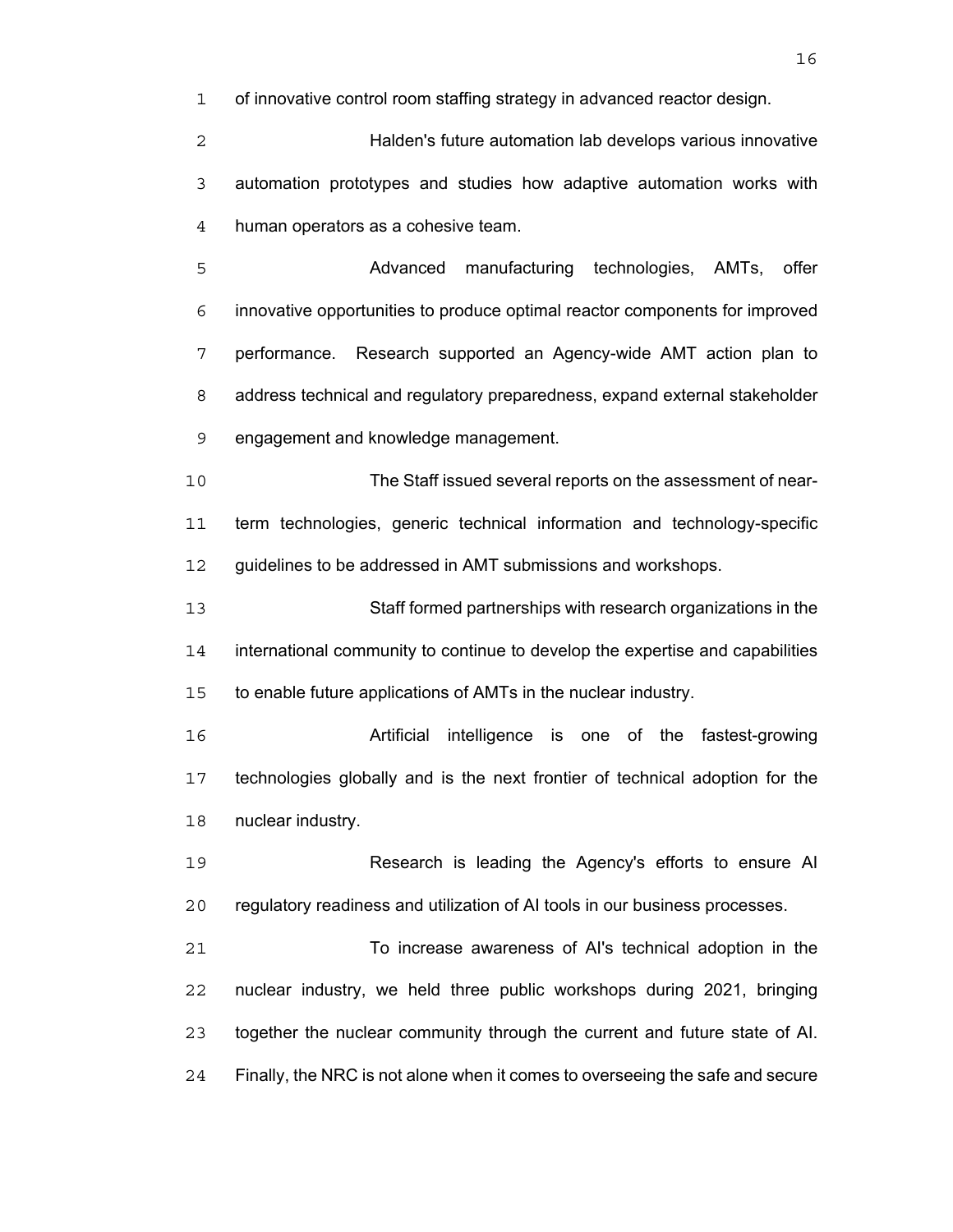deployment of AI.

We are meeting with other government agencies and my colleagues in the Army to identify new partnerships to leverage their expertise and experience in AI.

Next slide, please. Research has a be-ready mantra and is well positioned in supporting regulatory readiness for future technological innovations as we look to the next five to ten years now to be ready for that future.

Recognizing the unique worldwide situation with several nuclear power plants simultaneously decommissioning, Research has developed a novel strategy to assess harvested material, components, and 12 concrete from previously operating reactors.

The strategy matches the component attributes with the Agency's priorities to reduce uncertainties associated with the long-term operation of safety-significant components in challenging nuclear environments and potentially provide a basis for updating regulatory positions. Research participates in multiple cooperative research projects such as SMILE and FIDES that have enabled opportunities for the harvesting and testing of materials.

Research will pursue harvesting opportunities as they arise through domestic and international partnerships. As I mentioned earlier, I joined the NRC from the Army where one of the areas in my portfolio was to test infrastructure to assess the safety and performance of AI systems.

Coming to the NRC, the NRC and the nuclear industry have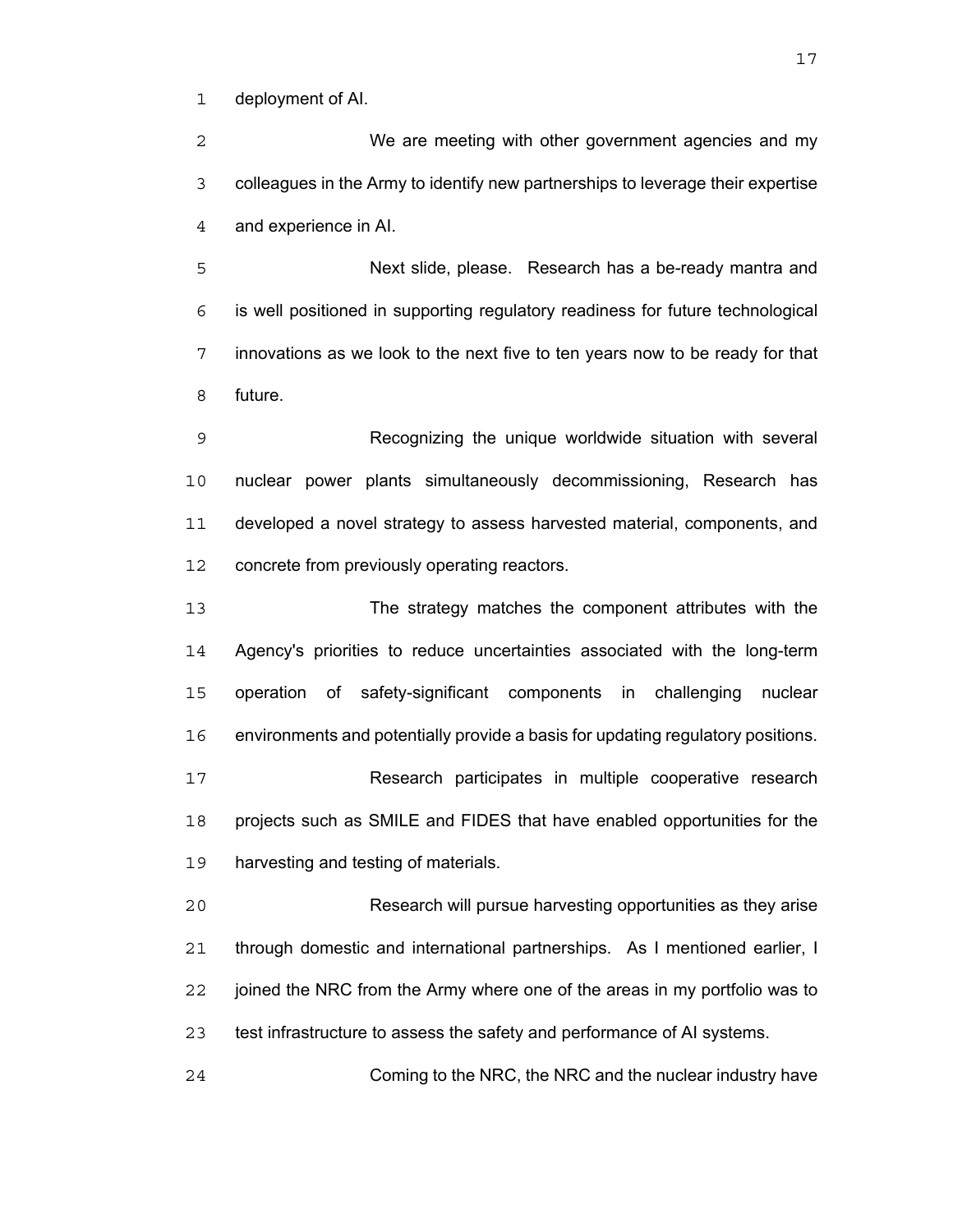a similar interest in the potential of these capabilities.

**As a modern risk-informed regulator, we must keep pace** with technological innovations and reduce barriers while ensuring the safety and security of AI in nuclear facilities.

To prepare the Agency for this future, Research has initiated development of an AI strategic plan that includes goals for AI partnerships cultivating the NRC AI-proficient workforce, utilizing tools to enhance NRC processes and ensuring NRC readiness for future AI decision-making.

In Summer 2022, Research will engage with Agency stakeholders in soliciting feedback on our AI strategic plan and we expect to finalize this plan in the fall of 2022. As we look further down the horizon, the future-focused research program supports the exploration of potential regulatory challenges three or more years out.

These projects enable Staff to explore these challenging areas as a first step towards readiness for future program office needs. Rob Tregoning will provide specific examples of these exciting projects in his briefing.

With our expert Staff, modern and adaptable analytical capabilities, and expensive external partnerships, Research is well positioned to support nuclear innovations for the existing fleet and advanced reactor licensing.

This concludes my presentation and I will turn it over Ken Armstrong. Thank you.

MR. ARMSTRONG: Thank you, Terri, and good morning,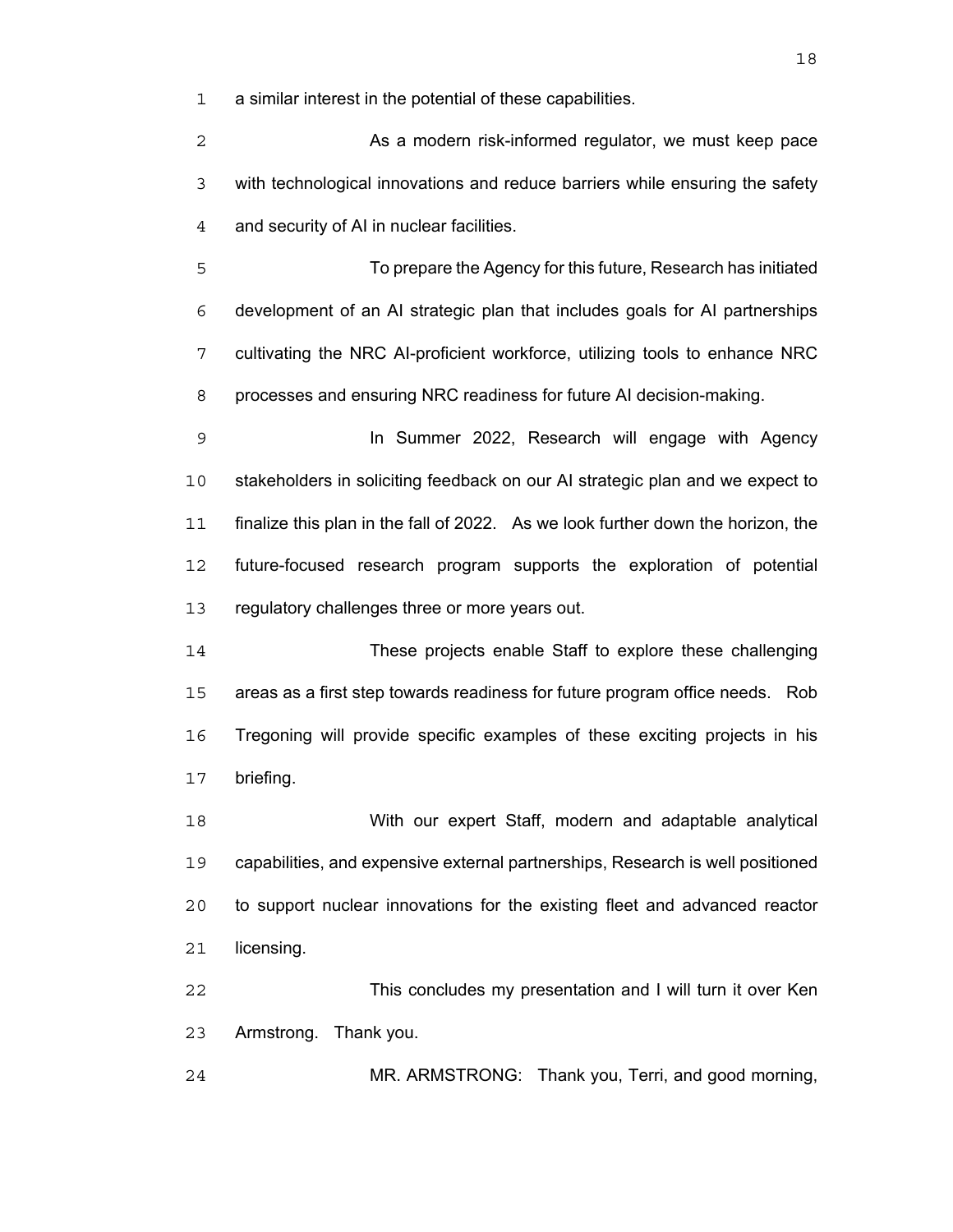Chairman and Commissioners.

Scientific computer codes are used by the NRC, industry, academia, and the international community to understand advances in technology and support regulatory decision-making.

The NRC generally uses these codes to support the development of independent technical basis along with any needed analysis to confirm the safety of the operating fleet, fuel cycle facilities, spent fuel storage and transportation packages, and new application and amendment requests.

Next slide, please. In 2019, as part of the FY2021 budget review, the Commission requested a long-term investment plan to ensure the NRC's inventory of computer codes were appropriately resourced.

**In response, the Staff has developed a new process and** implemented a comprehensive review and identification of long-term needs for our codes.

This process provides the NRC with an integrated management tool for its codes, accounts for and stabilizes annual resource requirements, informs future budget formulations and helps to identify Staff expertise requirements.

This plan is a living document with formal updates on an annual basis. This is our first year of formally using the investment strategy and we expect to continue to refine this process over the coming years as we gain experience using it.

Next slide, please. RES surveyed the NRC offices and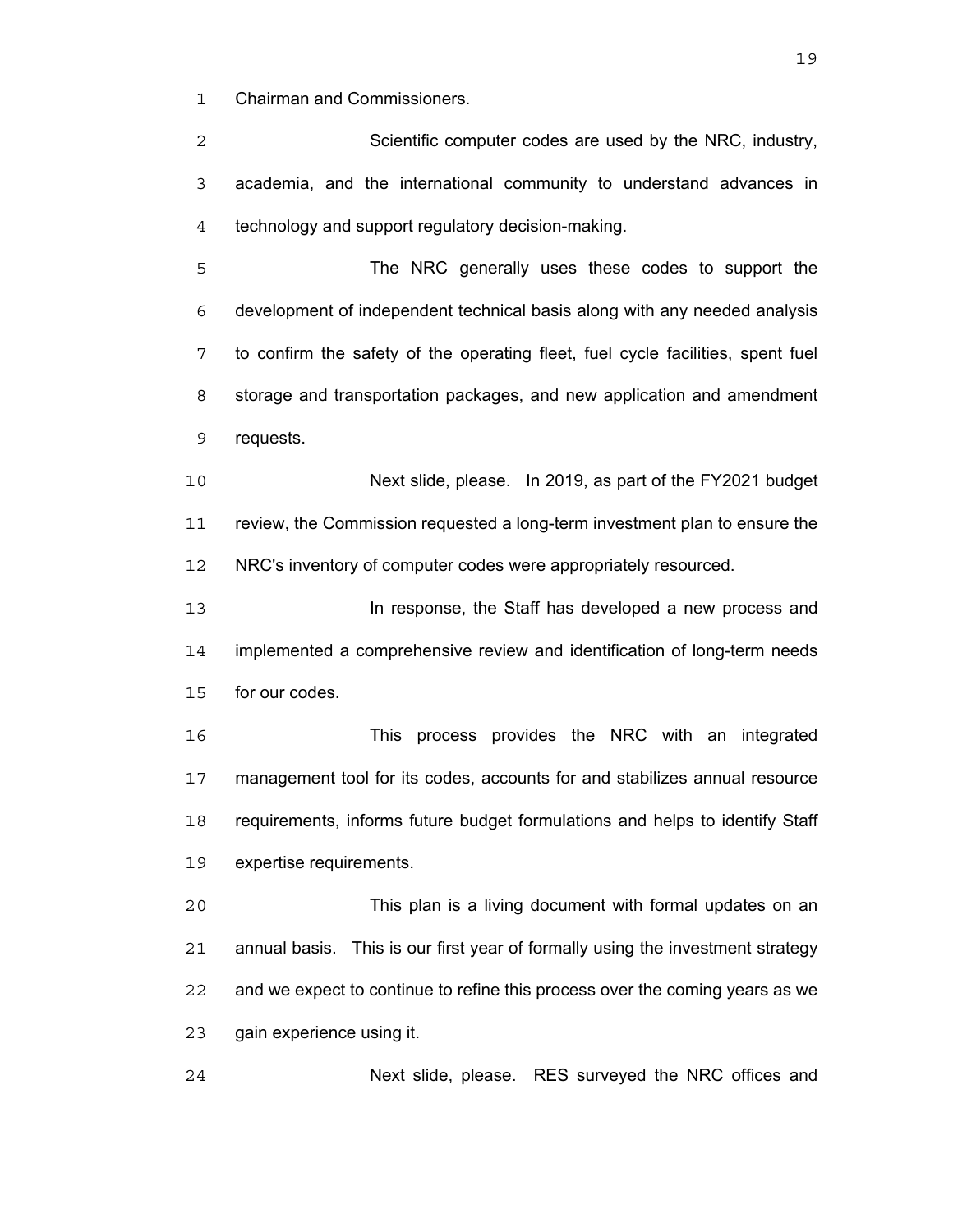identified 40 scientific codes which the agency was supporting for current and future development activities.

Most of these codes are led by Research, though several fall under NMSS.

The table shown in this slide groups these codes by technical analysis area. These range from complex integrated codes with close to a million lines of text that often take days or weeks to run to much simpler ones that can run in seconds.

Nine of these codes are not expected to support decision-making activities within the next seven years and were placed in an archival state.

31 of the codes require ongoing investments to support expected regulatory decision-making. These codes require ongoing maintenance and the development that represent the current pace of advancements made by industry.

4 codes are currently undergoing code modernization and 7 codes are being consolidated into 2 codes in the radiation protection area.

Most of these computer codes are supported by international code-sharing programs, where resources provided by the participants assist the NRC in development, assessment, and training activities.

We also share codes with domestic users and other federal agencies like the Department of Energy. Next slide, please.

As mentioned, computer code investment plan provides a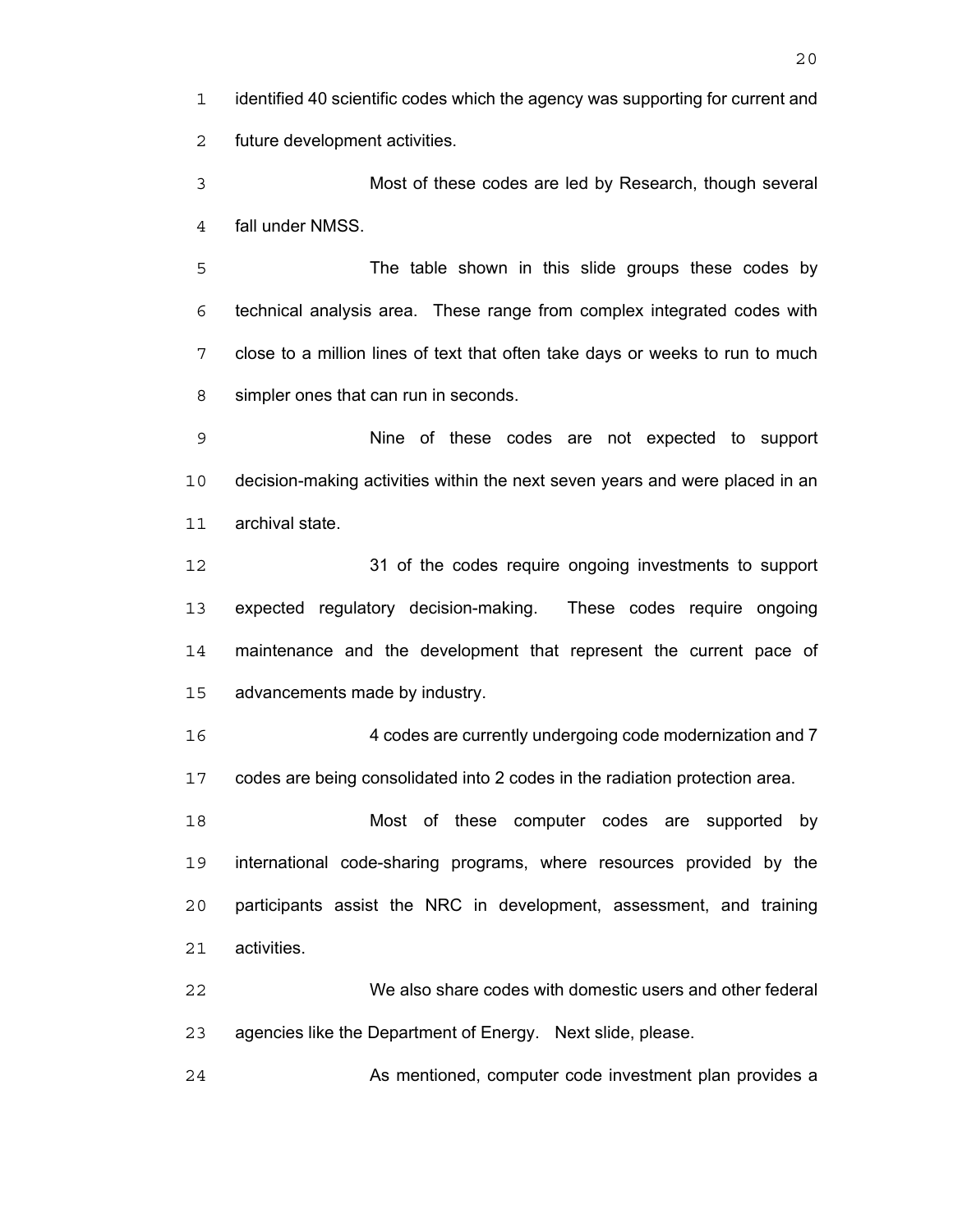proactive approach for identifying funding over a seven-year timeframe. For our active computer codes, major resource investments are depicted in this pyramid and looking at it from the ground up.

First, we need to maintain our computer codes to ensure usability and distribute updated versions to our user groups. We do this by fixing bugs identified by the user groups and making sure that we are ready for the latest operating system and IT security requirements.

Next, we develop these codes in line with regulatory drivers from industry and needs from the regulatory offices. Examples of this would be in ensuring that we are able to model accident-tolerant fuel, high burnup fuel, and advanced reactors.

These efforts continue to be closely aligned with the NRC's licensing offices as future needs continue to evolve. We also enhance our codes through new features to improve analysis run time and confidence in the models.

Finally, this approach allows us to plan large resource needs over time, like computer code modernization where the code is fundamentally updated to take advantage of modern programming practices, and co-consolidation, where multiple codes are combined into one.

Next slide, please. We plan to initiate the investment planning process each summer, in advance, to help inform future budget planning.

The investment process at a high level starts with justifying the need for a computer code and being aware of options that exist to meet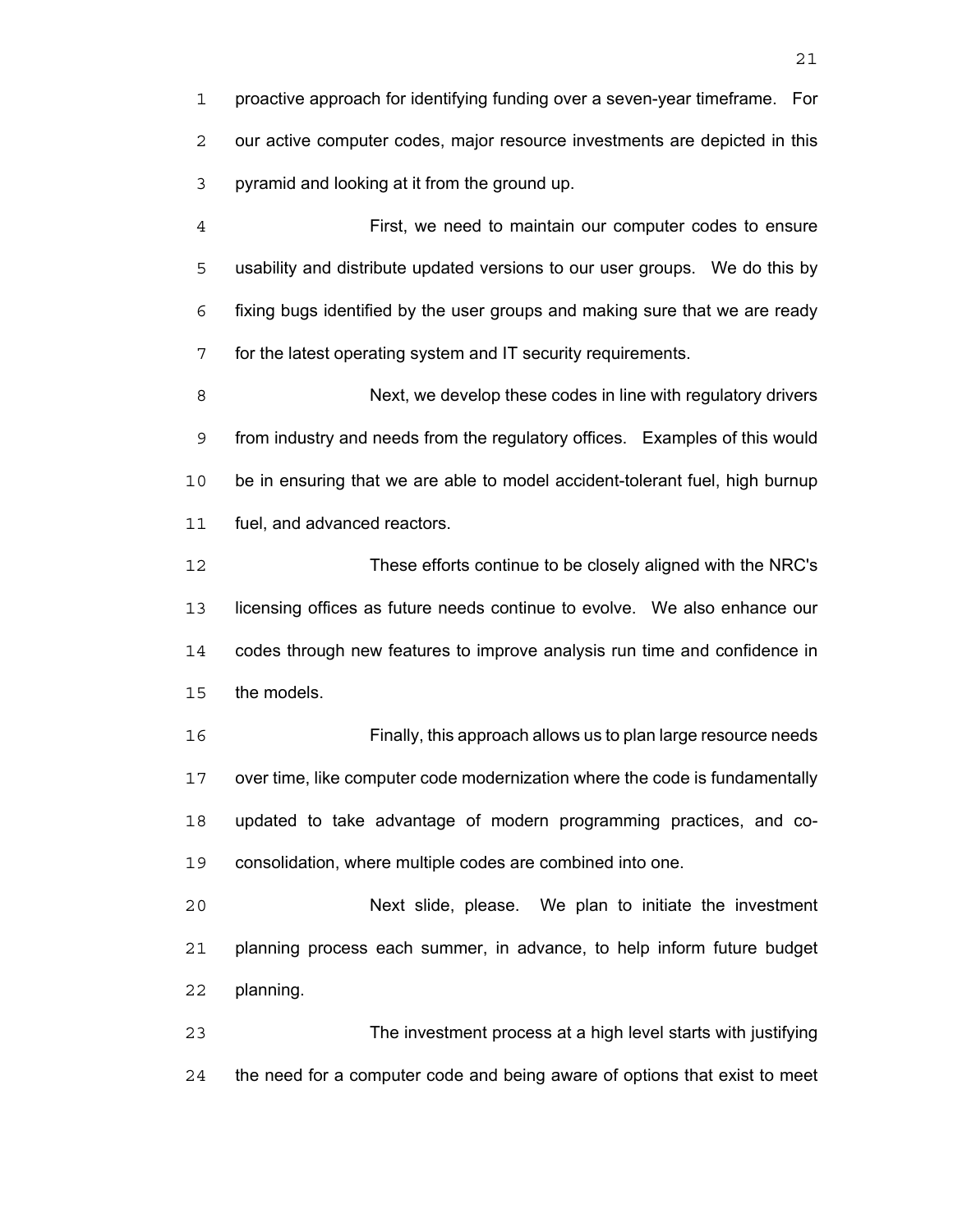the intended purpose.

Then one will identify ongoing maintenance and distribution resources needed as well as any developments to the code to ensure utility for an intended application. Finally, all this gets planned out over time using the intake chart shown on the right. For each code this chart includes a description of the code's current state, if it meets requirements for that code, the impacts for not funding those activities, deliverables such as new code releases and a resource table that consolidates those needs over time. These resource numbers are entered into the annual research prioritization list in support of future budget formulation. This concludes my presentation and I'll turn the presentation over to Nancy. MS. HEBRON-ISRAEL: Thank you, Ken. Good morning, Chairman and Commissioners, my name is Nancy Hebron-Isreal and I am a 16 senior grant specialist within the Office of Research. **I have a wealth of experience and knowledge with grant** management and implementation. This morning I'll be providing some information about how the University Nuclear Leadership Program, UNLP, encourages researchers at U.S. institutions to bring innovative ideas to the NRC, as well as the program's benefits to the workforce needs of the Agency and the nuclear industry broadly. Next slide, please. The UNLP began in fiscal year 2020. Formally, it was known as the Integrated University Program.

<u>22</u>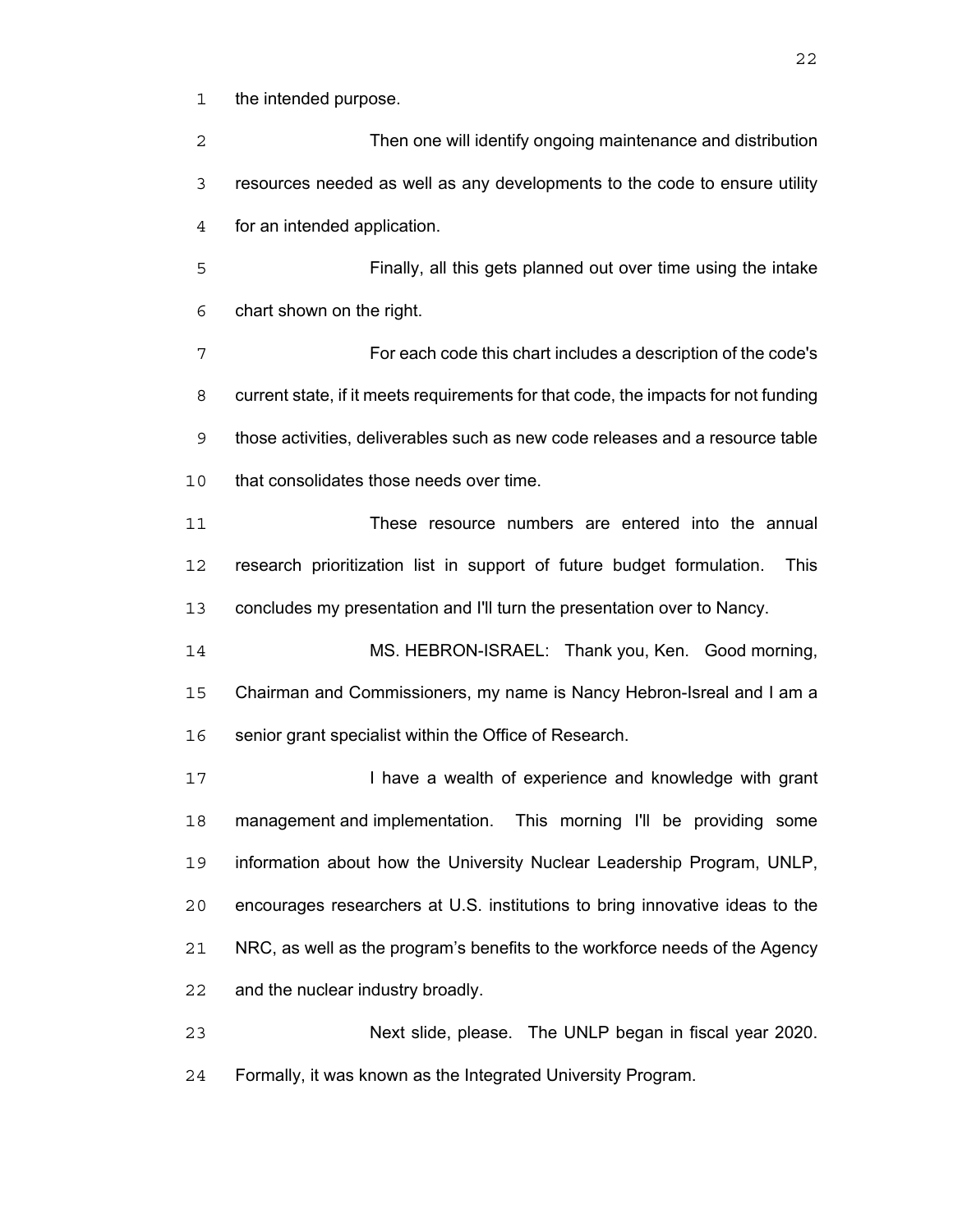This program traditionally supported educational grants for students and faculty through scholarships, fellowships, and faculty development.

In 2020, the program was broadened to support research projects relevant to the programmatic mission of the Agency. As a result, RES invited the submission of university-led R&D projects to complement current and future research needs.

RES seeks to leverage universities' capabilities through these R&D grants. Next slide, please. We recently completed the second year of the UNLP.

We're excited at the overwhelming response to the R&D funding announcement where we received and reviewed over 200 proposals for Fiscal Years '20 and '21.

Our Fiscal Year '22 research funding opportunity announcement is now open and will close on April 5th. We also continue to coordinate with our UNLP partners, DOE, and NNSA.

This coordination ensures that our programs are complementary and provide adequate coverage of technical areas. Additionally, RES began hosting research recipient presentations to learn more about the research institutions are conducting under the program.

To date, four recipients presented to NRC Staff. Last month, Oregon State presented on its research project related to nuclear cybersecurity. This event was announced to NRC Staff and resulted in nearly 90 Staff attending and participating.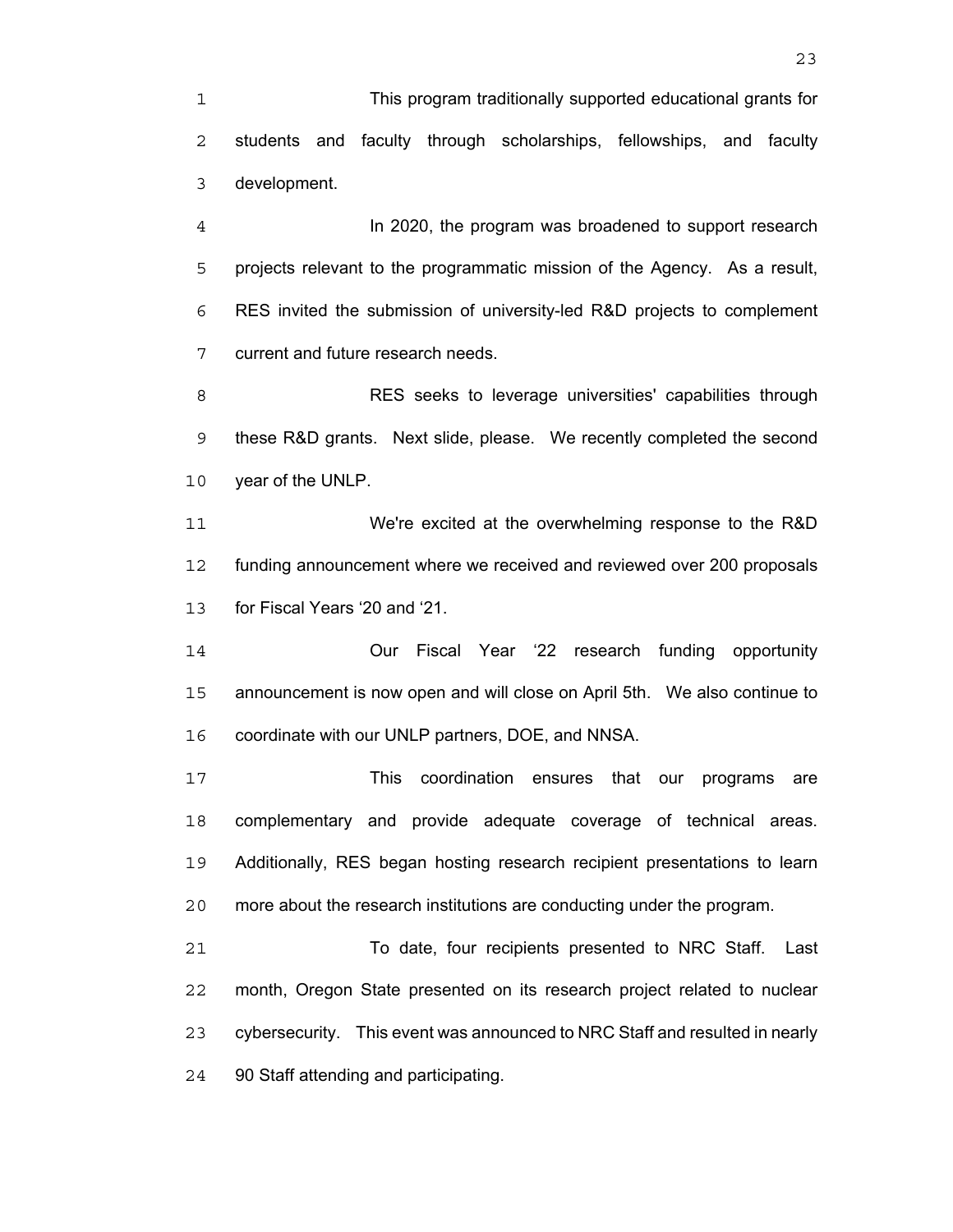This project directly addresses the objectives of the NRC, providing risk-informed security through understanding of cyber risk and vulnerabilities associated with nuclear plant instrumentation and control systems.

**An area where we've recognized where the program is** lacking is in the participation of minority-serving institutions. To incentivize this, our recent funding announcement for research projects encourages institutions to include partnerships with MSIs.

We are also exploring how the UNLP funds can be utilized to support the reinstatement of the MSI grant program managed by the Office of SBCR. These R&D grants complement our research portfolio.

**As an added benefit, these grants directly engage students** in work of relevance to the Agency, and thus, they also provide a pipeline of capable and experienced university graduates.

Next slide, please.

Turning now to educational grants, under the UNLP, student recipients are required to obtain nuclear-related employment. This employment may be with nuclear-related industries, the NRC, other federal agencies, state agencies, national laboratories or academia.

The UNLP provides direct benefits to the NRC's workforce development staffing needs. OCHCO recruited NRC grant recipients for the Agency's NRAN program, the resident inspector development program and other entry-level positions.

Of the 45 members of the inaugural 2020 NRAN cohort and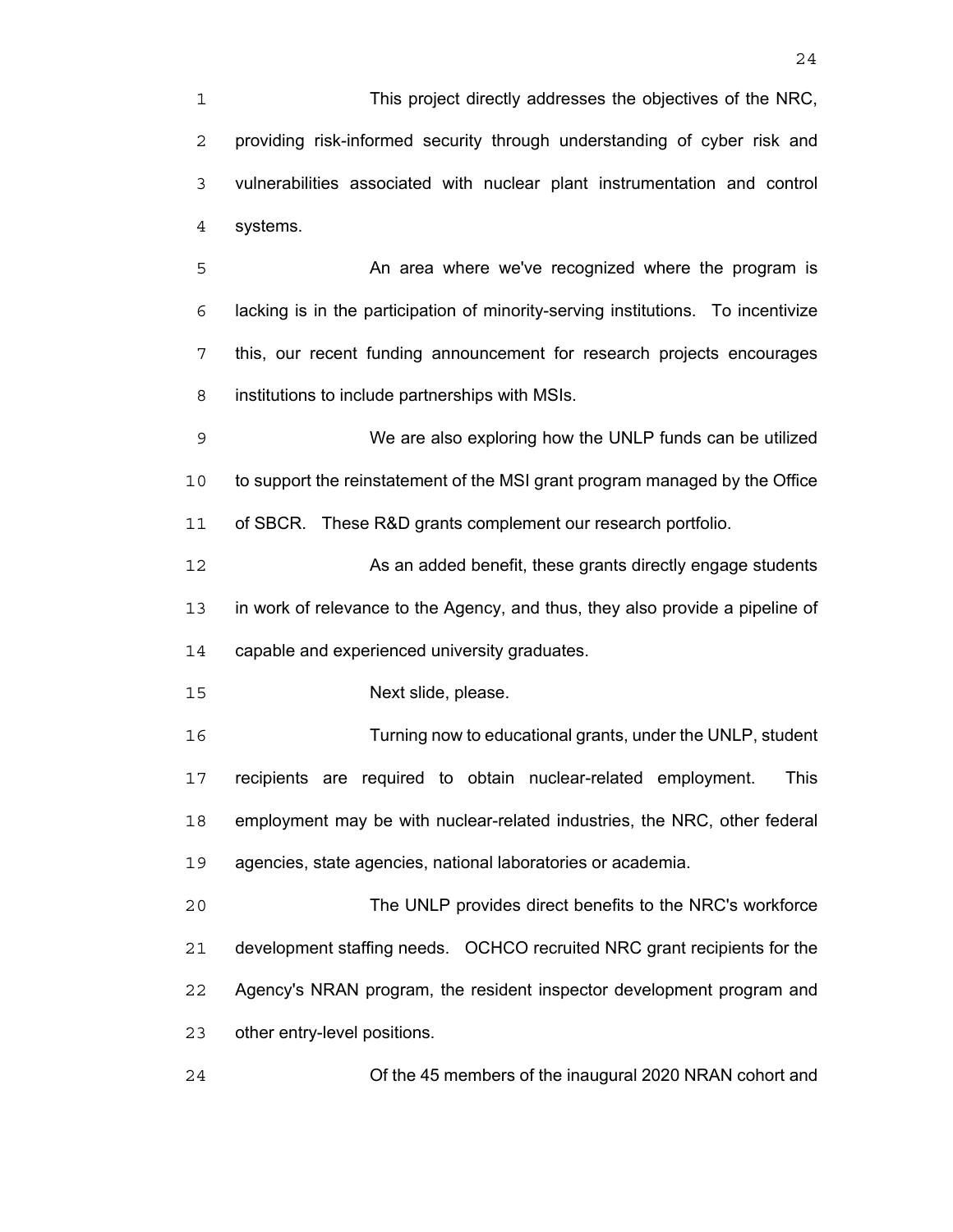the incoming 2022 cohort, 35 members were grant recipients.

Recently, under the resident inspector development program, two trainees were from the grant recipient pool and one resident inspector position was filled by a grant recipient.

Several other grant recipients were referred NRC program offices and regions for immediate entry-level opportunities, and some are in the process of receiving offers.

The UNLP is an important tool to fill entry-level skill gaps identified through the Agency's strategic workforce planning process. NRC grant-funded scholarship and fellowship recipients who meet eligibility 11 requirements may be non-competitively selected for NRC positions.

**As an example, in 2020 RES utilized a grant program and** onboarded two grant recipients, one in the Division of Systems Analysis, supporting specialized research and analysis in fuel and cladding performance and design, and the other in the Division of Engineering to 16 support the Agency's Regulatory Guide program.

This concludes my presentation and I'll now turn it over to Rob Tregoning.

MR. TREGONING: Thank you, Nancy.

Good morning, Chairman and Commissioners, I'm Rob Tregoning, the senior level advisor for materials in the Division of Engineering in the Office of Research and today I'm providing an overview of the Agency's future-focused research or FFR initiative.

Next slide, please. The program was developed to position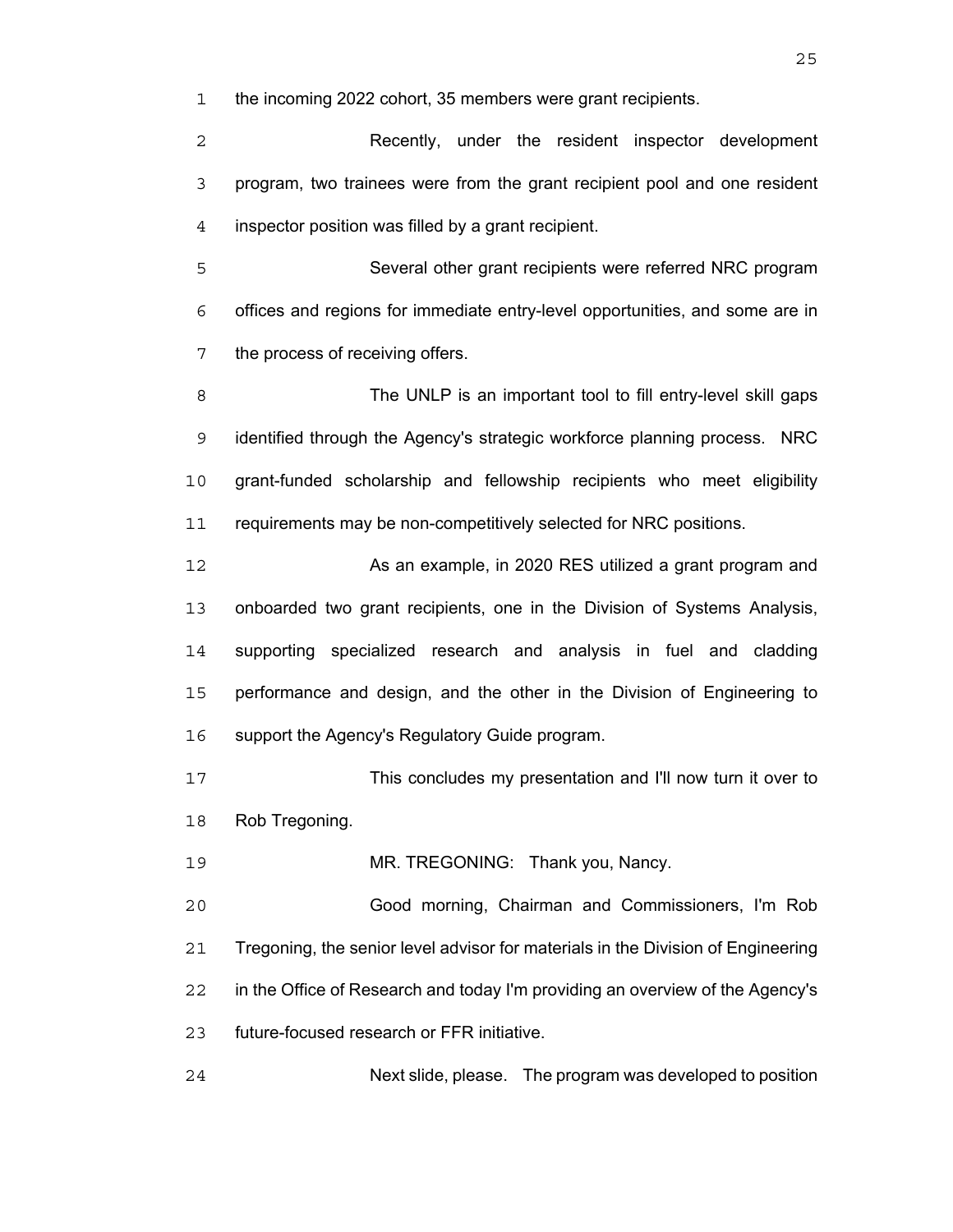the Agency for upcoming technical and regulatory challenges by initiating research on topics that are expected to be important.

In essence, the program is attempting to identify what's next for the Agency, and then using modest resources, implement some initial research and planning so that the Agency can most effectively fulfil our mission in the future.

The FFR program is fueled by the Agency's best resource, our Staff. The program encourages Staff to momentarily step back from daily near-term activities and identify potential regulatory topics within the next three to five years that may require new knowledge, tools or skills.

The FFR program then provides an opportunity to develop cognizance of the cutting-edge research underpinning these topics and determine if enhancements to the Agency's framework could promote effective regulation on that topic.

The program also promotes outreach to academic, Government, and industry leaders to identify relevant partners and programs that may be leveraged if the Agency pursues future development in these underlying technologies.

**In this manner, the FFR program intends to energize Staff** by directly investing them in the Agency's future success while simultaneously building essential long-term capabilities.

Next slide, please. There are three components of research and development, or R&D, that support regulatory decision-making. The most fundamental piece is foundational knowledge,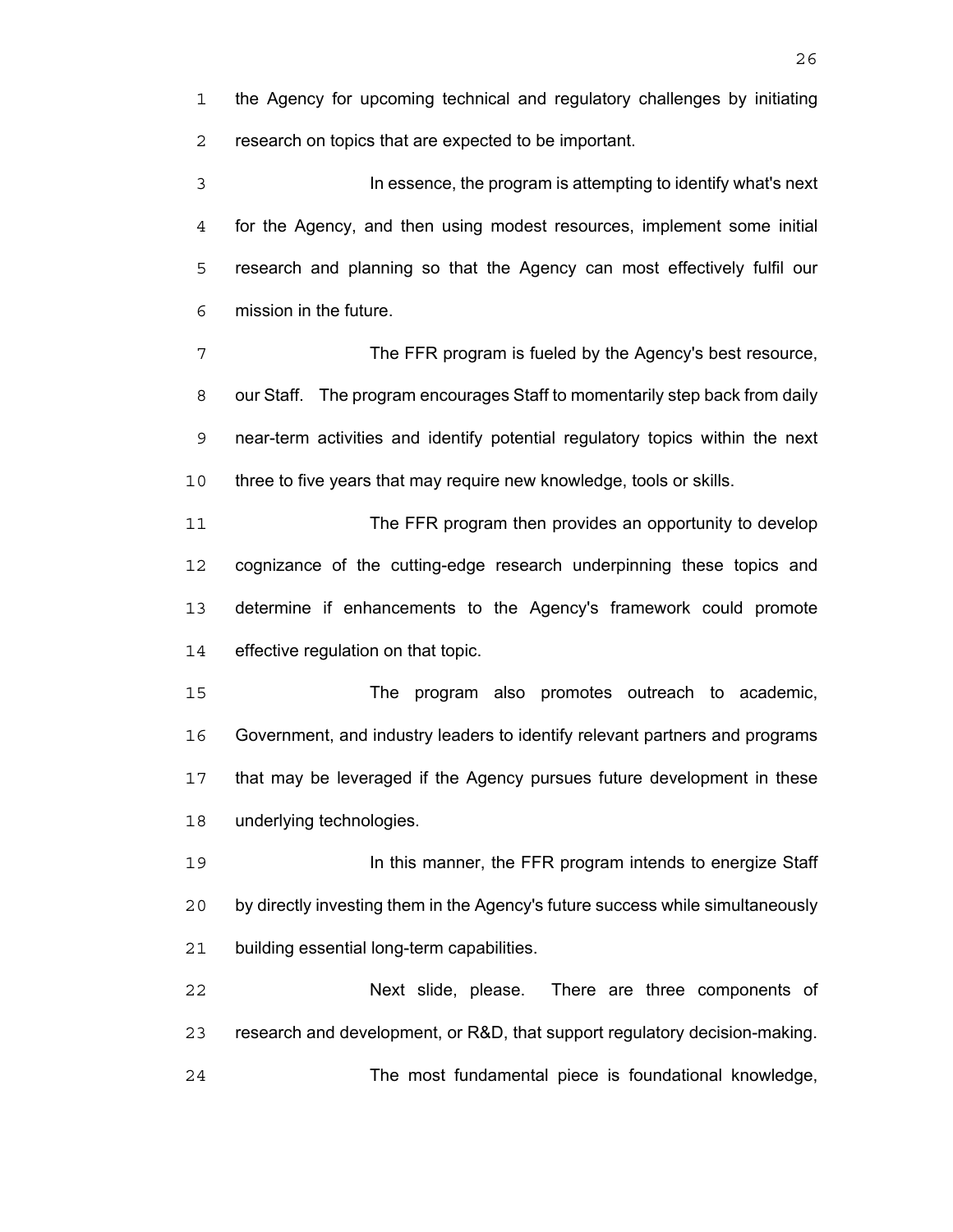which consists of the expertise, experience, skills, and creativity needed to address a particular challenge.

This knowledge is then applied to develop those general analysis tools and information that buttress the supporting technical basis.

These tools are then exercised using the specific characteristics of the problem at hand to ultimately reach the intended decision.

8 To provide a simple example, foundational knowledge of fluid flow, thermodynamics, computational modeling and programming were used to develop the NRC's TRACE thermohydraulic code, which has then been used to evaluate a plethora of design basis accident scenarios in reactor licensing applications to assess the likelihood of subsequent fuel damage.

**It is the strategic development of foundational knowledge** 14 that the FFR program intends to address. Such knowledge supports a more flexible, agile workforce as the underlying skills and capabilities can be applied to a broad array of challenges.

Sometimes the return on the investment in foundational knowledge may not be readily apparent, especially in the near term. As an example, in the early 2000s, the Agency devoted significant resources in developing structural graphite expertise to support the next-generation nuclear project, or NGNP.

In 2013, the NRC suspended all NGNP activities after DOE decided not to proceed with that effort. At that time, it certainly appeared the NRC's investment in developing structural graphite expertise was worthless.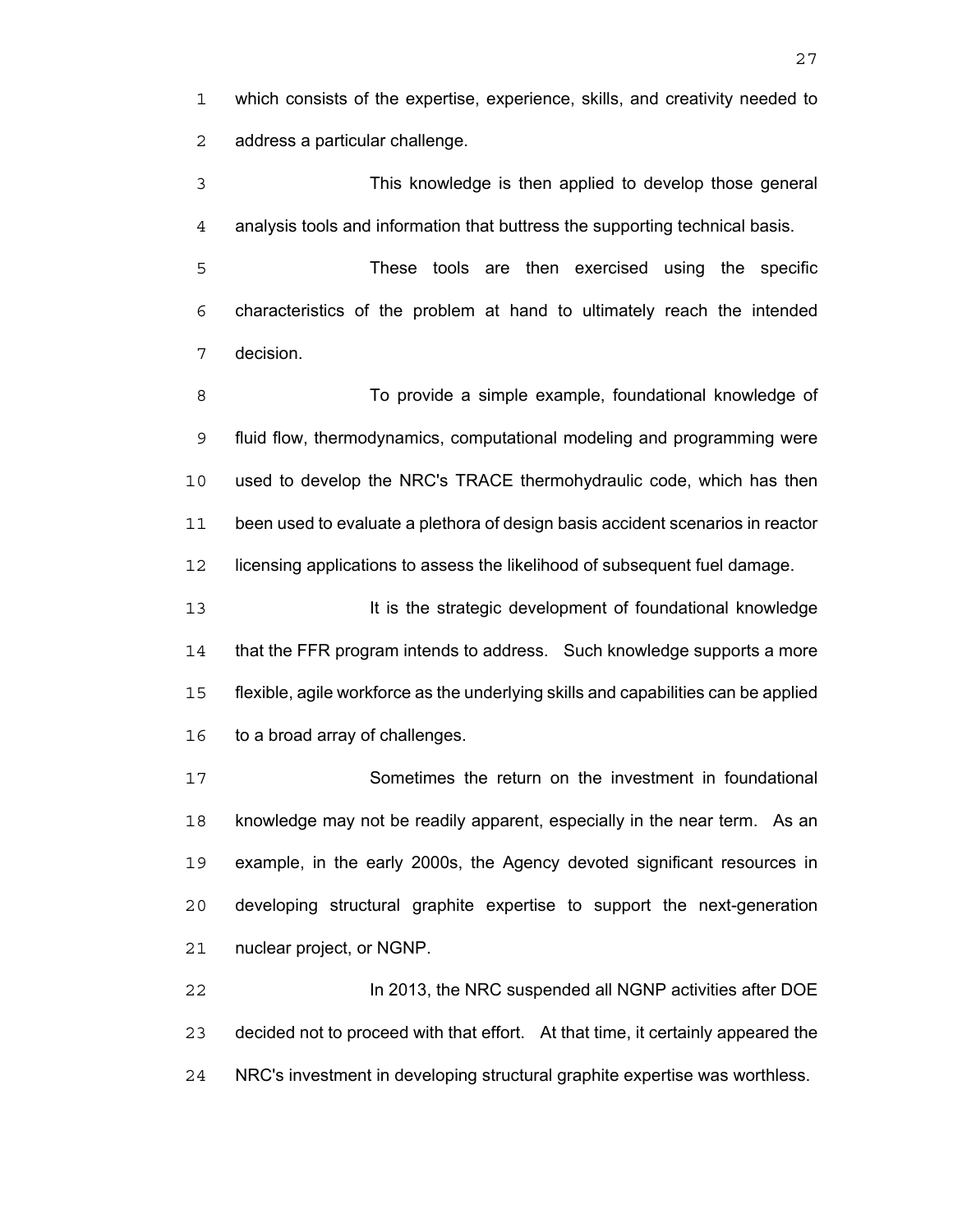However, about five years later, the expertise gained a decade prior was leveraged to review proposed ASME code rules on structural graphite for its potential use in several advanced non-light-water reactor designs.

The actual application of this foundational knowledge was most certainly not envisioned when the decision was made to develop that capability.

8 Thus far, in the incipient stages of the FFR program, Staff have submitted ideas that would enhance foundational knowledge associated with all aspects of the NRC's mission, including nuclear material tracking and inventory, licensing, rulemaking, inspection, waste storage and transportation, and decommissioning.

These ideas could impact existing, new, and advanced reactors.

It would establish new capabilities and expertise within well established technology areas, such as materials, consequence analysis, radiation protection and probabilistic risk assessment, as well as more nascent technology areas such as automation, artificial intelligence, and machine learning.

Next slide, please. The FFR program is not quite two years old, however, there have already been enough early successes to be optimistic about the role that this program can play in supporting the Agency's readiness for tackling future challenges.

I want to discuss three FFR programs initiated in 2020 to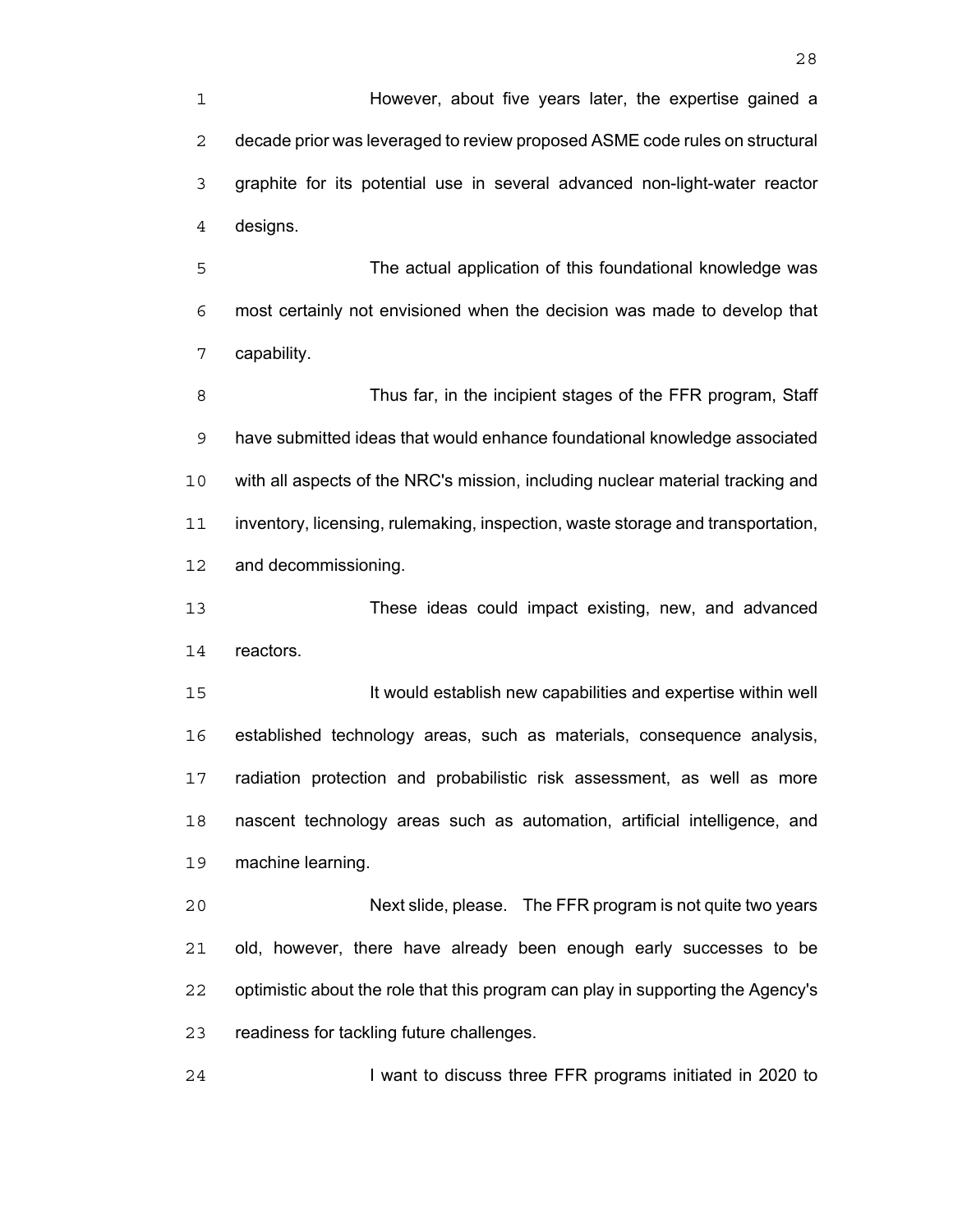illustrate this point; the first is a digital twin project. A digital twin is a connected digital representation of a physical asset.

The digital twin FFR project explored the technical issues and infrastructure needed to prepare the Agency for regulating digital twin applications. The project held two widely-attended workshops, published multiple technical reports, and identified likely nuclear digital twin applications, key technologies, and their associated technical challenges.

Currently, the FFR project is transitioning to business line funding to support significant industry interest in broadly applying this technology.

11 Another example is the FFR project to apply licensing modernization project, or LMP, to operating reactors.

This project combines the licensing modernization methodology developed to establish the licensing basis for advanced non-light water reactors with existing Level 3 risk insights for operating reactors to identify Part 50 requirements that could be risk-informed.

**An initial pilot study evaluated the dose associated with** internal events to demonstrate that the LMP methodology is feasible for light-water reactors and that the safety profile was consistent with non-light water reactor risk targets.

Additionally, the pilot study gleaned insights on both non-light water reactor licensing and light water reactor safety that had been shared with stakeholders.

The next phase of the FFR effort is using external event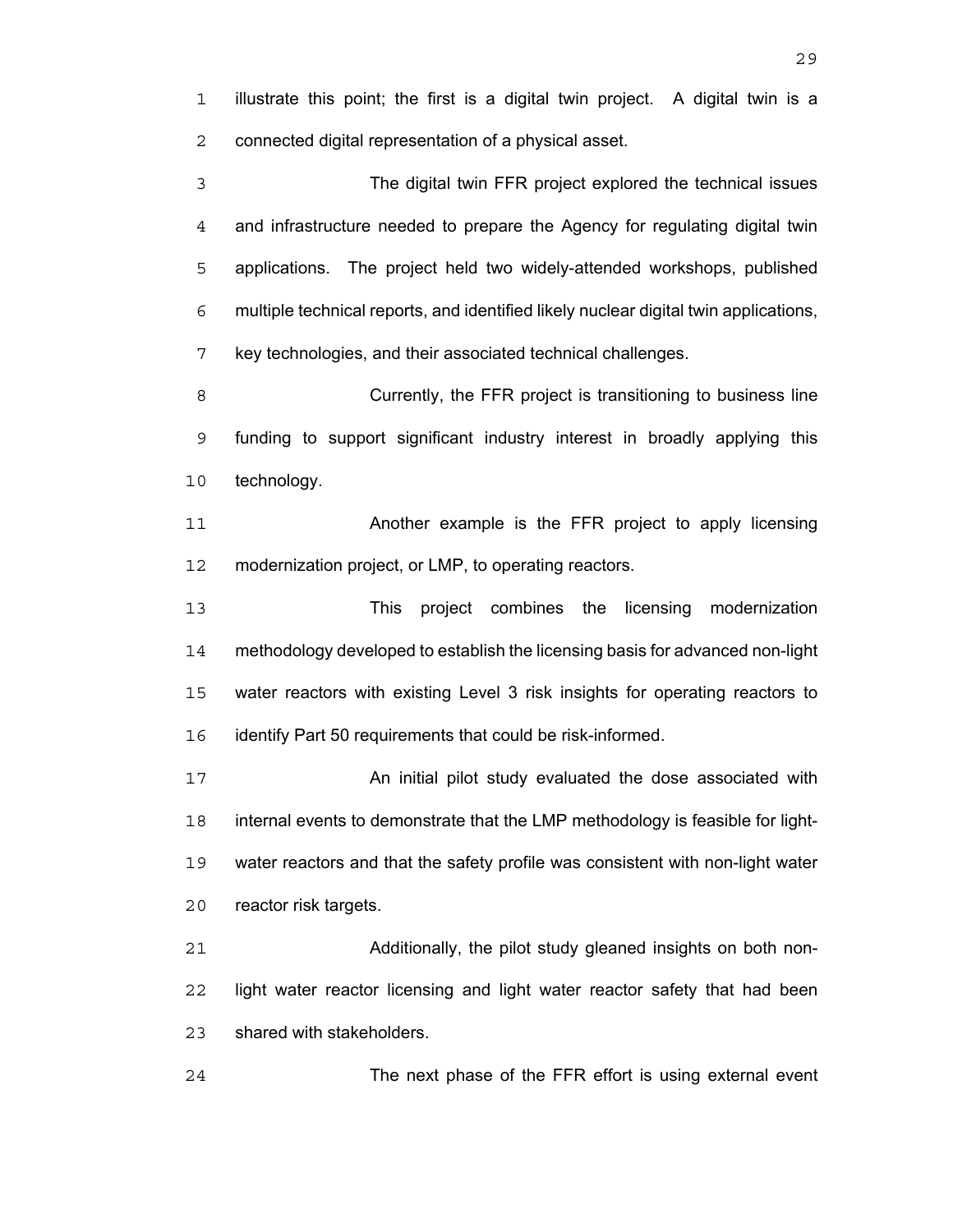probabilistic risk assessment to identify aspects of the standard review plan for transient and accident analyses that can be risk-informed. The System-Theoretic Accident Model and Processes, or STAMP, is a causality model developed using system theory that can be used in lieu of or in conjunction with traditional PRA to identify risk-significant scenarios. This approach has already been successfully applied in many industries. The FFR project confirmed that STAMP could potentially improve the efficiency of NRC's digital systems reviews and identify potential system errors that would not otherwise be considered. Two Agency-wide workshops and other forums were held to increase Staff awareness of STAMP and identify enhancements to facilitate learning and applying STAMP. The STAMP FFR provided Staff with timely knowledge to support growing industry interest in STAMP-based methods such as its limited use in NuScale design certification document application. Currently, a business line activity is being developed to explore future implementation of STAMP at the NRC, Next slide, please. While the FFR program is off to a promising start, the next challenge is to grow the program into an Agency-wide resource. The intent is that FFR will become an incubator of those research ideas culled from across the Agency that align with being a modern risk-informed regulator.

We know that good ideas benefit from diversity and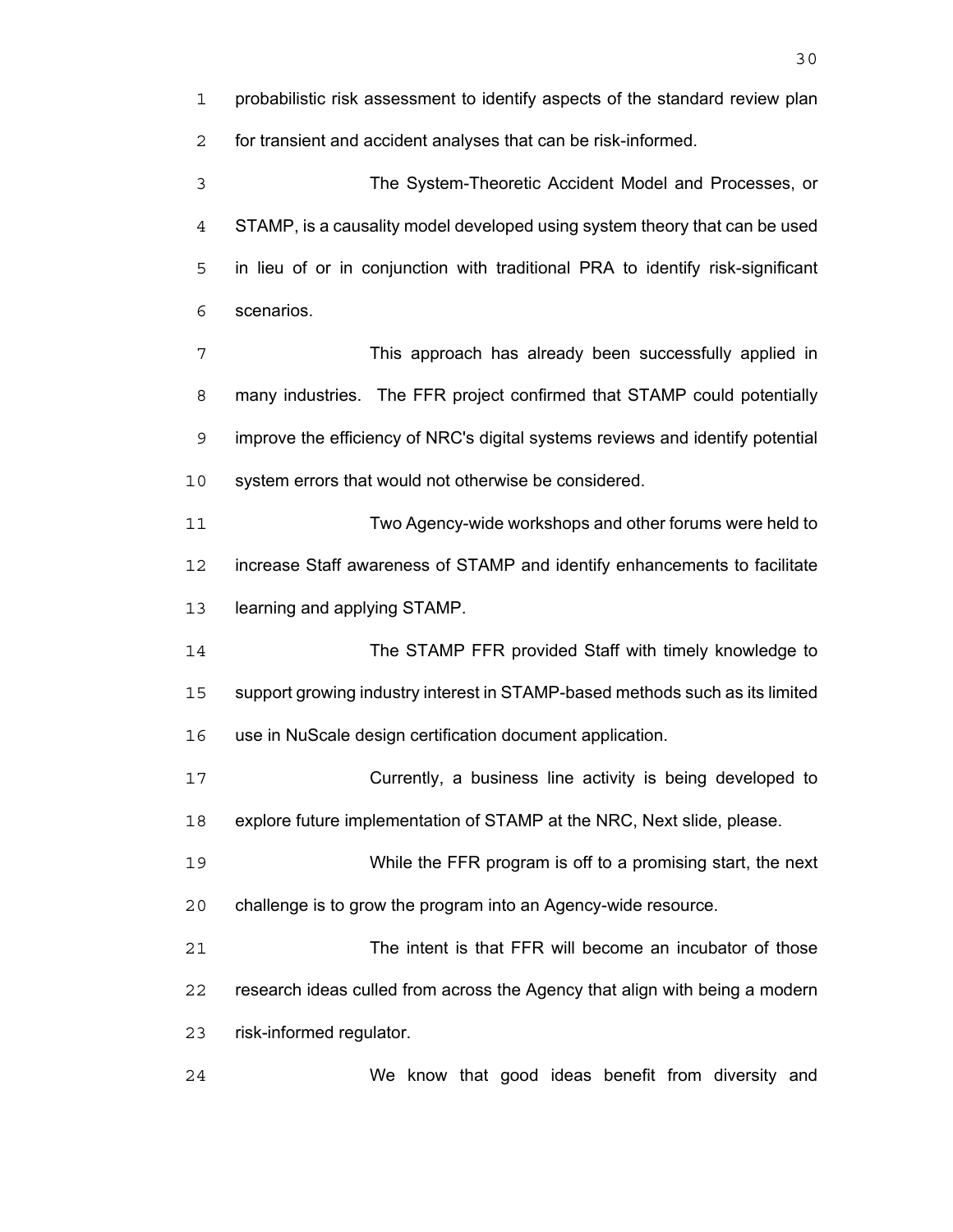crowdsourcing. Inspectors, licensing assistants, technical reviewers, project managers, administrative assistants and, yes, even managers all have unique perspectives that can germinate into a powerful idea.

To reach its full potential, the program's visibility needs to be increased and ultimately ingrained into the Agency's culture and collective consciousness such that when someone has a good idea they immediately think of sending it to the FFR for consideration.

The FFR uses a streamlined and simple submittal process to facilitate Agency-wide involvement and the program can provide support to nurture and execute good ideas if the submitters are not positioned to implement their idea.

We also need the FFR program to be flexible and agile. Resources will remain modest compared to the Agency's budget and the program will need to effectively steward those resources.

To do this, we intend to create synergies with both internal and external programs.

For example, research on promising FFR topics can be 18 solicited through the NRC's University Nuclear Leadership Position that Nancy

just discussed to promote contributions from the brightest academic minds.

Finally, it's recognized that other agencies such as DOE and DoD extensively fund basic technology development and FFR activities should explore leveraging these efforts to most efficiently tackle unique NRC challenges.

So, while we're off to a good start, much remains to be done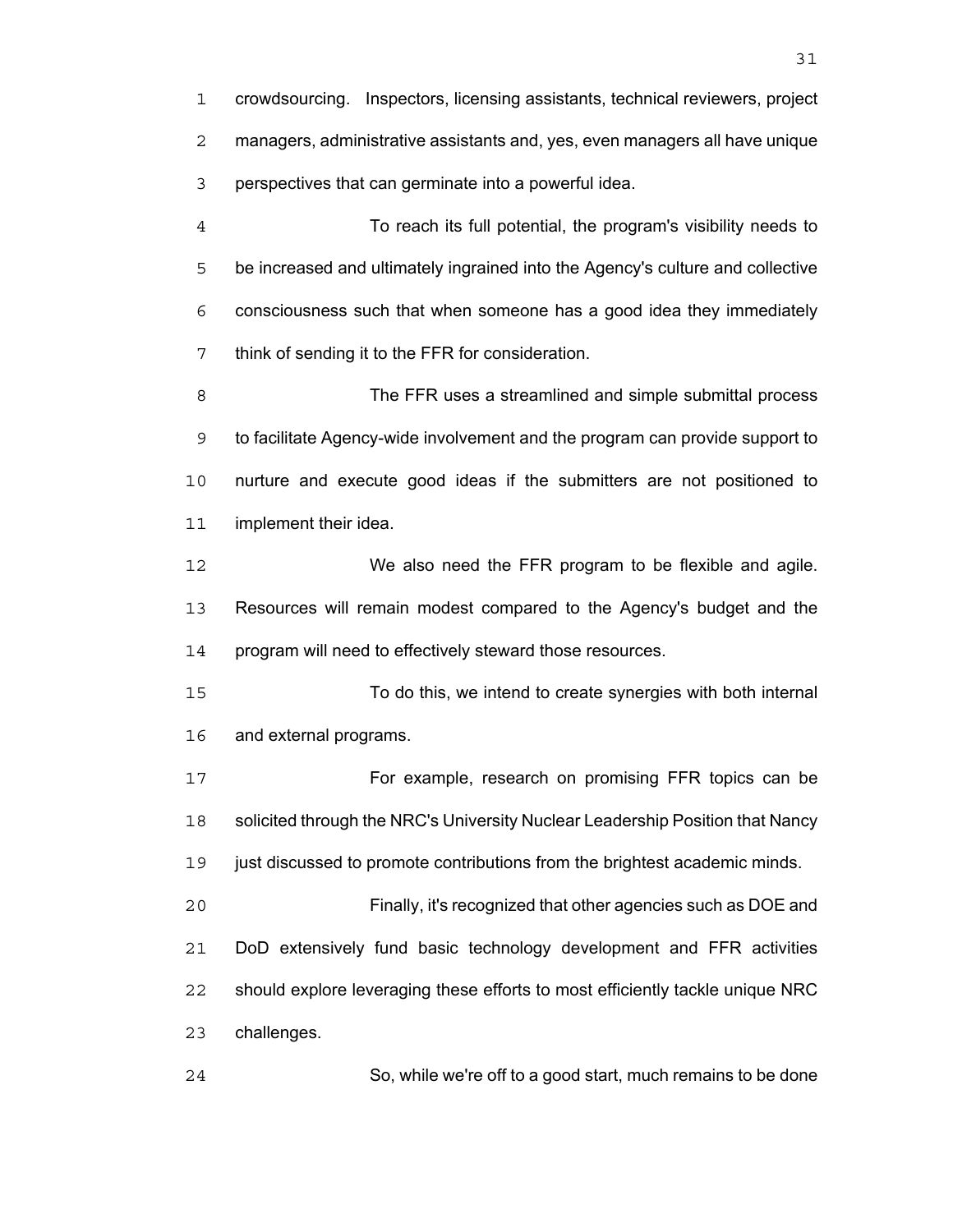to realize the full potential that the FFR program offers. Next slide, please. **In summary, you've heard today about several ways in** which the Office of Nuclear Regulatory Research provides integral support to ensure that the Agency effectively fulfils its mission. This starts by identifying the right research. We work closely with our partner offices to understand their technical needs, schedules, and priorities so that we can tailor our research activities to most effectively address these needs. Our activities remain focused on safety as we seek to understand and address those issues that most impact safety through assessments guided by the Agency's risk-informed principles. We're continuously striving to innovate our methods to provide new risk insights and ways to most effectively communicate this information to decision-makers. However, pursuing these goals requires a continual investment in the assets needed to perform this work, particularly our research tools and the skills and capabilities of our Staff who are integral to our ultimate success. We also realize that we can't do this alone, and we rely on a network of domestic and international partnerships with private and public organizations to both grow and augment our capabilities. Finally, we would be remiss if we didn't keep one eye on the future so that the Agency can continue to best serve the public and nuclear community.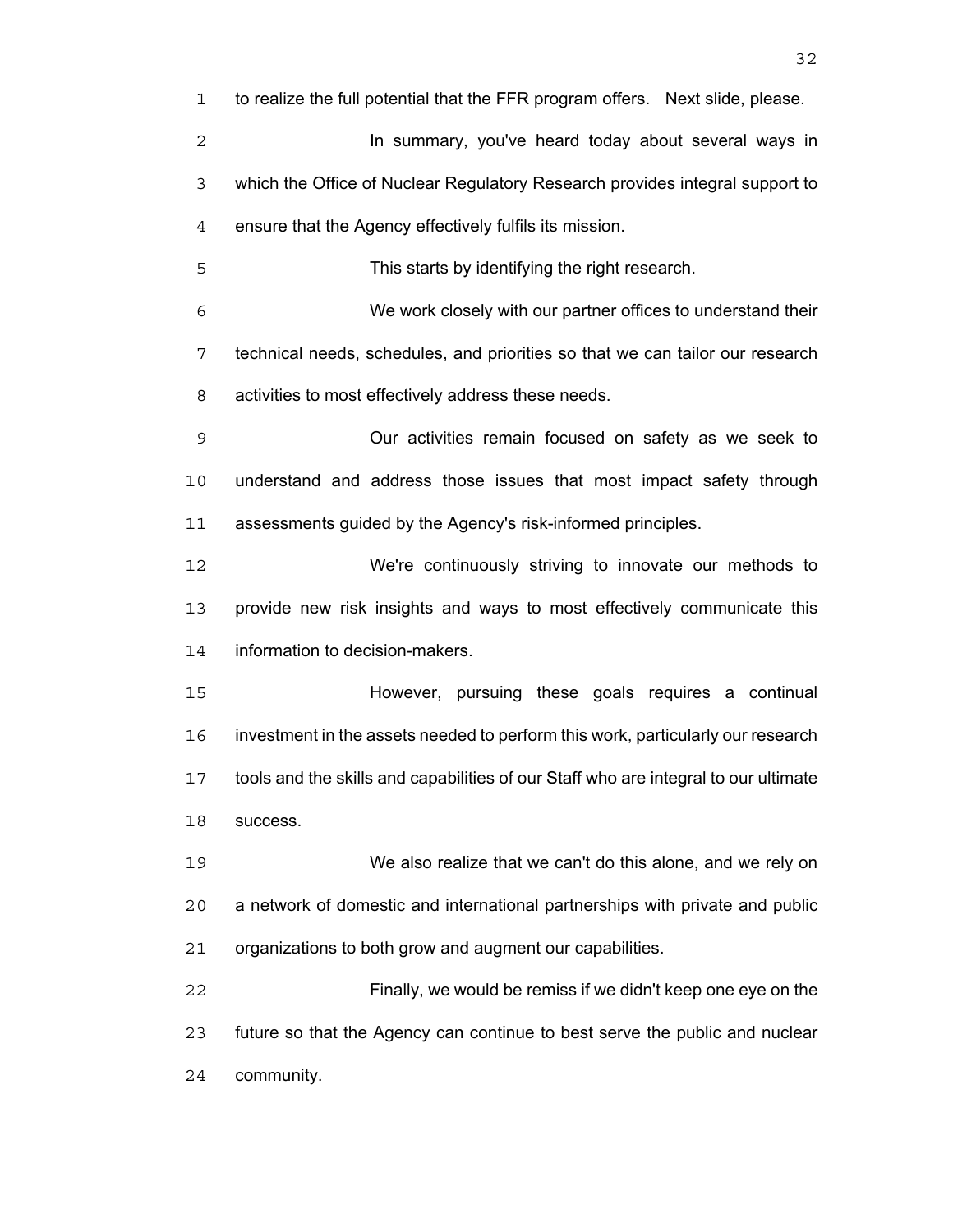The FFR program, as you heard today, is a small but integral piece to ensure the NRC will be ready to meet our upcoming challenges. Thank you for your time and now I'll turn it back to Dan for closing remarks.

MR. DORMAN: Thank you, Rob. In conclusion, I want to again thank our Staff who continue to demonstrate NRC's commitment to supporting regulatory readiness through Agency research activities.

Their dedication, energy to innovate, and technical results provide the Agency with essential tools to aid efforts to accomplish our safety and security mission. We've now completed our presentation and we look forward to answering your questions.

Thank you.

CHAIRMAN HANSON: Thank you, Dan and Ray and the rest of the group. I'm starting off with questions this morning. I was really pleased with the presentations. I think there's a lot to celebrate and a lot to be proud of in the efforts of the Office of Research.

17 I want to just highlight one thing to start before I dive in on another topic and that's just the UNLP program.

19 I want to applaud some of the thinking that's going on there about how to engage with minority-serving institutions and I'm looking forward to getting, and I know the rest of the Commission is too, the paper from the Staff on the resurrection, if you will, of the minority-serving institution grant program and I look forward to hearing about how that will be connected to and potentially integrated with UNLP.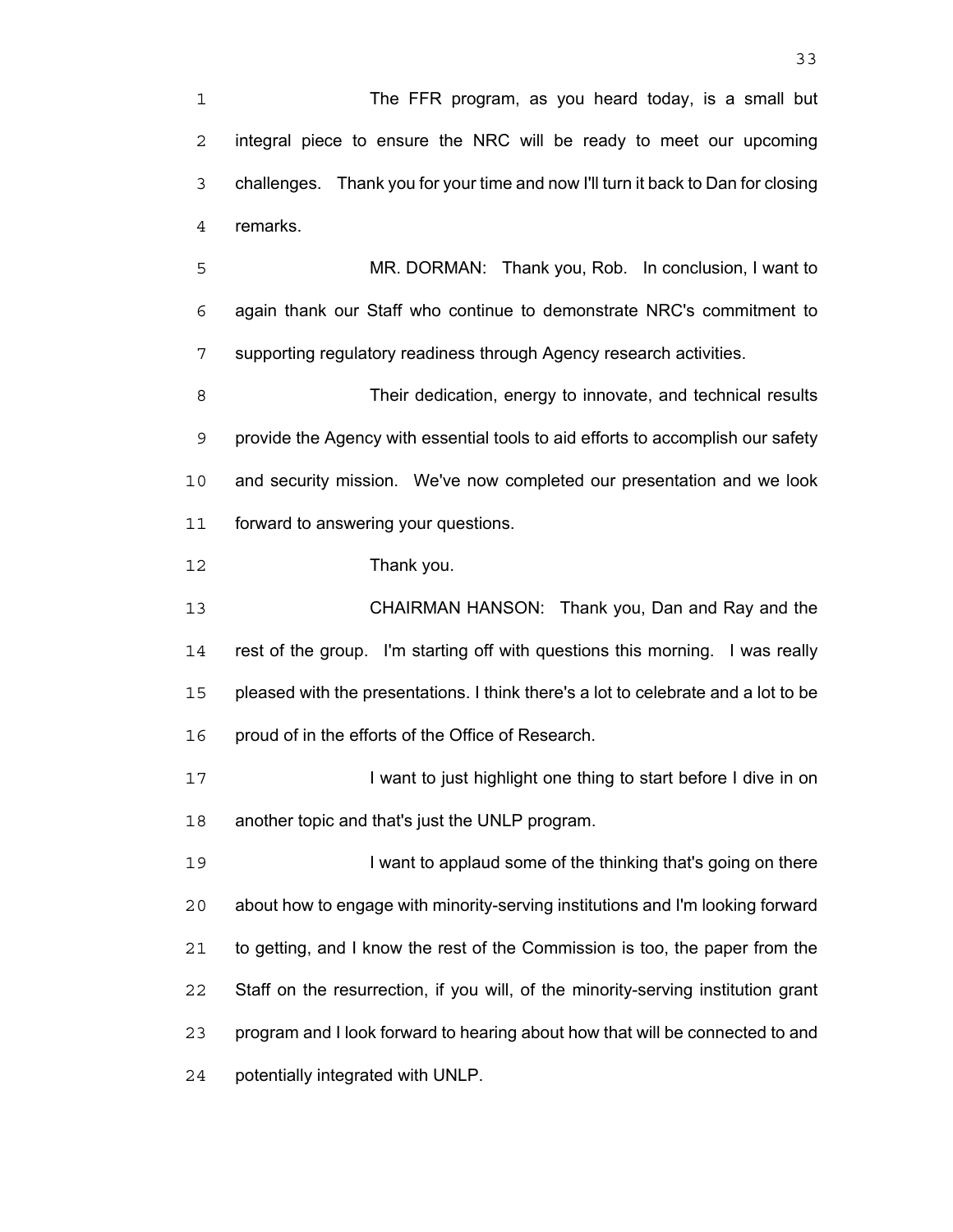So, thanks to Nancy very much for your presentation. With that, I want to start with the issue of FFRD, that is fuel fragmentation, relocation, and dispersal.

I think it's a really important technical issue needing some regulatory clarity, in my view, to support the effective licensing of accident-tolerant fuel and high burnup fuel.

The Office of Research Staff recently issued a regulatory information letter, or a RIL, on this topic and the ACRS recently wrote a letter on it as well.

The ACRS stated that the current data set on FFRD has been expanded but that there remains a significant degree of uncertainty in large part because the problem is multivariate and the experiments from which data are developed did not always represent actual light water reactor conditions.

From this, both the NRC Staff and the ACRS Staff appear to recognize there are some data gaps associated with the FFRD phenomenon.

**In the meantime, industry is really interested in pursuing** high burnup fuel and accident-tolerant fuel, and NRR, our Office of Nuclear Reactor Regulation, is already reviewing topical reports from fuel vendors.

But it's not clear, to me at least, that there's the regulatory line of sight that's needed to efficiently and effectively regulate these new fuel designs.

Terri, you touched on this earlier but I was wondering if you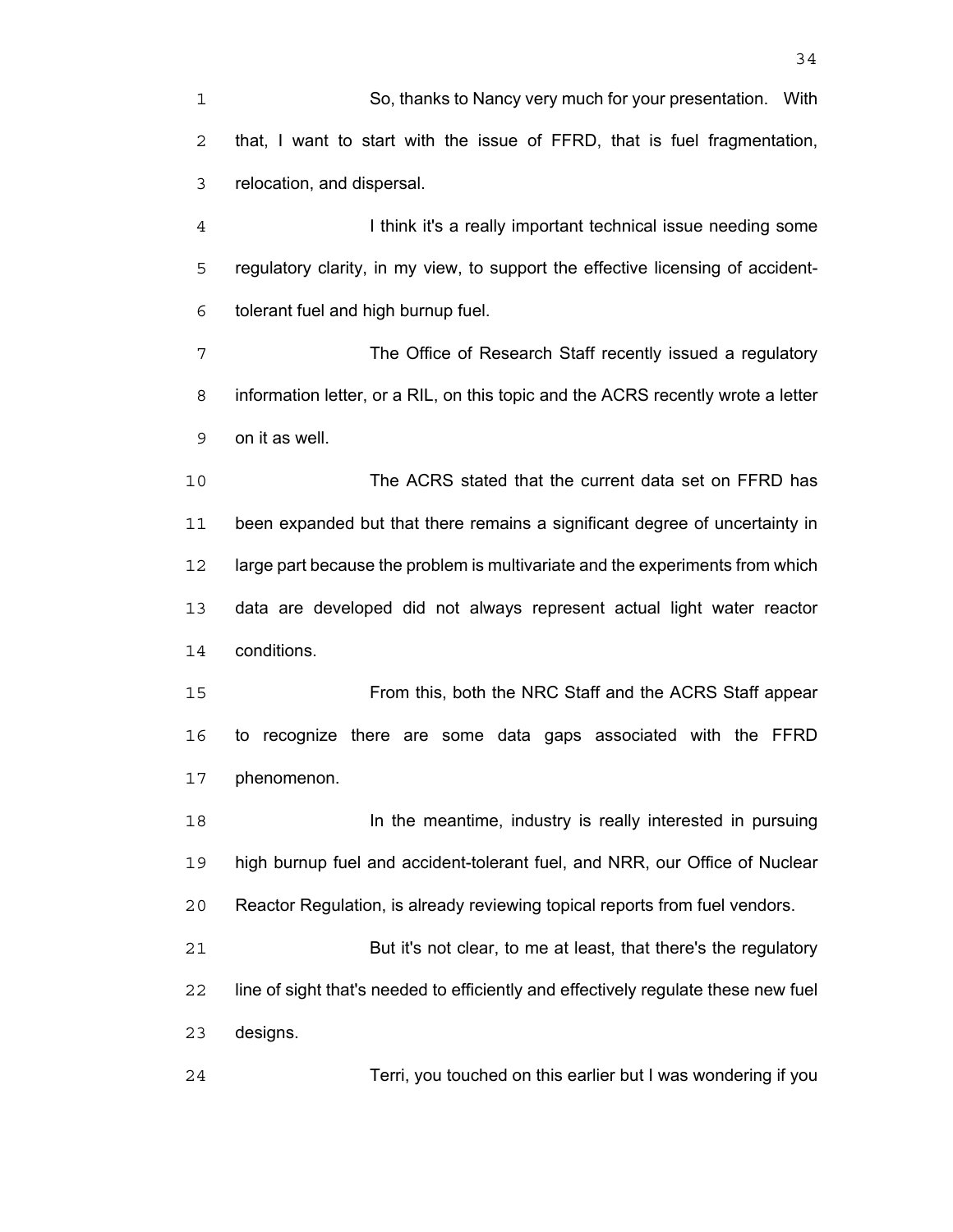could expand on how the Agency is planning to address FFRD for high burnup licensing applications and what's Research doing to help establish the appropriate technical basis for our reviews.

MS. LALAIN: Thank you, Chairman.

So, to help build Staff expertise and address data gaps important to the NRC interest, Research is participating and leading the technical discussions in several OECD NEA experimental programs, like the Studsvik Cladding Integrity Project for SCIP, and the Framework for Irradition Experiments, or FIDES.

Research is also working on methodology to estimate for core-wide fuel dispersal during loss of coolant accident using our computer codes.

And Research is also assessing the potential impacts of FFRD on the regulatory and technical basis of containment source term in Regulatory Guide 1.183 on alternative source terms for design basis accidents at nuclear power plants.

This guide will be used by Staff in NRR to support the high burnup fuel reviews and licensing. With that, Ray, is there anything else you'd like to add?

MR. FURSTENAU: I think that's a pretty good summary there. I think what you said, Chairman, with regards to your comments and those of the ACRS, I think the recent RIL, as you mentioned, it provided some insights that the licensing folks can use based on experimental data that was performed using testing in the past several years with zirconium cladding and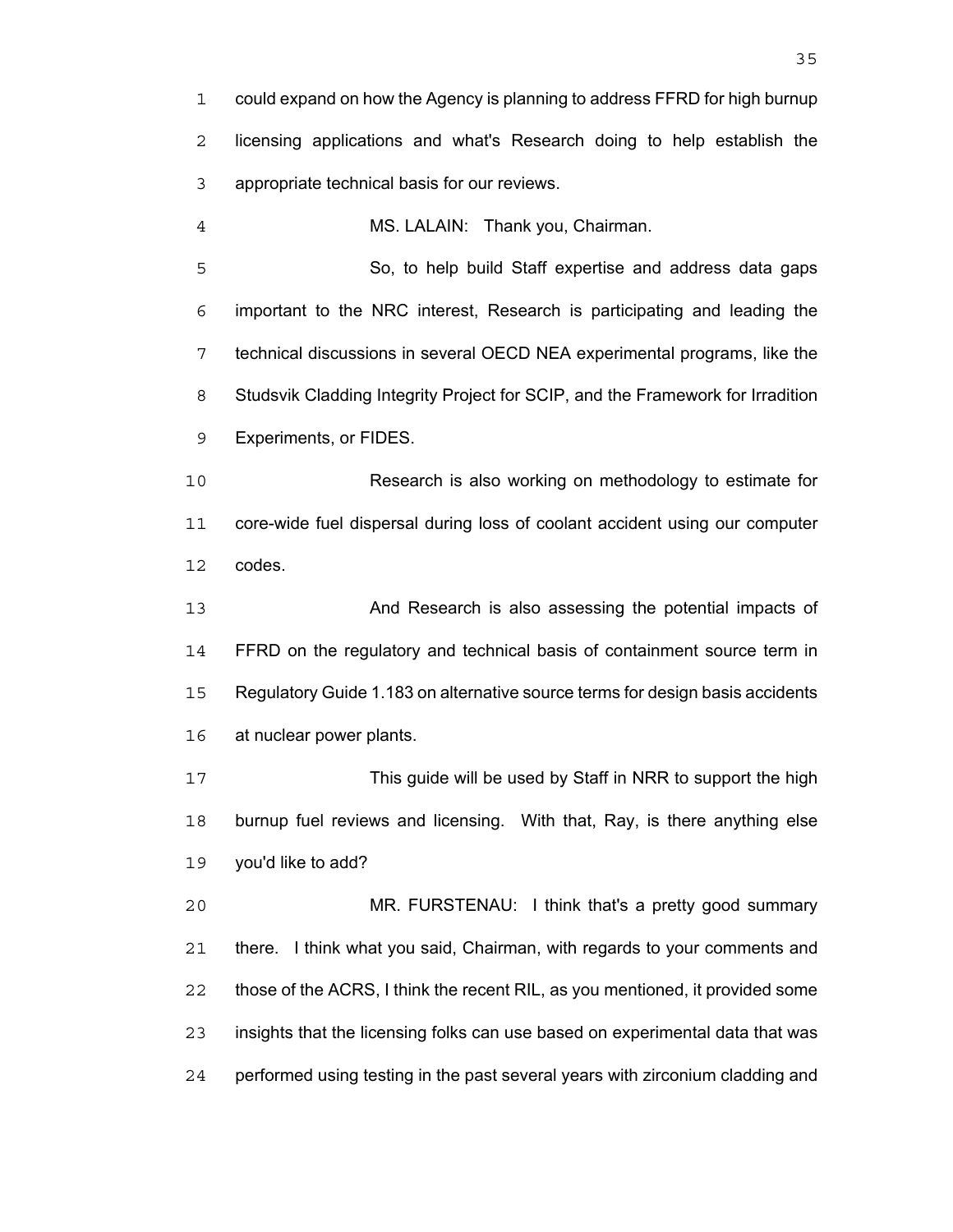uranium dioxide fuel.

Which, of course, is a type of fuel being used now but there are going to be variants of that in the accident-tolerant fuel. And some of the experiments we're planning, like Terri mentioned, with the OECD NEA and others will help fuel some of those data gaps and help reduce the uncertainties. Because the research information letter does note there's large uncertainties with experimental data with the release of fission gas products that can have a significant impact on if and when a fuel rod in an accident condition would balloon and burst in a LOCA-type accident. So, I think we do have more work to do on it, but it's kind of setting the stage for helping to know when to analyze for FFRD and what the missing data gaps may be that we need to address in the future. CHAIRMAN HANSON: Thanks. Ray and Terri, that's super helpful. 16 As we think about how to set that research agenda which you've spoken a little bit about, we've gotten some comments from outside the Agency but we've also tried to tackle this issue of risk-informing our approach to high burnup fuel and ATF. And of course, this FFRD issue is at the center of that and so, are we crafting our supporting research agenda on this issue to support risk-informed approaches to this. And if so, how does a risk-informed mindset shape our research agenda there?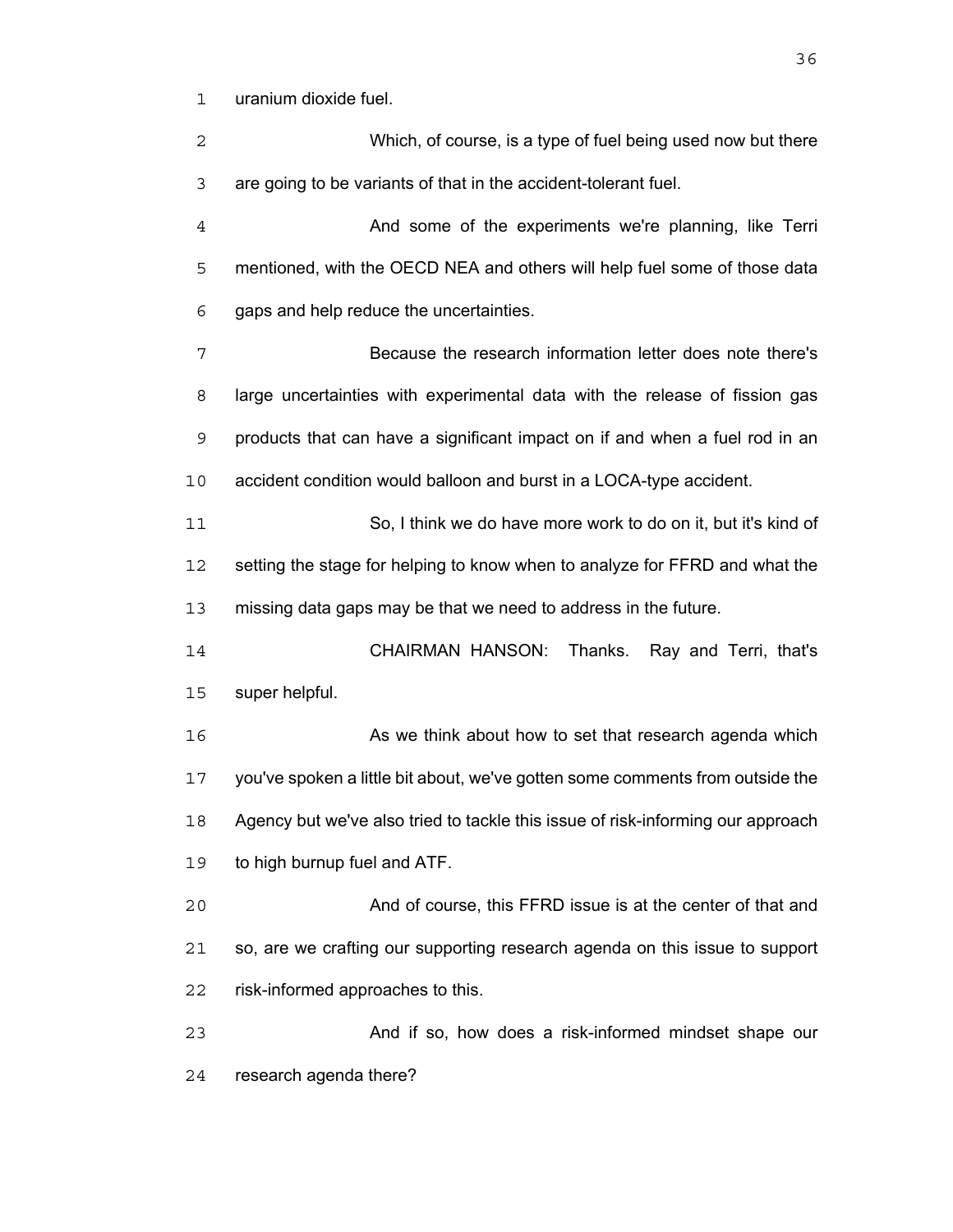MR. FURSTENAU: I'll take a stab at that, Chairman. I think the point you bring out about how this is risk-informed with the research information letter that we had on this, of course, it's based on empirical data. And then you have a lot of uncertainties and you have a lot of separate effects testing, but I think it starts to build the framework to look at what matters with regards to identifying the risk involved. As you do these tests, you start to zero in on the phenomena that contribute to a bad day in case of a LOCA dealing with an FFRD. So, I think what we have to do in looking at this is trying to understand what matters. To me, that's part of risk-informing, reducing those uncertainties and looking at sensitivities of what matters in an experiment program and zero in on those things that matter. 13 As we were talking about, there's a lot of factors that are involved in FFRD and we've got to use the experiment program and our research to help focus on the ones that matter from a regulatory standpoint. CHAIRMAN HANSON: Ray, you're doing a great job of teeing up my next question on these things. 18 I want to take what you said with some of the stuff we heard from Ken about the codes and about probabilistic fracture mechanics and I'll call it the explorer code, XLPR code, and how what you previously said with our code efforts might come to support, again, these risk-informed approaches to this stuff. MR. FURSTENAU: I'm fortunate on the panel here we have one of our experts on XLPR codes. So, if it's okay with you I'd like to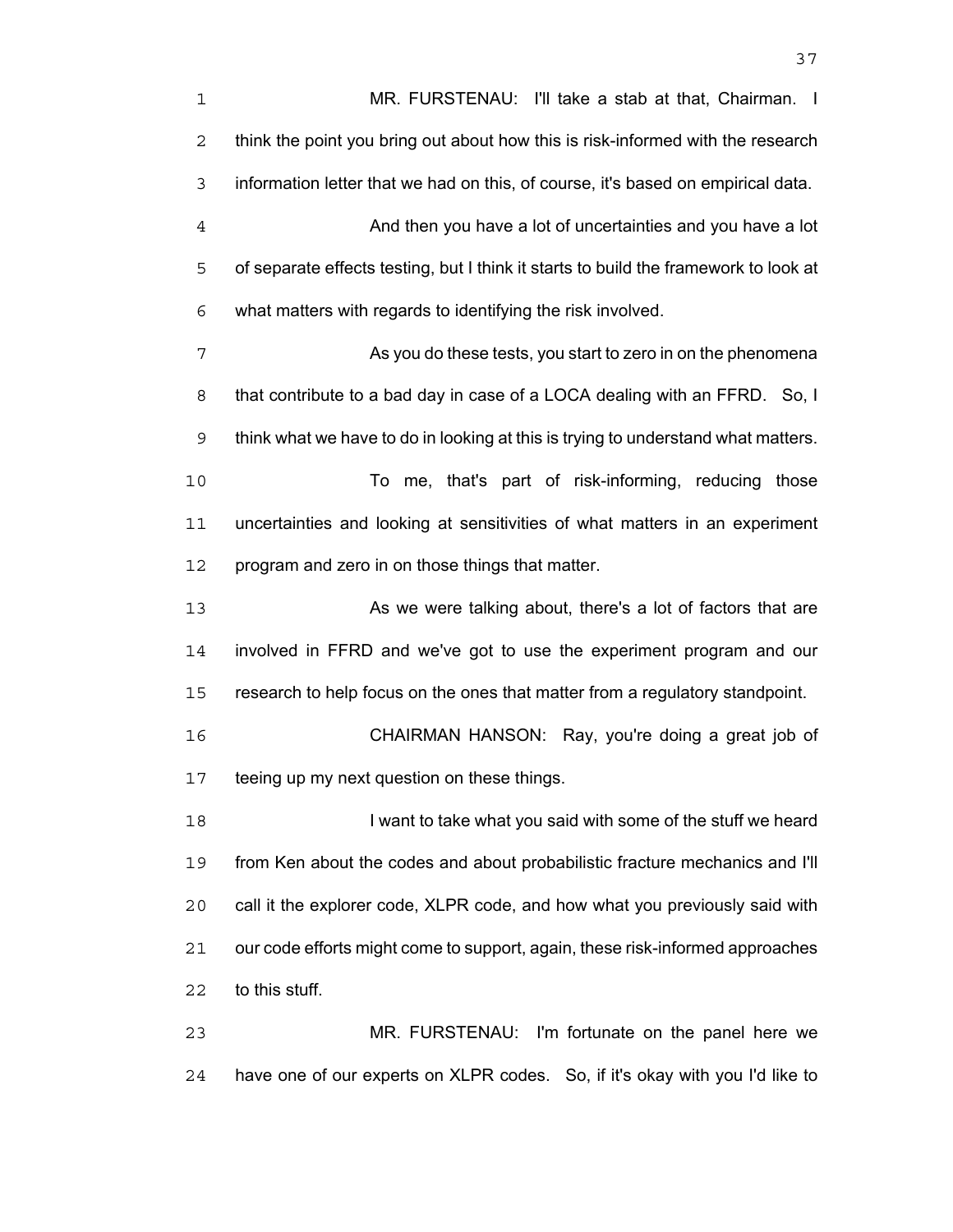turn the question to Rob Tregoning who can address that. Rob?

MR. TREGONING: Thanks, Ray, and thanks for the question, Chairman. I don't know about expert, but I'll do my best. As you're probably aware, Chairman, XLPR is one of the codes we developed jointly with industry.

In fact, it was about a 50-50 split and while the initial applications of FFR were to do risk-informed evaluations of leak before break and some issues related to stress corrosion cracking that we've had in our pressurized water reactors.

And I might admit that it was very successful in addressing the initial intended purpose but from the beginning everyone recognized that XLPR would have broader applications and we're certainly starting to see interest in many of these applications, including we've heard from the industry that they're interested in using XLPR to address potential challenges associated with high burnup and accident-tolerant fuels.

And we also know that there has been a long-standing issue in using it as part of the design process for new reactors as well as, again, to help identify what the most risk-significant challenges are.

So, we continue to maintain and use and update XLPR with the notion that it will continue to have broader applications throughout not just the materials community but then also being able to inform some of these cross-cutting issues with very complex topics such as fuel fragmentation, relocation, and dispersal.

CHAIRMAN HANSON: Thanks very much, that's really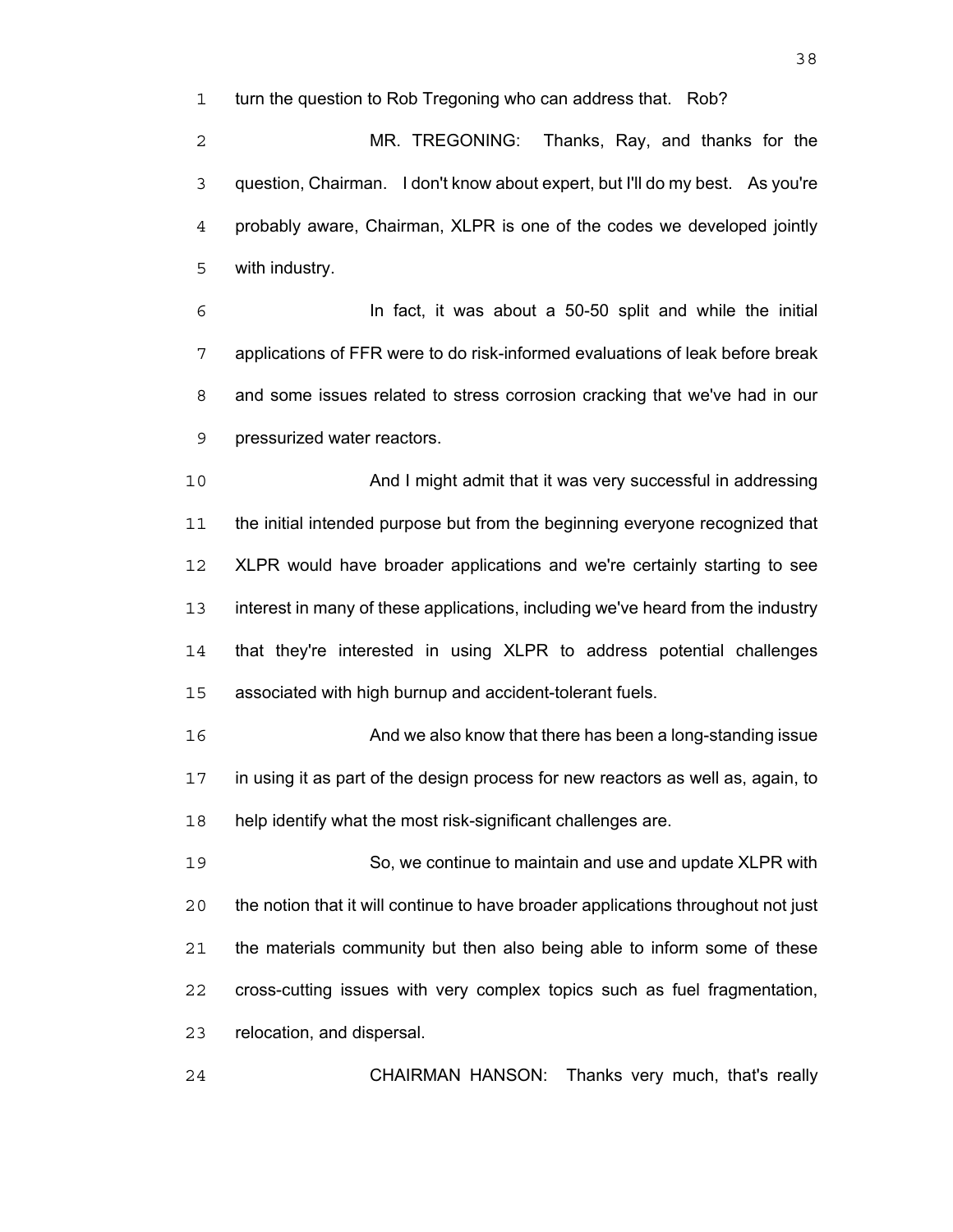helpful and interesting. I have to say in my enthusiasm about FFRD I've completely lost track of whether or not I'm in my 10 minutes or not. So, I'm just going to assume I'm way outside the bounds and thank everybody for a really interesting discussion this morning and I'll hand it over to Commissioner Baran. COMMISSIONER BARAN: Thank you all for your presentations and your work. I'm really excited about the work the Office of Research is doing and the progress you're making. I want to make a few quick points before I ask my questions. The SPAR models are so important for NRC's independent oversight role and you've taken their usefulness to a whole new level with SPAR-DASH. What a great way to leverage those models to gain risk insights for our licensing and oversight work. **I also appreciate your full utilization of FTE.** We have a large number of employees who are eligible for retirement and we're seeing attrition each year of about six to eight percent. That means we need to hire about 200 people from outside the Agency every year to sustain our workforce. It's about 300 this year. In the context of that increased external hiring, full utilization of budgeted FTE is critical. The future-focused research program also is developing as well. As an Agency, we need to be ready for innovative technologies and part of being ready is looking a bit over the horizon at what is coming in a few years and then building the expertise and doing the foundational research in that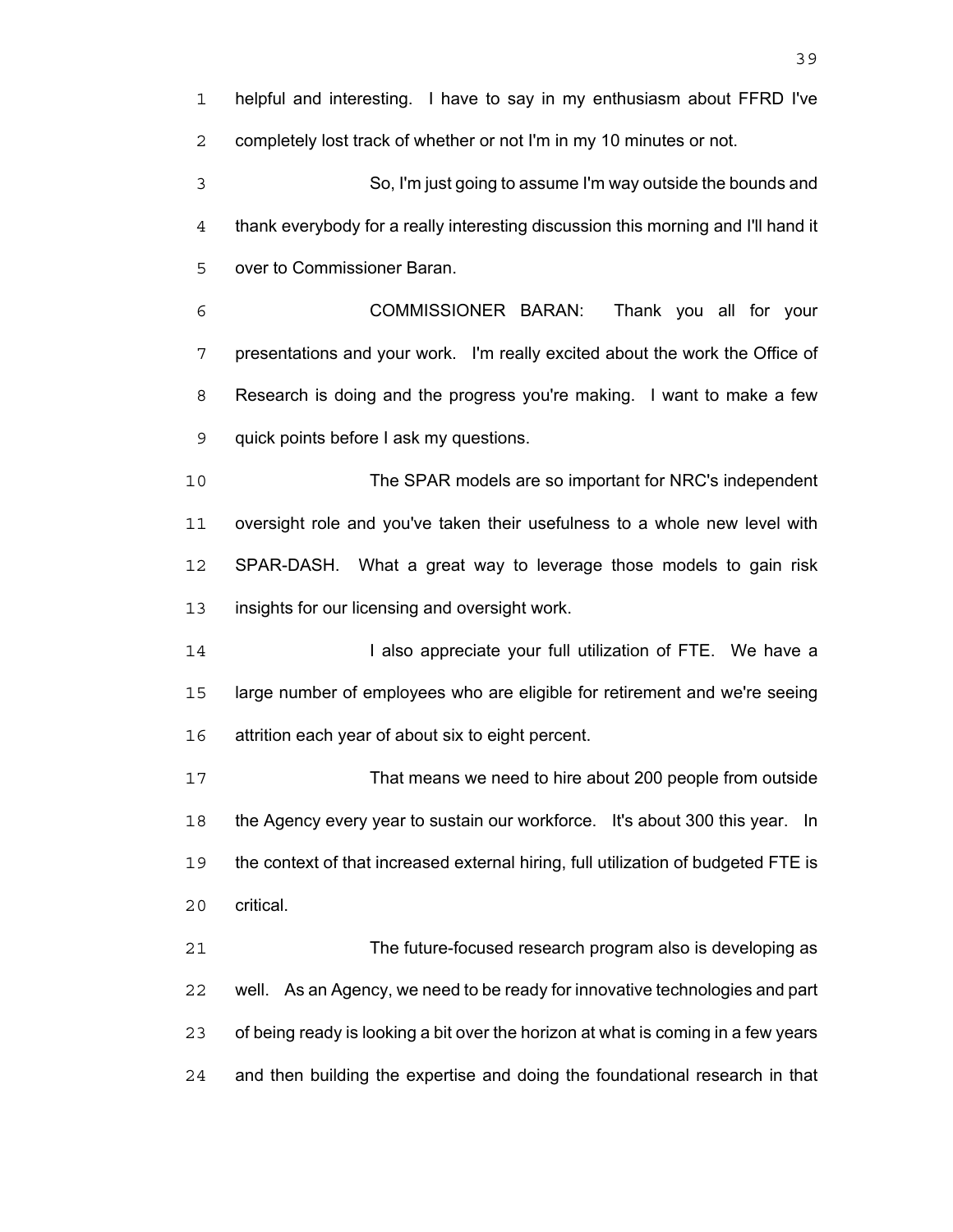area.

We don't want to find ourselves behind when a new technology is submitted for review. So, this is an important facet of what the Office of Research does. Now, let me turn to a few questions. The high energy arc fault research has been an important ongoing activity. Ray, can you give us an update on the status of the HEAF research and what the Staff is finding? MR. FURSTENAU: Sure, I'd be happy to do that, Commissioner Baran. The HEAF research is really intended to reduce the uncertainty and really provide a more accurate assessment of the fire hazard associated with the HEAF and bring more realism to it. Our current research shows the hazards that are posed by these events are highly dependent on a number of things, like the type and configuration of the electrical equipment, the energy involved in the HEAF event, some differences in copper versus aluminum. 17 And what we're doing in research and should be finishing up by summer is develop an improved methodology for analyzing the risk, the overall risk posed by these events. And we'll document those and seek public feedback. 21 And the NRR is using some of this new methodology as they do their LIC-504 review of HEAF events. So, HEAF events are very plant-specific and the fire damage and plant impacts are specific. So, all of that need to be taken into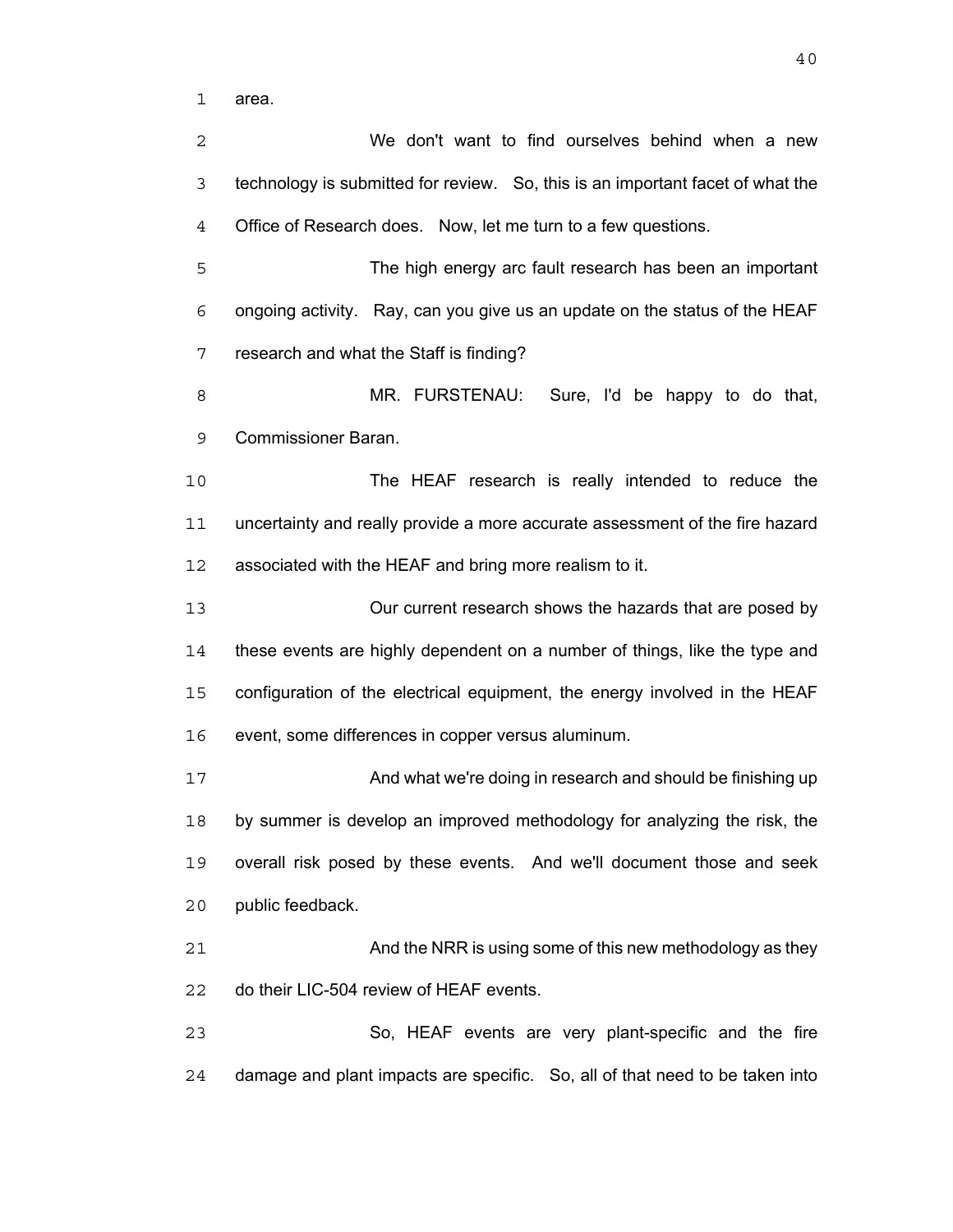consideration, zones of influenceS are different, one size doesn't fit all.

And so those are those types of things we're looking at as we conclude our research on the HEAF events. Does that help?

COMMISSIONER BARAN: I'm look forward to seeing your results and the analysis and following the issue as we go forward and you continue your work.

**I also appreciate the work the Staff is doing on harvesting** passive components from decommissioning nuclear power plants for research.

We can use the resulting data to strengthen aging management programs for reactors operating long term. Ray or Terri, can you talk more about Research's current and future plans for harvesting materials?

You've touched on it a little bit in the presentation, I'm interested in a little more detail about that. My sense is there are several opportunities out there?

MR. FURSTENAU: Thanks for the question, Commissioner Baran. Why don't I start and then, again, we're fortunate to have Rob Tregoning who's been leading some of the harvesting efforts.

But like you said, there are good opportunities with plans being in the decommissioning mode. We've got a good sense of the type of maybe data gaps there may be on passive components and which plants and the conditions they operated at and for how long.

We can start to zero in on where our data needs are at and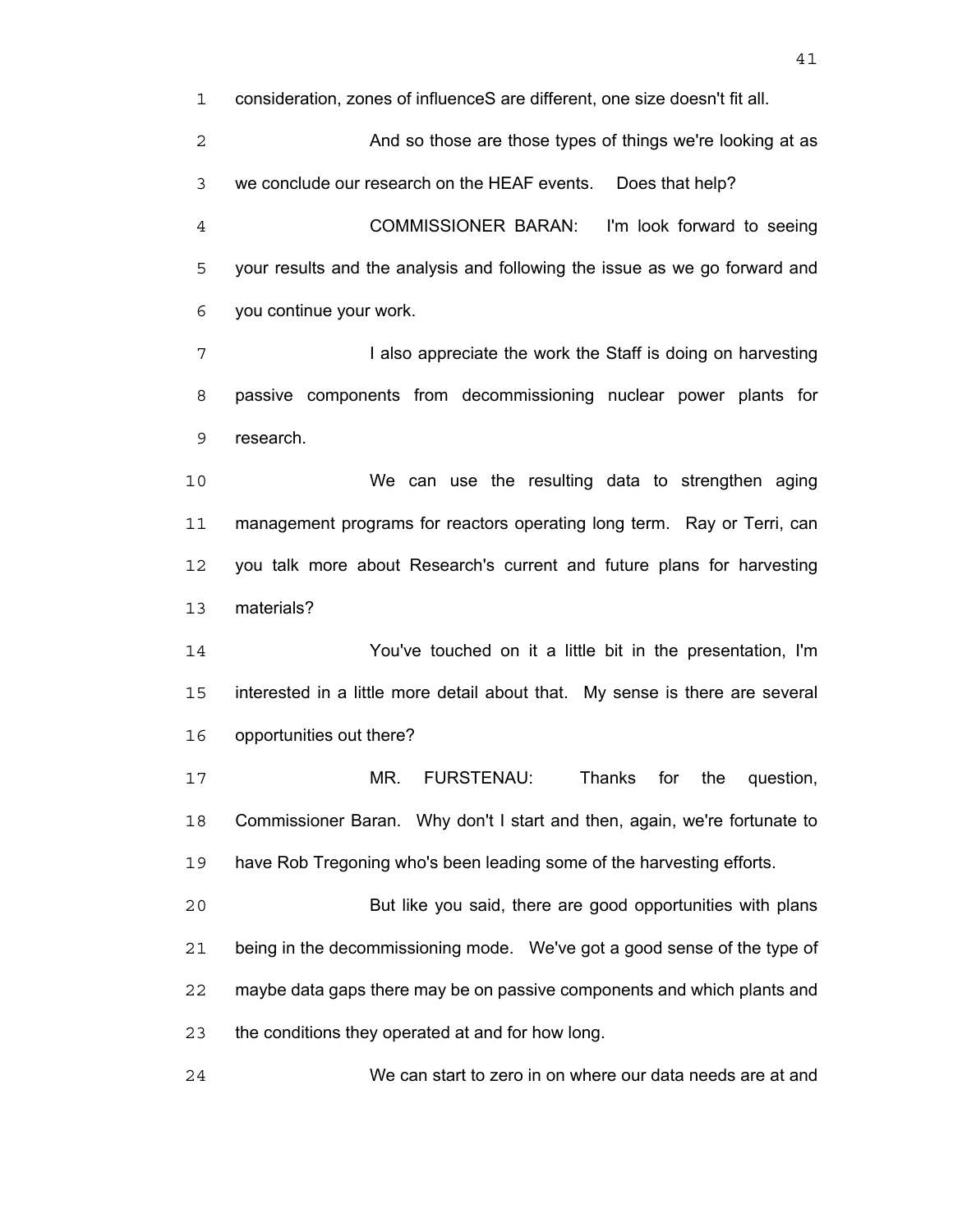we're working with our partners in DOE to help do that as well. Rob, can you add some specifics on what we're looking at?

I know we have harvesting being supported in the budget and we're going to take advantage of that with what I think is a well thought out program for harvesting. Rob?

MR. TREGONING: Thanks for that Ray, and Commissioner Baran, thanks for that question.

8 As you both alluded to, we're in a very unique time with respect to the nuclear community in the sense that there is a surplus of decommissioning plants worldwide that really offer us with a unique opportunity to understand how certain key components and systems have operated over, in some cases, more than 40 or 50 years of service.

So, I can tell you that we are pursuing, along with not just DOE but also the nuclear industry, several opportunities domestically to harvest. And we've also most recently done some concrete harvesting from SONGS as an illustration of that.

17 And we're in the process of developing contracts to finalize and actually put into play our harvesting plans domestically at several of these plants. But we just don't look domestically, we're looking internationally as well.

Terri mentioned the SMILE program, the SMILE program is getting materials from Oskarshamn 1 and 2, which are Swedish BWRs as well as Ringhals 1 and 2. Ringhals 1 was a BWR but Ringhals 2 was actually a Westinghouse 3 loop PWR that is essentially a sister plant to both Surry and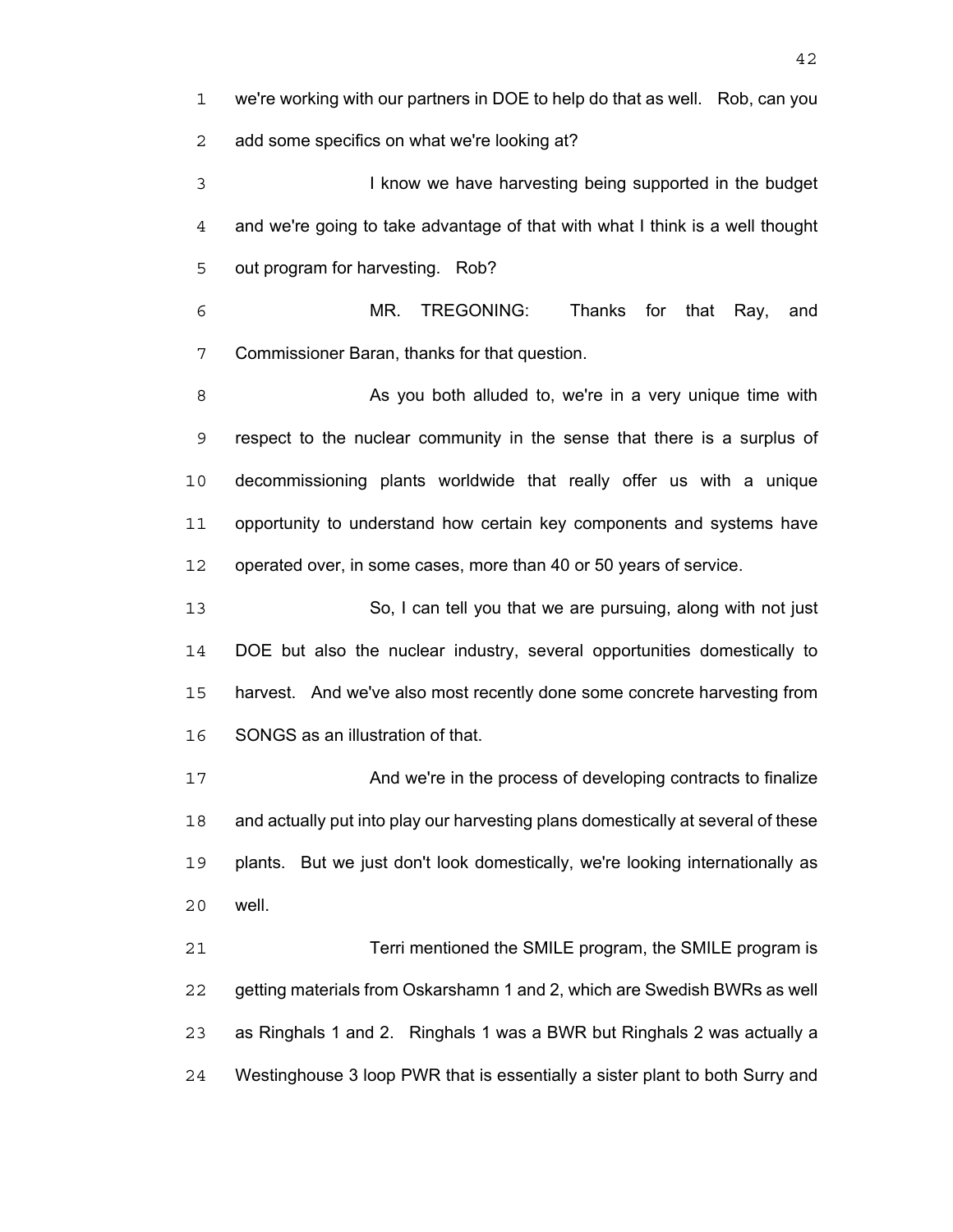North Anna.

| $\overline{2}$ | And there are some very unique characteristics of especially                    |
|----------------|---------------------------------------------------------------------------------|
| $\mathfrak{Z}$ | the Ringhals 2 plant that we think our broadly applicable to the remaining U.S. |
| $\overline{4}$ | fleet.                                                                          |
| 5              | So, the SMILE program in particular, I think right now there's                  |
| 6              | 12 organizations from 7 countries and it's actually being run by NEA.           |
| 7              | And these group-sponsored programs are really an effective                      |
| 8              | way for us to leverage our resources because again, when you look at            |
| $\mathsf 9$    | harvesting, especially of irradiated components, it's a costly proposition.     |
| 10             | So, I think I'm being a little bit coy because I don't want to                  |
| 11             | speak about the domestic plants because we haven't entered into agreements      |
| 12             | with but I think as we do we'll be able to announce publicly what some of those |
| 13             | plans with the domestic plants.                                                 |
| 14             | And the Commission and the public will be hearing more                          |
| 15             | about this topic, I would expect, in the spring or summer timeframe.            |
| 16             | COMMISSIONER BARAN: Great, well I look forward to it.                           |
| 17             | As we think about new technologies that may be coming to                        |
| 18             | the Agency for review in the coming years, fusion is a big one.  Where are we   |
| 19             | on building the necessary expertise for those potential reviews in either areas |
| 20             | of future-focused research related to fusion that we should be thinking about   |
| 21             | as an Agency?                                                                   |
| 22             | MR. FURSTENAU: If I may, I'll take that question,                               |
| 23             | <b>Commissioner Baran.</b>                                                      |
| 24             | In the area of fusion technology, the NRC Staff has formed                      |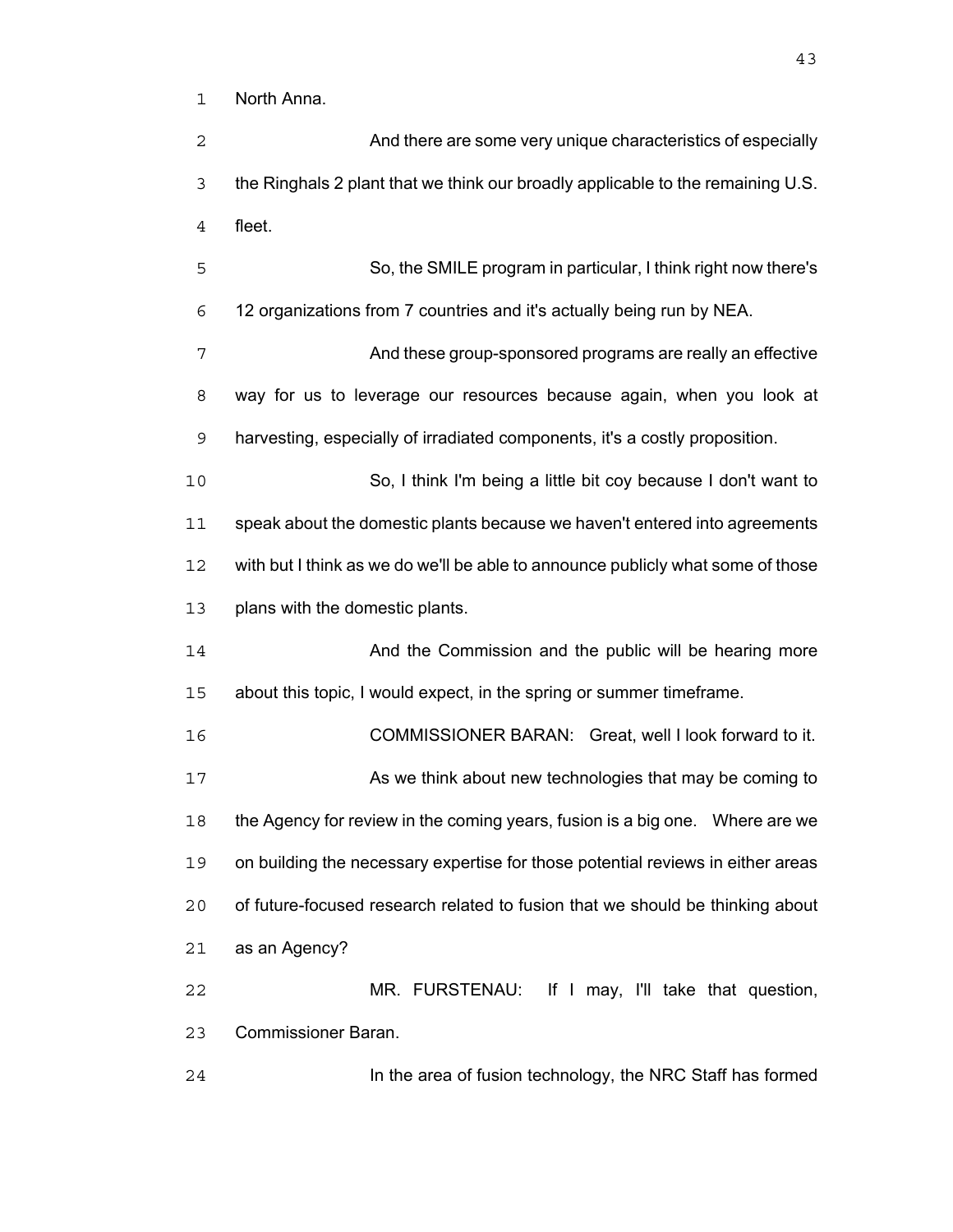a working group with our technical experts from NRR, Research, and NMSS to look at and build the necessary capabilities to help develop a framework for regulating fusion technologies.

And to inform future activities, DANU in NRR is organizing a series of public meetings this spring to improve our understanding of proposed fusion technologies and to help develop a SECY paper in the fall on options for fusion regulation.

So, these public meeting interactions will help to scope and identify areas of technical need for us. With regards to FFR, future-focused research, we do have a proposal that was accepted and is funded in Fiscal Year '22 to review advanced manufacturing technologies for fusion reactor materials.

13 And because with fusion, it's a lot about material applications for fusion, high-temperature material applications is a big deal in choosing materials to confine the plasma.

So, FFR will enable our Staff to broaden their knowledge of state-of-the-art fusion materials and specialized advanced manufacturing technologies in challenge to their deployment.

We also included in the mission-related R&D notice of funding opportunity announcement that recently went out, we included fusion as one of the topic areas we're interested in hearing proposals from the universities on.

So, that's where we're at right now, Commissioner.

COMMISSIONER BARAN: Thank you all very much.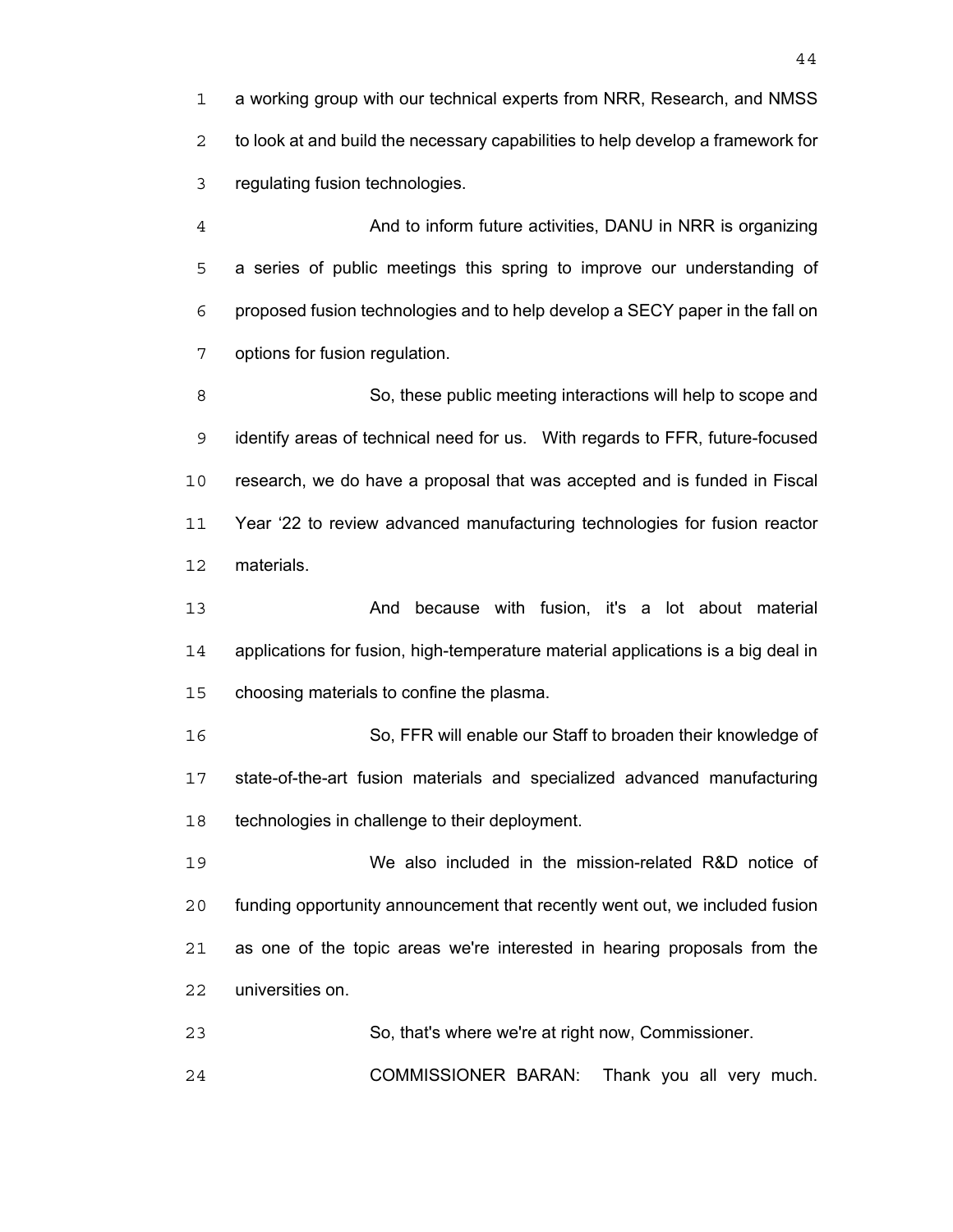| $\mathbf 1$    | Great discussion. I really enjoy these meetings where we just hear a broad        |
|----------------|-----------------------------------------------------------------------------------|
| 2              | spectrum of what Research is doing, it's so important.                            |
| 3              | So, thank you, and I'll turn it back over to the Chairman.                        |
| $\overline{4}$ | CHAIRMAN HANSON: Thank you, Commissioner Baran.                                   |
| 5              | Now to Commissioner Wright?                                                       |
| 6              | COMMISSIONER WRIGHT: Thank you, Mr. Chairman.                                     |
| 7              | And again, we've all heard in the questioning, a lot of the questions are already |
| 8              | taken so I'm going to endeavor to try to get some good ones to you with what      |
| 9              | comes to mind.                                                                    |
| 10             | Great discussion and thank you for your presentation.<br>l'm                      |
| 11             | a fan of Research and what you do in your area. It just continues to guide        |
| 12             | the Agency as a whole and helps us make decisions.                                |
| 13             | You touch almost every aspect of what we do through your                          |
| 14             | findings and insights and expertise, so again, thank you for what you do. I'm     |
| 15             | going to start with Terri, so good morning, and nice job on the presentation by   |
| 16             | the way.                                                                          |
| 17             | I'm interested in the innovation steps you're looking into, for                   |
| 18             | example I believe you talked about the SPAR-DASH thing and Commissioner           |
| 19             | Baran referred to it as well.                                                     |
| 20             | And I agree, I think it's a great step in the right direction in                  |
| 21             | continuing our journey as a modern risk-informed regulator.                       |
| 22             | So, my understanding is that the survey results on the                            |
| 23             | Agency's transformation efforts indicate that maybe some external                 |
| 24             | stakeholders have some uncertainty about how the Agency uses risk                 |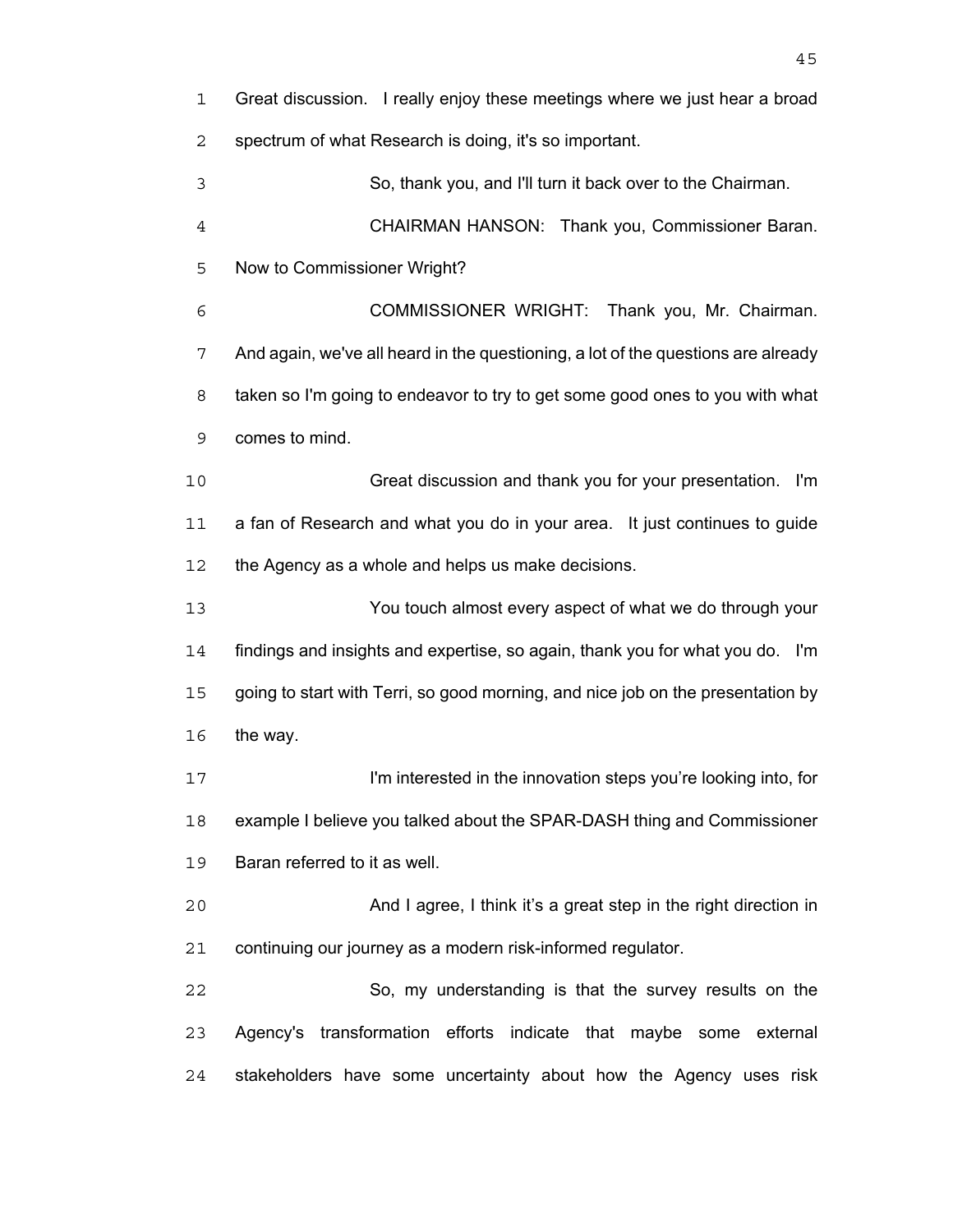information in making decisions.

Can you maybe speak a bit about how this effort could influence that perspective?

MS. LALAIN: Yes, so for the licensees, they have access to their own SPAR models and SPAR-DASH, so they have that information and for the use of SPAR-DASH it can be described on the NRC's public website along with the other risk tools that are being used.

And the Staff are engaged with external stakeholders on how it applies SPAR-DASH in its oversight and licensing activities during public meetings and other public forums.

So, the communication is underway to help with that.

COMMISSIONER WRIGHT: How does that seem to be going right now?

MS. LALAIN: From the licensee reviewers, the SPAR-DASH team there has been receiving feedback from the users and the ability to use the dashboard.

They're getting the information on the level of risk significance for a proposed licensing amendment so there's good feedback coming back in from the users of the SPAR-DASH tool.

COMMISSIONER WRIGHT: Thank you for that. Are there other similar applications being developed to provide risk-informed tools to inspectors, particularly our residents so that we continue to focus on the most important safety-significant issues?

MS. LALAIN: Yes, so for the inspectors the SPAR-DASH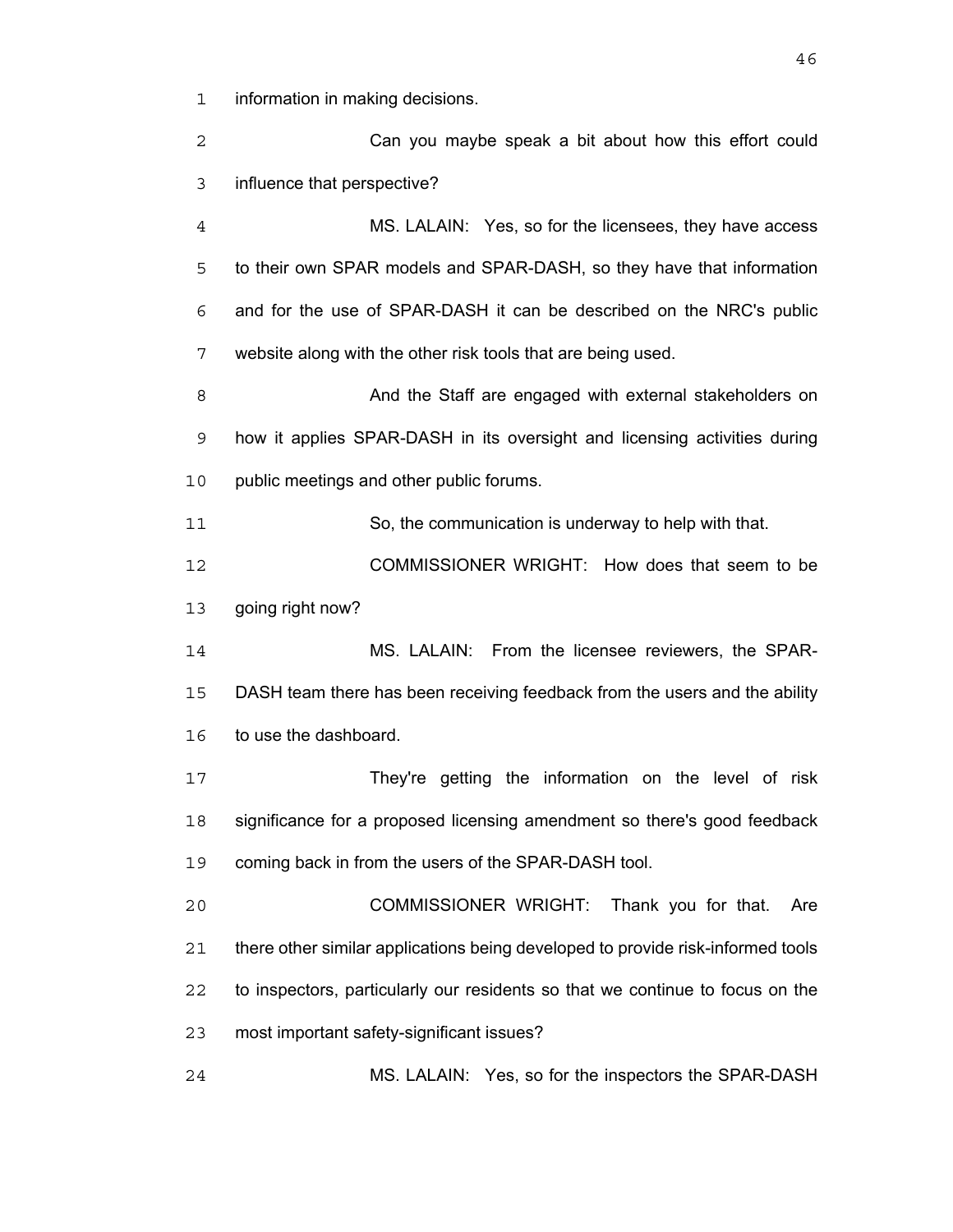is applicable for them to help prioritize inspection activities, select risk-informed inspection samples, compare with licensee's PRA information. So, there's a wide range of tools for the inspectors as well

with that.

COMMISSIONER WRIGHT: Thank you. There's been a lot of focus and talk on the whole artificial intelligence and with respect to the artificial intelligence that's being planned, what type of artificial intelligence tools and outcomes do you anticipate possibly being integrated to improve our agency's processes?

MS. LALAIN: AI can be used to enhance our NRC processes to help us better allocate our resources to higher-value activities and emerging priorities.

So, examples of some current business process applications would include a natural language processing type tool for resource prediction so we can compare historical actions to get better estimates for new actions.

Use of things like RESbots to help the researchers and machine learning for operating experience of that classification.

So, all of this, as we're drafting and working on the evidence-building plan that the NRC intends to finalize in March 2022, as required by the Evidence Act, the Agency will identify what NRC decision-making processes could then benefit from some of these tools that I've described and prioritize the data collections that would have the most significant impact on Agency decision-making, selection of the AI tools, and even future stakeholder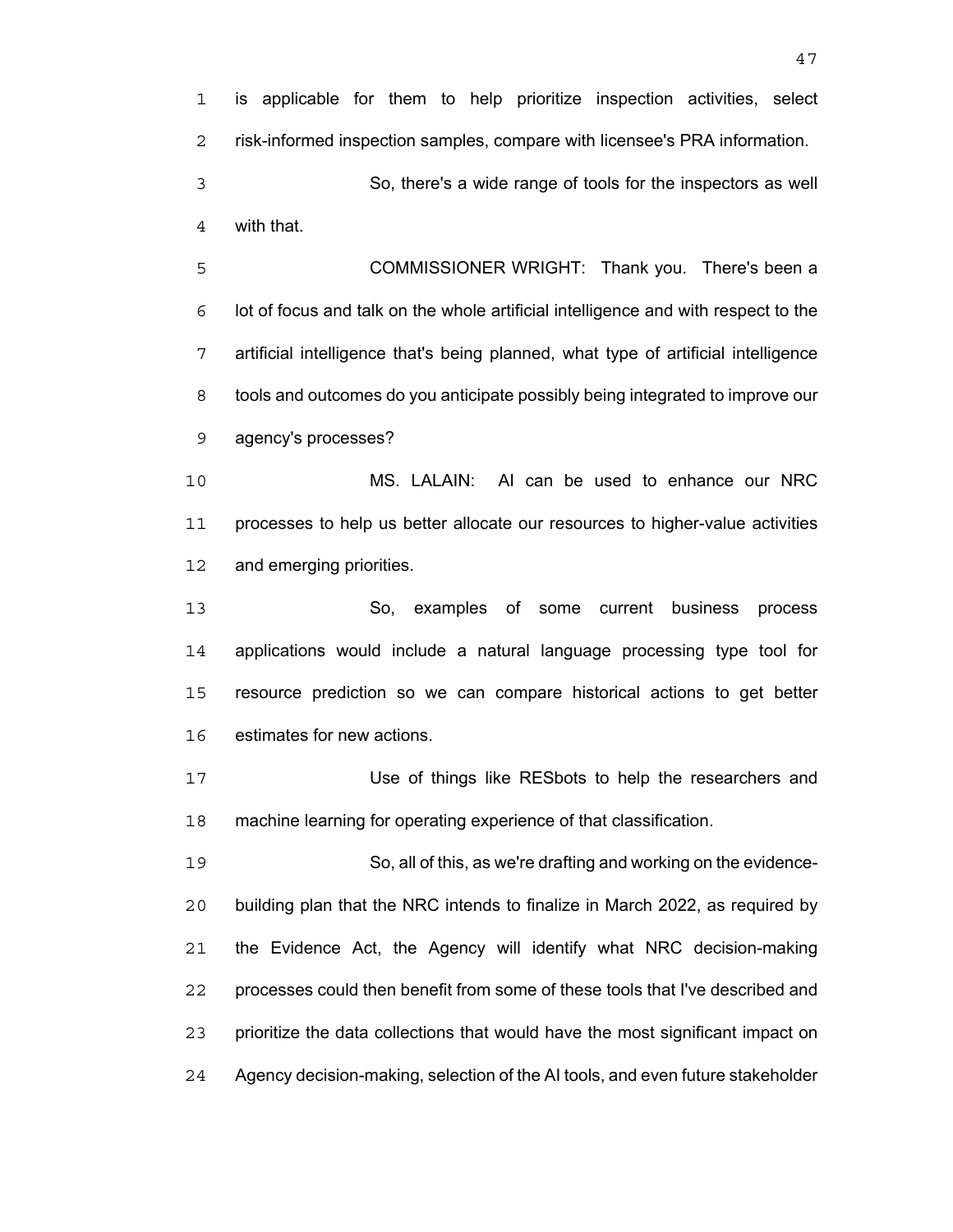use.

So, all of that will come through that evidence-building act to hopefully and potentially make decision-making easier, faster, and more efficient for everyone.

COMMISSIONER WRIGHT: I'm going to skip to harvesting and we may go back to Rob again but if you want to jump in, or Ray wants to jump in, that's fine too. I'm really a fan of the harvesting idea and what happens there.

Unfortunately, we have more harvesting opportunities than we would probably like because we don't like to see any plants close when we see things can operate.

So, Rob, you're being a little bit coy, you've admitted that about where you can go because there were some agreements in place with certain people. Are you working with EPRI on this too by chance or DOE? Who else are you working with on this?

MR. TREGONING: We have both international and domestic harvesting teams, so we meet about every six weeks with both DOE and EPRI, and it's a strategic meeting related to harvesting where we review the current status of each other's harvesting plans and look for ways to leverage and cooperate.

So, that's been an ongoing interaction that we've been doing for the last two or three years. And then we also have a periodic similarly, but with an international community because, again, we're aware not just of opportunities in Sweden but also Korea and some other countries that we think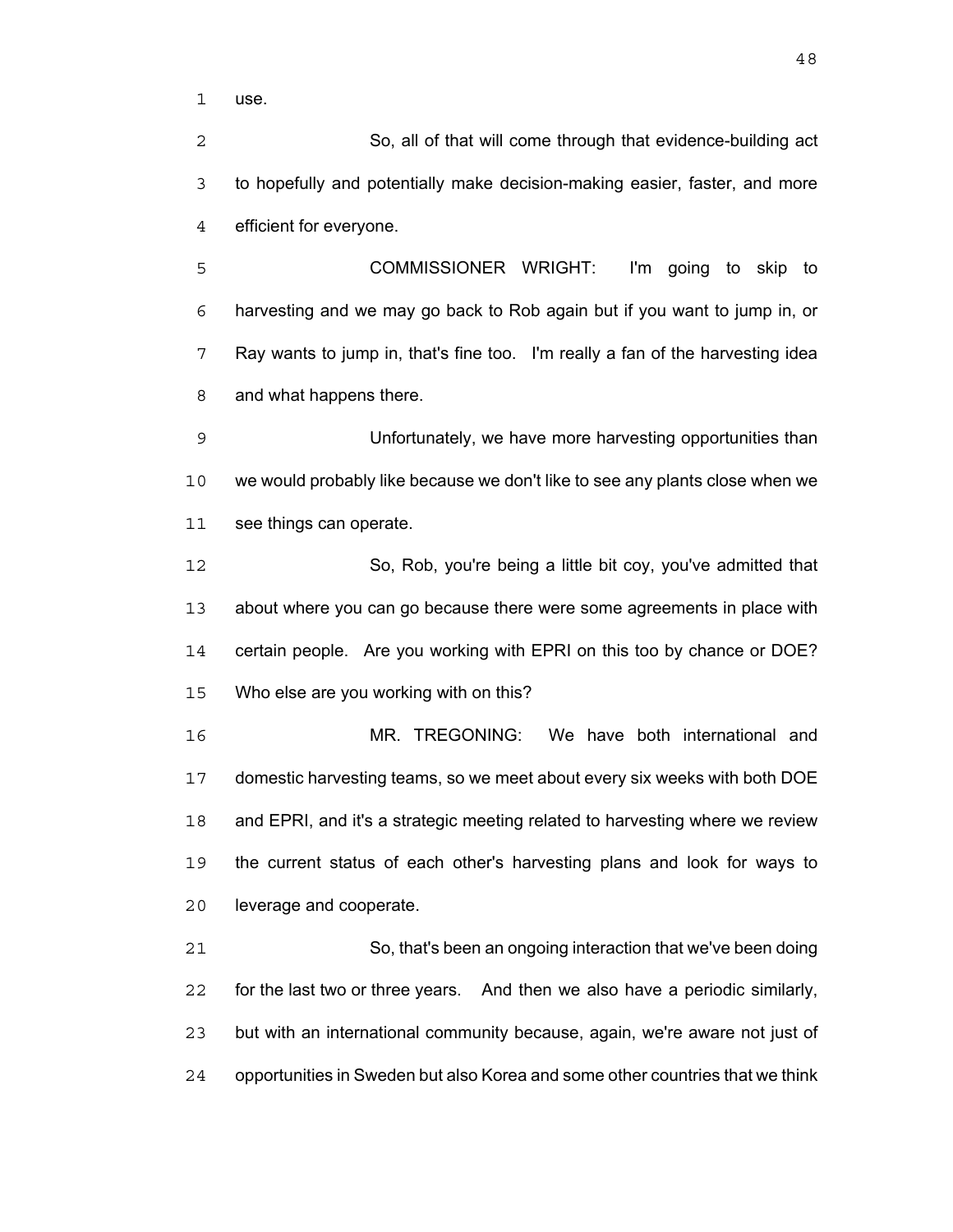would be beneficial for the U.S.

| 2  | The international ones are a little bit harder to pull off, as you               |
|----|----------------------------------------------------------------------------------|
| 3  | might imagine, but still, we have to pursue every possible lead and it's one of  |
| 4  | these things where we have multiple contingency plans and we try to pursue       |
| 5  | all of them simultaneously because you recognize each individual one might       |
| 6  | have a relatively low likelihood of success.                                     |
| 7  | But I think as we look over the next year, I think we're going                   |
| 8  | to have some significant successes with respect to harvesting.                   |
| 9  | COMMISSIONER WRIGHT:<br>That answers my next                                     |
| 10 | question. Do you think some of these agreements domestically will be put in      |
| 11 | place within the next year?                                                      |
| 12 | MR. TREGONING: I'm as confident as I can be given the                            |
| 13 | current budget situation and the fact that we don't even have an approved        |
| 14 | budget. But I'm confident regardless of that particular fact.                    |
| 15 | COMMISSIONER WRIGHT: Thank you so much for that.                                 |
| 16 | I look forward to following up on that, it's very interesting when I've traveled |
| 17 | around and seen components that have been harvested and some of the work         |
| 18 | that's being done on them; the concrete and steel.                               |
| 19 | So, thanks for that. I want to move over real quick to Nancy                     |
| 20 | and ask you a question. I know the Chair brought up minority-serving             |
| 21 | institutions topic and he referred to the reports and papers that were coming    |
| 22 | up.                                                                              |
| 23 | I don't particularly want to get into where you're at in all of                  |
| 24 | that but I have an issue about communication on that, if you could answer        |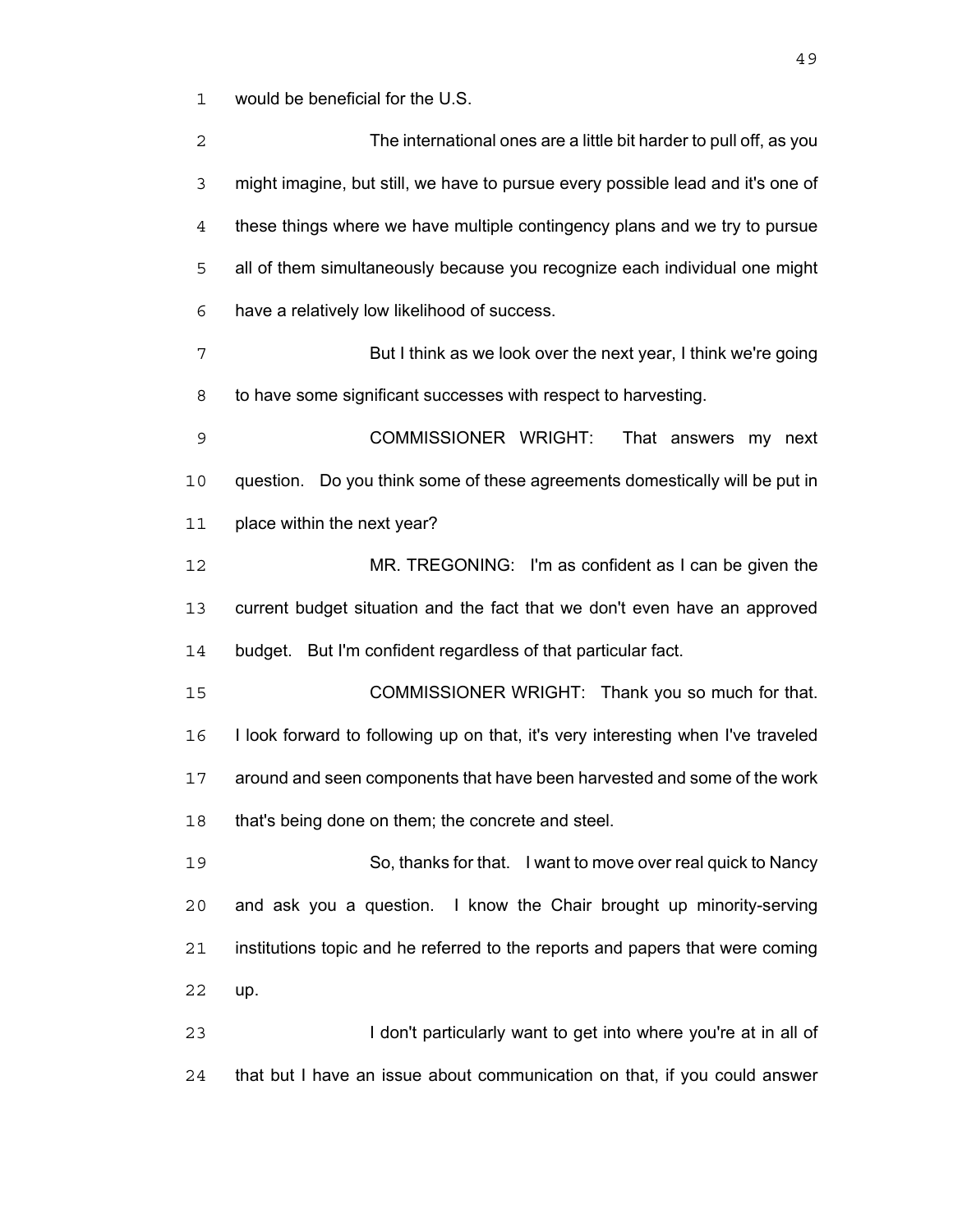that? How are the institutions that are being made aware or will be made aware of the funding opportunities take advantage of them? What's the process for that?

MS. HEBRON-ISREAL: We do outreach to the institutions and the communities, making them aware of the funding opportunity announcements.

We communicate with the different organizations for nuclear engineering department heads, the Health Physics Society, as well as the MSI, HBCU, and HSI communities to make them aware of when our announcements are open and be assistant if they have any questions or anything regarding the announcement and what it entails.

So, hopefully that covers your question. If not, I'd be glad to clarify any areas.

COMMISSIONER WRIGHT: I just wanted to know what the process was for getting the word out. Is there a certain pipeline or do you go directly to the different institutions that would be able to apply for these things directly and to whoever that person is at that institution.

MS. HEBRON-ISREAL: We do have contacts that we communicate with for nuclear engineering department heads organization as I mentioned. They reach out to all the nuclear engineering schools for us.

We communicate with Health Physics Society. We work closely with the Office of Small Business and Civil Rights to ensure that we make the minority-serving institutions community aware of our announcements when they are available as well.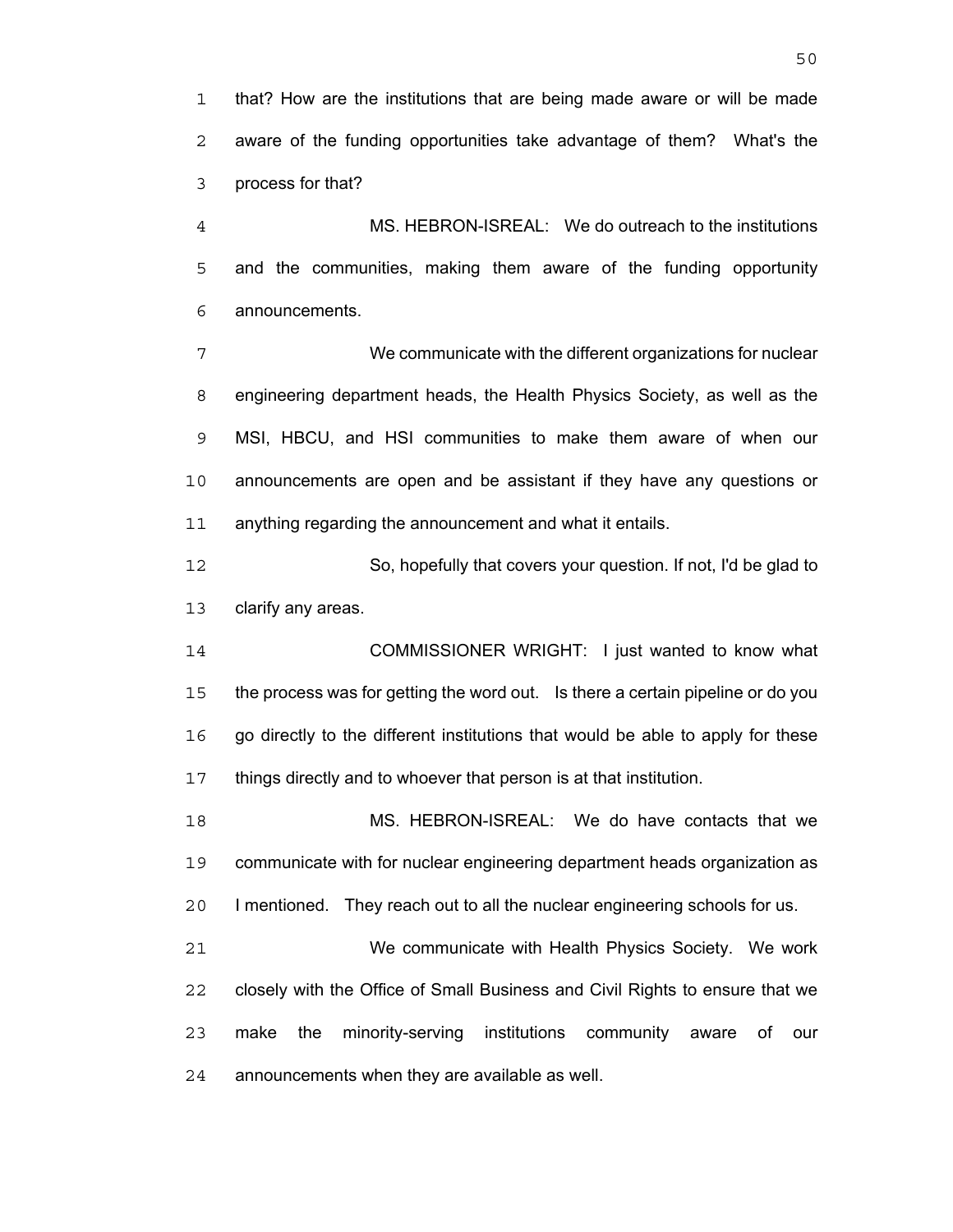So, we collaborate with all.

COMMISSIONER WRIGHT: Ray, maybe you can chip in here. We've had some conversations about the university-level things and that program. So, does it follow the same process there?

MR. FURSTENAU: Yes, I wanted to add, if I may, one thing that we're trying to do in the current funding opportunity announcement as well for the mission-related R&D that Nancy mentioned that is open right now for applications.

We included in the evaluation criteria, points-weighted evaluation criteria for universities that partner with MSIs or HBCUs, and we think that'll help where schools that don't have large engineering programs can team up with those that do to encourage some participation by MSIs.

So, that's a very recent thing we're doing as well.

COMMISSIONER WRIGHT: This just came to mind, I'm going to close with this, Mr. Chairman, then you can take it back. I was at a meeting just last week at NARUC down in D.C. and I heard the outfit E4 that's in North Carolina, South Carolina, we have a former Commissioner who was involved there.

19 I just happened to hear that they're putting a program together that's going to focus on MSIs as well, and it sounds like to me that might be something that can work as a partnership.

So, you might want to reach out to E4 and see if there's an opportunity to maybe do something even bigger. If that opportunity is out there, why not?